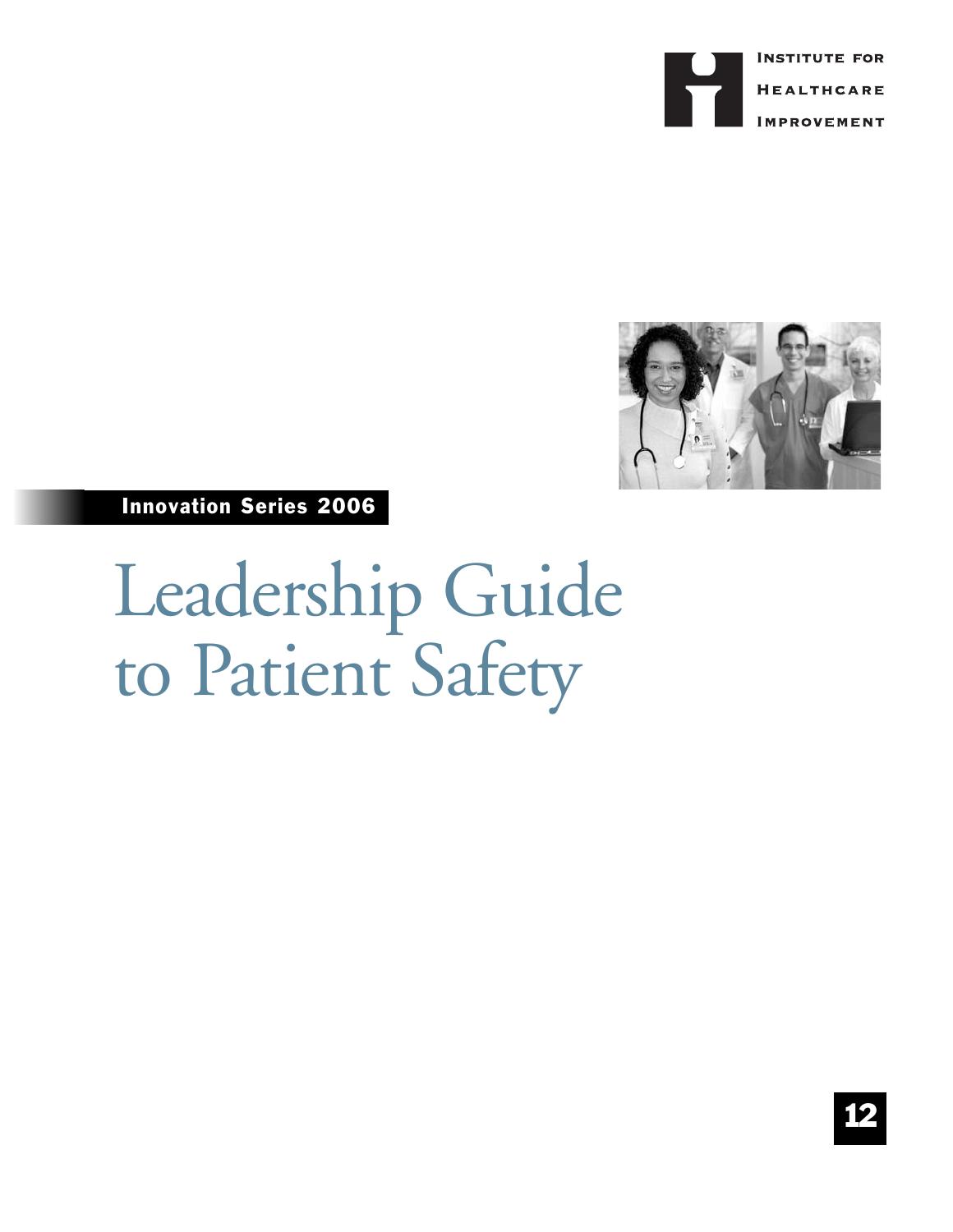We have developed IHI's Innovation Series white papers to further our mission of improving the quality and value of health care. The ideas and findings in these white papers represent innovative work by organizations affiliated with IHI. Our white papers are designed to share with readers the problems IHI is working to address; the ideas, changes, and methods we are developing and testing to help organizations make breakthrough improvements; and early results where they exist.

# Copyright© 2006 Institute for Healthcare Improvement

All rights reserved. Individuals may photocopy all or parts of white papers for educational, not-forprofit uses. These papers may not be reproduced for commercial, for-profit use in any form, by any means (electronic, mechanical, xerographic, or other) or held in any information storage or retrieval system without the written permission of the Institute for Healthcare Improvement.

# How to cite this paper:

Botwinick L, Bisognano M, Haraden C. *Leadership Guide to Patient Safety*. IHI Innovation Series white paper. Cambridge, Massachusetts: Institute for Healthcare Improvement; 2006. (Available o[n www.IHI.org\)](http://www.ihi.org)

## Acknowledgements:

The Institute for Healthcare Improvement (IHI) would like to thank the following individuals for their contributions to the work:

Donald M. Berwick, MD, MPP, FRCP, President and CEO, IHI

Donald Goldmann, MD, Senior Vice President, IHI

Frances A. Griffin, RRT, MPA, Director, IHI

Julianne Morath, RN, MS, Chief Operating, Children's Hospitals and Clinics of Minnesota

Gail A. Nielsen, BSHCA, Clinical Performance Improvement Education Administrator,

Iowa Health System, and IHI George W. Merck Fellow 2004–2005

Thomas Nolan, PhD, Statistician, Associates in Process Improvement, and IHI Senior Fellow

James L. Reinertsen, MD, President, The Reinertsen Group, and IHI Senior Fellow

Roger K. Resar, MD, Assistant Professor of Medicine at the Mayo Clinic School of Medicine

and Change Agent for Luther Midelfort and Mayo Foundation; IHI Senior Fellow

William C. Rupp, MD, President and CEO, Immanuel St. Joseph's – Mayo Health System

John Whittington, MD, Patient Safety Officer and Medical Director of Knowledge Management, OSF Healthcare System

IHI also thanks staff members Jane Roessner, PhD, and Val Weber for their editorial review and assistance with this paper.

For reprints requests, please contact:

Institute for Healthcare Improvement, 20 University Road, 7th Floor, Cambridge, MA 02138 Telephone (617) 301-4800, or visit our website at www.ihi.org

**INSTITUTE FOR HEALTHCARE IMPROVEMENT**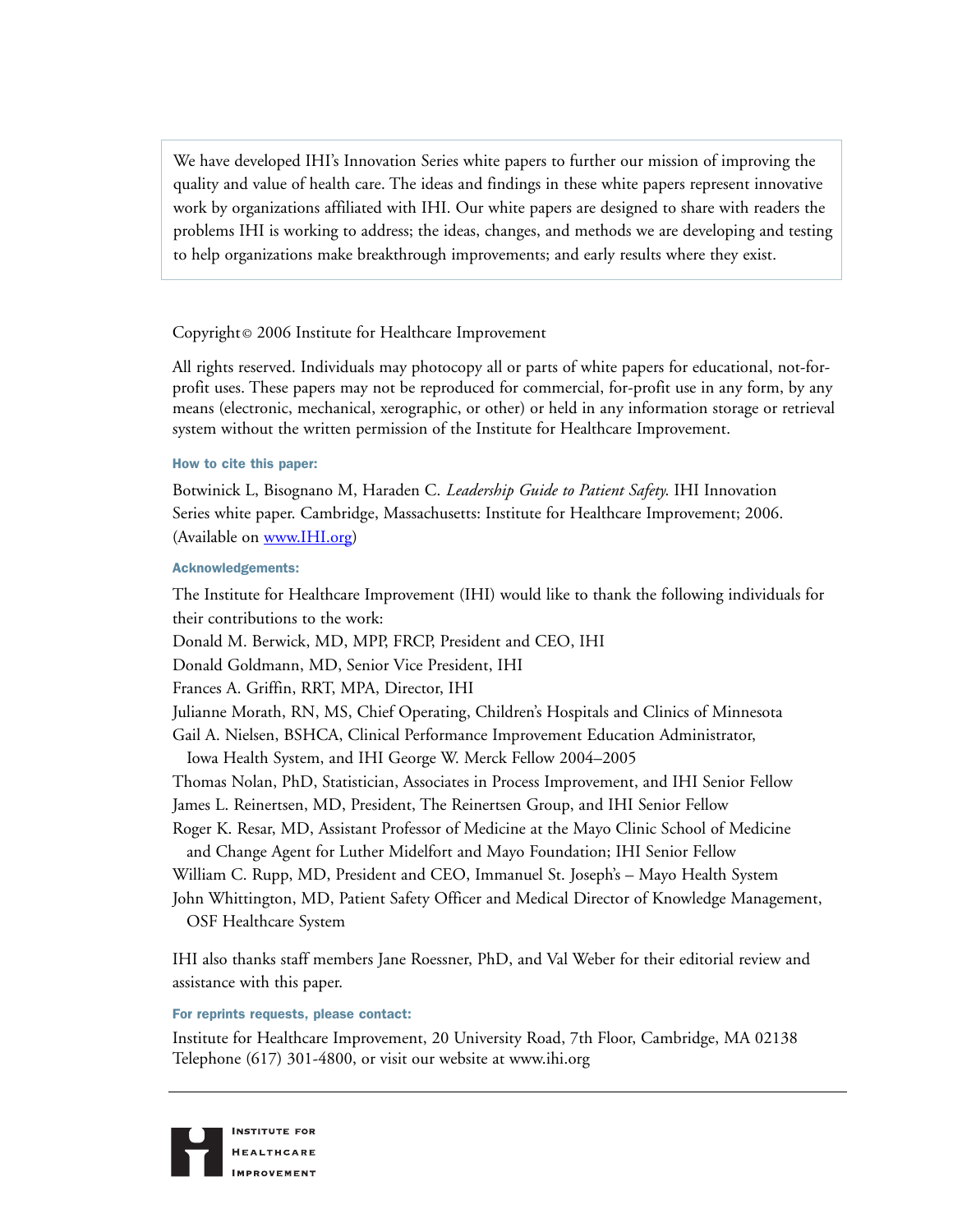

Innovation Series 2006

# Leadership Guide to Patient Safety

Authors:

Laura Botwinick: *Vice President, Joint Commission Resources and Co-Director, Joint Commission International Center for Patient Safety; IHI George W. Merck Fellow 2004–2005* Maureen Bisognano: *Executive Vice President and Chief Operating Officer, IHI* Carol Haraden, PhD: *Vice President, IHI*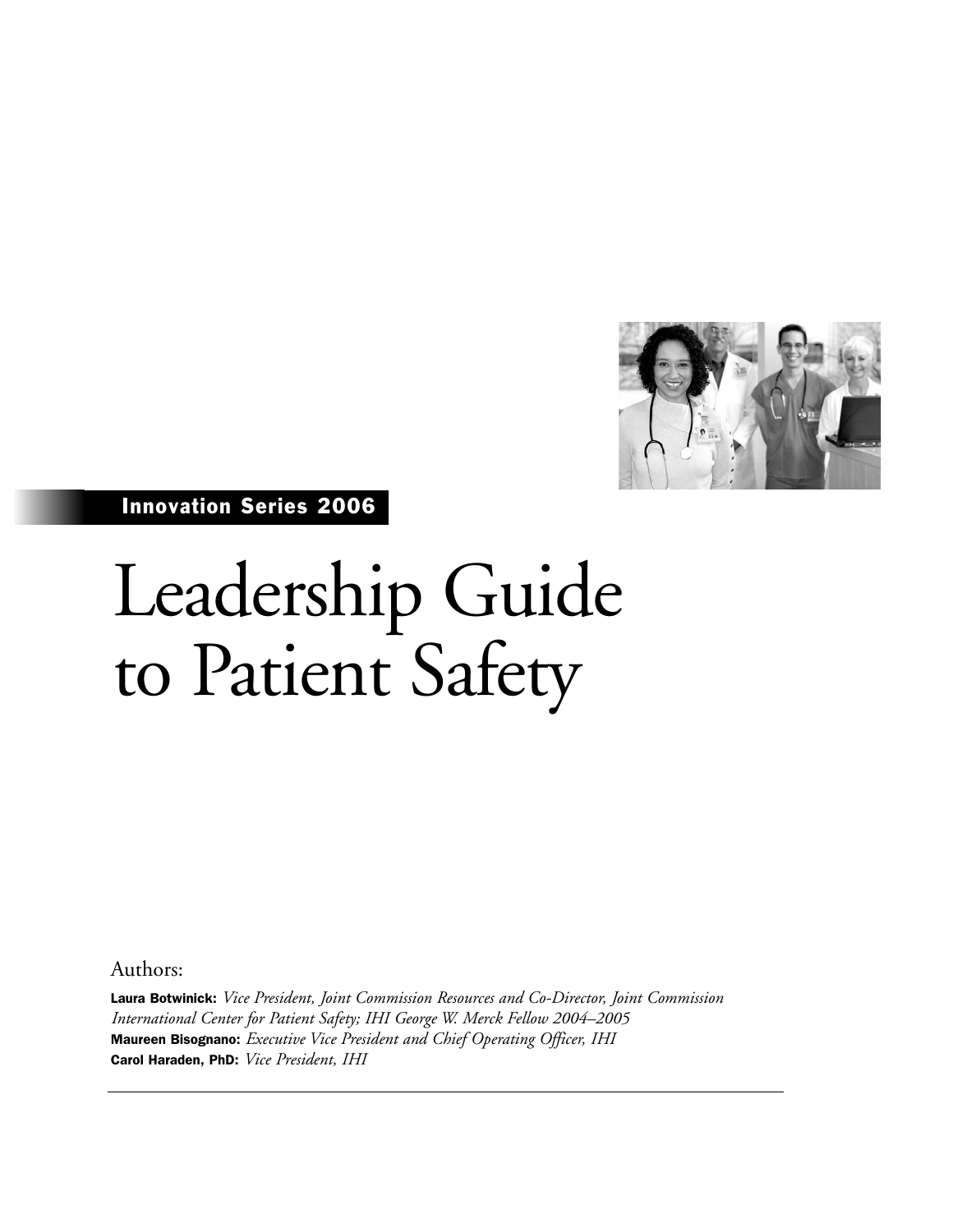"I know you didn't mean to hurt me."

*– Elizabeth, eight years old, paralyzed from the waist down after a recurrence of cancer was missed (excerpted from R. Gibson, "Wall of Silence")*

"Our systems are too complex to expect merely extraordinary people to perform perfectly 100 percent of the time. We as leaders have a responsibility to put in place systems to support safe practice." *– James Conway, IHI Senior Fellow; former Executive Vice President and Chief Operating Officer, Dana-Farber Cancer Institute*

## Introduction

The numbers are now widely known: 44,000 to 98,000 Americans die each year as a result of medical errors. Since these staggering figures were published by the Institute of Medicine (IOM) in the 1999 report, *To Err Is Human,*<sup>1</sup> much pioneering and innovative work has been done to reduce adverse medical events and eliminate the harm they cause. This paper shares the experience of senior leaders who have decided to address patient safety and quality as a strategic imperative within their organizations. It presents what can be done to make the dramatic changes that are necessary to ensure that patients are not harmed by the very care systems they trust will heal them.

#### The Unique Role of Boards and Senior Leaders in Patient Safety

Leadership is the critical element in a successful patient safety program and is non-delegable. Only senior leaders can productively direct efforts in their health care organizations to foster the culture and commitment required to address the underlying systems causes of medical errors and harm to patients. For the purposes of this paper, senior leaders are defined as CEOs and the executives who report to them, senior clinical leaders, and Board members. The unique role of leadership is to establish the value system in the organization; set strategic goals for activities to be undertaken; align efforts within the organization to achieve those goals; provide resources for the creation, spread, and sustainability of effective systems; remove obstacles to improvements for clinicians and staff; and require adherence to known practices that will promote patient safety. When leaders begin to change their responses to mistakes and failure, asking *what happened* instead of *who made the error*, the culture within their health care institutions will begin to change.

#### A Personal Connection to the Issue

Although it is now widely accepted that serious medical errors and harm occur in health care organizations, many leaders hold the view that "it couldn't happen here." Organization leaders are encouraged to seek out the stories about harm to patients that has occurred in their own institutions, understand how the harm occurred, and use the stories to drive improvement. Here is one patient's story:<sup>2</sup>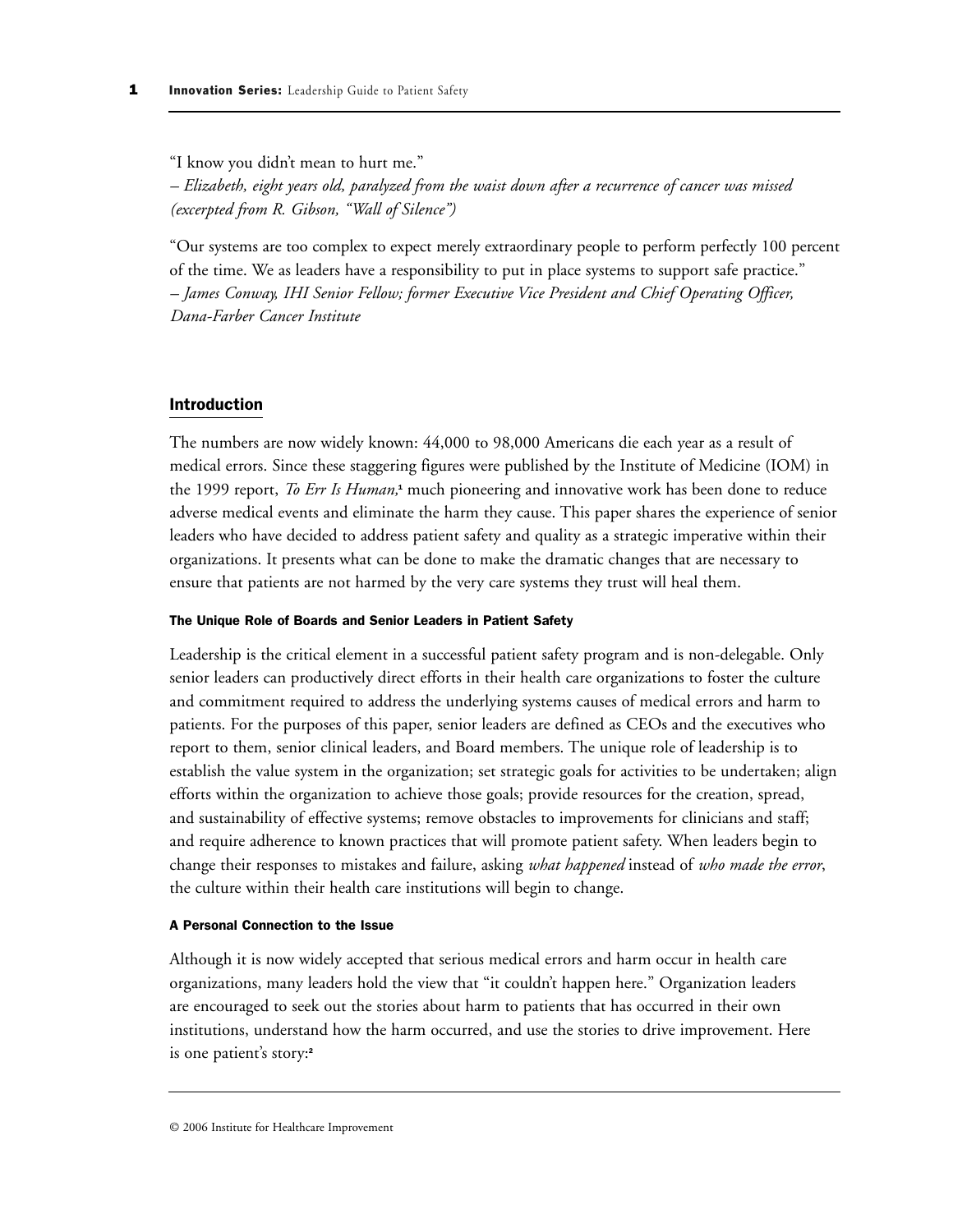When eight-year-old Elizabeth told her parents that her kidney cancer, which had been in remission, was back, her parents believed her. She was experiencing severe pain in her legs that only morphine could relieve. But the little girl's doctors dismissed her complaints as psychological, stemming from her fear of the cancer recurring. Though Elizabeth had been scheduled for an MRI, the test was canceled because the doctors thought it wasn't necessary… Leila [Elizabeth's mother] did everything she could not to reinforce Elizabeth's complaints about pain, believing the doctors' view that all was well and that her daughter's cancer phobia needed to be overcome, not encouraged...

Over the next three months, Elizabeth's symptoms worsened and she lost almost 20 pounds, going from 58 to 40 pounds. Her mom called the doctors about 20 more times, and they continued to assure her that her daughter's troubles were in her head…

With the instinct that only a parent has, Leila called her own mother and said, "Her soul is dying. There is no life in her eyes." She was right. No one knew—not yet—that Elizabeth's brain was swelling because a tumor had metastasized to her spine and was in her brain, pressing on it…

Later that day she had a seizure. Her doctors ordered an MRI, which proved what Elizabeth had known in her heart all along: the cancer had spread to her spine and brain. Nine months of chemotherapy and a stem cell transplant saved Elizabeth's life, but the delay in diagnosis resulted in permanent paralysis from the waist down…

Using her daughter's story as a learning opportunity for future doctors, [Elizabeth's mother] participated in a course in the medical school near where she lives. "I want to see physicians and nurses heal," she explains, and her daughter understands this, too. She recalls how Elizabeth was sitting on the front porch one day and said, "I feel sorry for those doctors. You have to know they must feel bad about what happened." Her mom goes on to say, "The doctors missed the chance to hear Elizabeth say, 'I know you didn't mean to hurt me. I forgive you.' There is so much richness in these words, but the doctors missed it. And they know deep down they screwed up, and it must be so painful."

## Understanding Medical Errors

Approximately 80 percent of medical errors are system-derived.<sup>3</sup> Good people simply working harder will be insufficient to overcome the complexities inherent in today's systems of care to prevent errors and harm to patients. Errors will occur; the key is to design the care delivery systems so that harm does not reach the patient.

Medical errors, also called "adverse events," include missed and delayed diagnoses, mistakes during treatment, medication mistakes, delayed reporting of results, miscommunications during transfers and transitions in care, inadequate postoperative care, and mistaken identity.<sup>45</sup> Patient safety also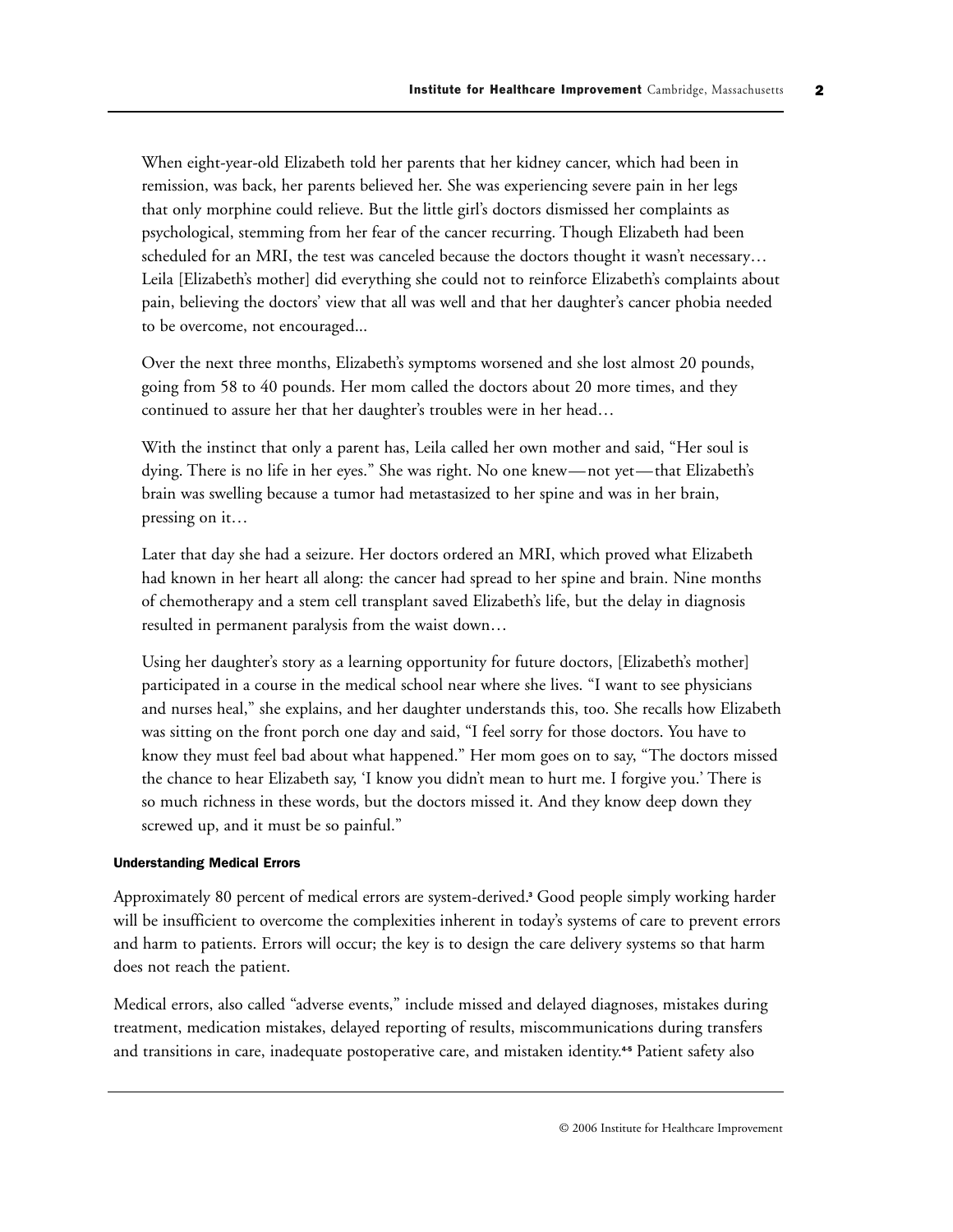encompasses the concept of "reliability." Reliability in health care is defined as patients getting the intended tests, medications, information, and procedures at the appropriate time and in accordance with their values and preferences.<sup>6</sup> As will be discussed later in more detail, systems of care delivery must be redesigned to incorporate the characteristics of high reliability from other high-risk/highhazard industries, such as aviation and the nuclear power field.

Many excellent resources are now available that discuss the causes of medical errors and harm, and mechanisms to address them. One type of error is an error of commission, the act of doing something incorrectly. Under normal circumstances that do not include stress and time pressures, errors of commission, such as misreading a label, occur 3 times out of 1,000. Errors of omission, on the other hand, are those in which something that should have been done was not done. Errors of omission in the absence of reminders occur 1 time in 100.<sup>7</sup> These are simply the facts. Human beings make errors.

Another way to understand medical errors is to consider a process with multiple steps, such as the process for fulfilling a physician's order for medication for a patient. This process has been estimated to have 40 to 60 steps. Table 1 depicts the probability of success at each step in the process. The table shows that in a 50-step process, if each of the 50 steps has a 1 in 100 chance of error (i.e., the probability of success is 0.99), then the expected rate of success for all 50 steps is 0.61. Stated another way, the process will be completed perfectly only 61 percent of the time. In reality, the rate of success for each step of the process will vary and the potential impact of a defect will vary substantially. To improve the likelihood of success, the number of steps must be decreased or the reliability of each step increased or both. System changes can increase the reliability of each step and thus increase the overall chance of success for the process and streamline it (removing wasteful or unnecessary steps).

| <b>Probability of Success for Each Step in the Process</b> |       |       |       |          |
|------------------------------------------------------------|-------|-------|-------|----------|
| Number of Steps                                            | 0.95  | 0.990 | 0.999 | 0.999999 |
|                                                            | 0.95  | 0.990 | 0.999 | 0.9999   |
| 25                                                         | 0.28  | 0.78  | 0.98  | 0.998    |
| 50                                                         | 0.08  | 0.61  | 0.95  | 0.995    |
| 100                                                        | 0.006 | 0.37  | 0.90  | 0.990    |

Table 1. Probability of Performing Perfectly

Medical errors are often not the result of a single individual forgetting to carry out a step in the process. Injury and death also occur because today's technology and complexity in care outdistance past practices of care delivery. Care delivery methods are simply inadequate to ensure reliability in delivery of even the best-intended care.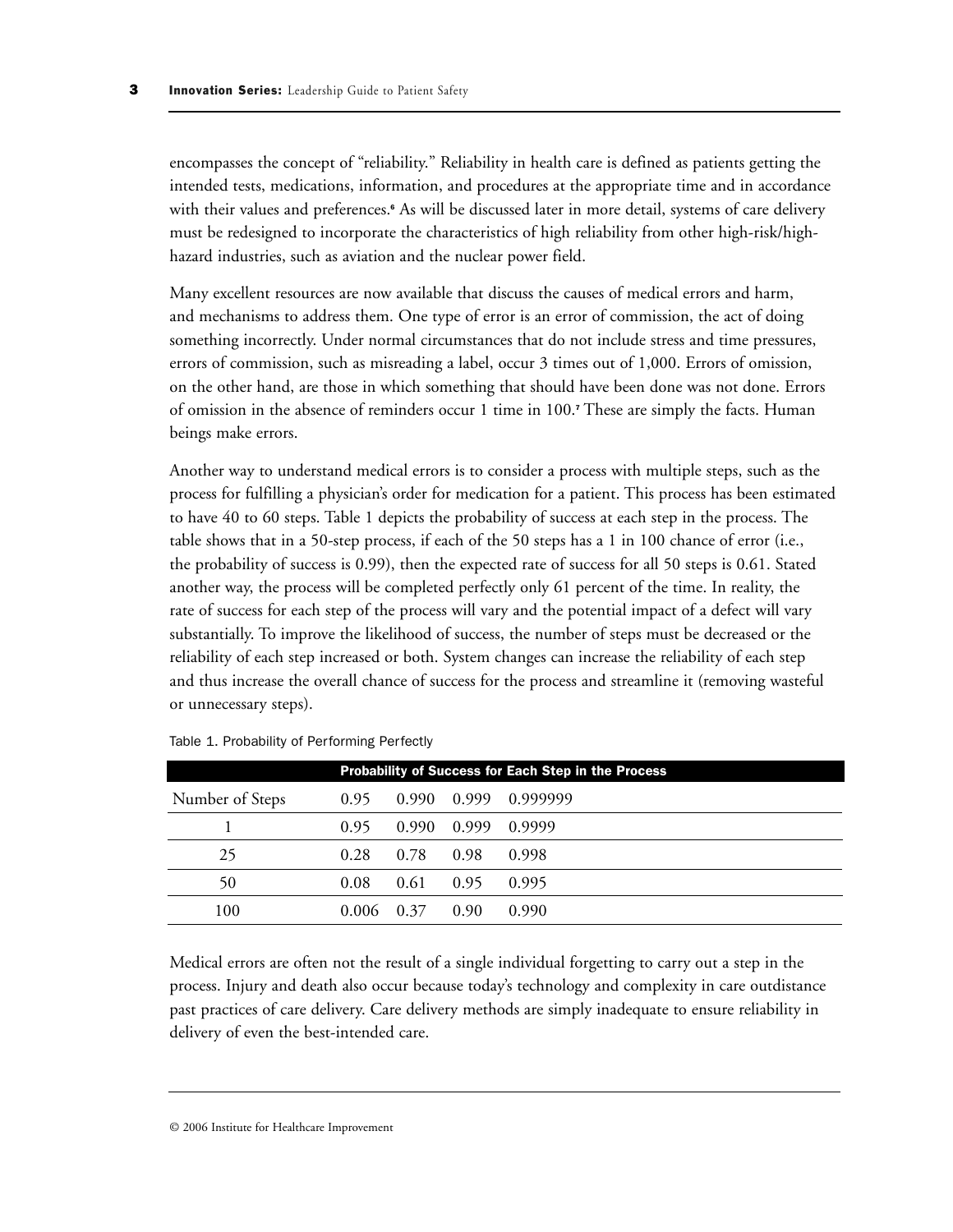#### The Cost of Poor Quality

Improvements in patient safety represent not only a professional and moral imperative, but also a tangible impact on the financial bottom line for a health care organization. The IOM estimated that medical errors resulting in injury cost \$17 to \$29 billion each year, over half of which reflects health care costs.<sup>8</sup> The impact of medication errors on an individual health care organization was identified in a study by David Bates and his colleagues. They found that preventable adverse drug events in two teaching hospitals caused an increase in length of stay of 4.6 days, at a cost of \$4,685 each. They also reported that the overall rate of adverse drug events was 6.5 per 100 admissions, of which 28 percent were judged to be preventable— almost 2 of every 100 admissions.<sup>9</sup>

Another example of the cost of poor quality relates to nosocomial bloodstream infections. Nosocomial bloodstream infections prolong a patient's hospitalization by a mean of 7 days. Estimates of attributable cost per bloodstream infection range between \$3,700 and \$29,000.<sup>10</sup>

Hackensack Hospital in New Jersey relates its low voluntary turnover rate of Registered Nurses (6.3 percent) to the excellent practice environment for nurses. This translates into savings of \$45,000 to \$68,000 in recruitment and training expenses for each nurse.<sup>11</sup> A low turnover rate is associated with a culture that supports patient safety, according to Linda Aiken, PhD, RN, Director of the Center for Health Outcomes and Policy Research at the University of Pennsylvania. She has completed research showing that the nursing practice environment is critical to patient safety, quality of care, and nurse retention.<sup>12</sup>

The Keystone ICU project, a two-year initiative partnering safety experts from Johns Hopkins University with the Michigan Health and Hospital Association and funded by the Agency for Healthcare Research and Quality, provides another example of the cost of poor quality. A 2005 article about the project states: "Representing approximately 30 percent of acute costs or \$180 billion annually, intensive care is one of the largest and most expensive components of US health care. More than five million people are admitted to ICUs annually, and studies suggest that nearly every one of those patients admitted to an ICU suffers a potentially life-threatening adverse event."<sup>13</sup> Seventy-two hospitals participated in the Keystone project to implement five evidencebased interventions in the ICU to reduce the risk of medical errors and enhance patient safety.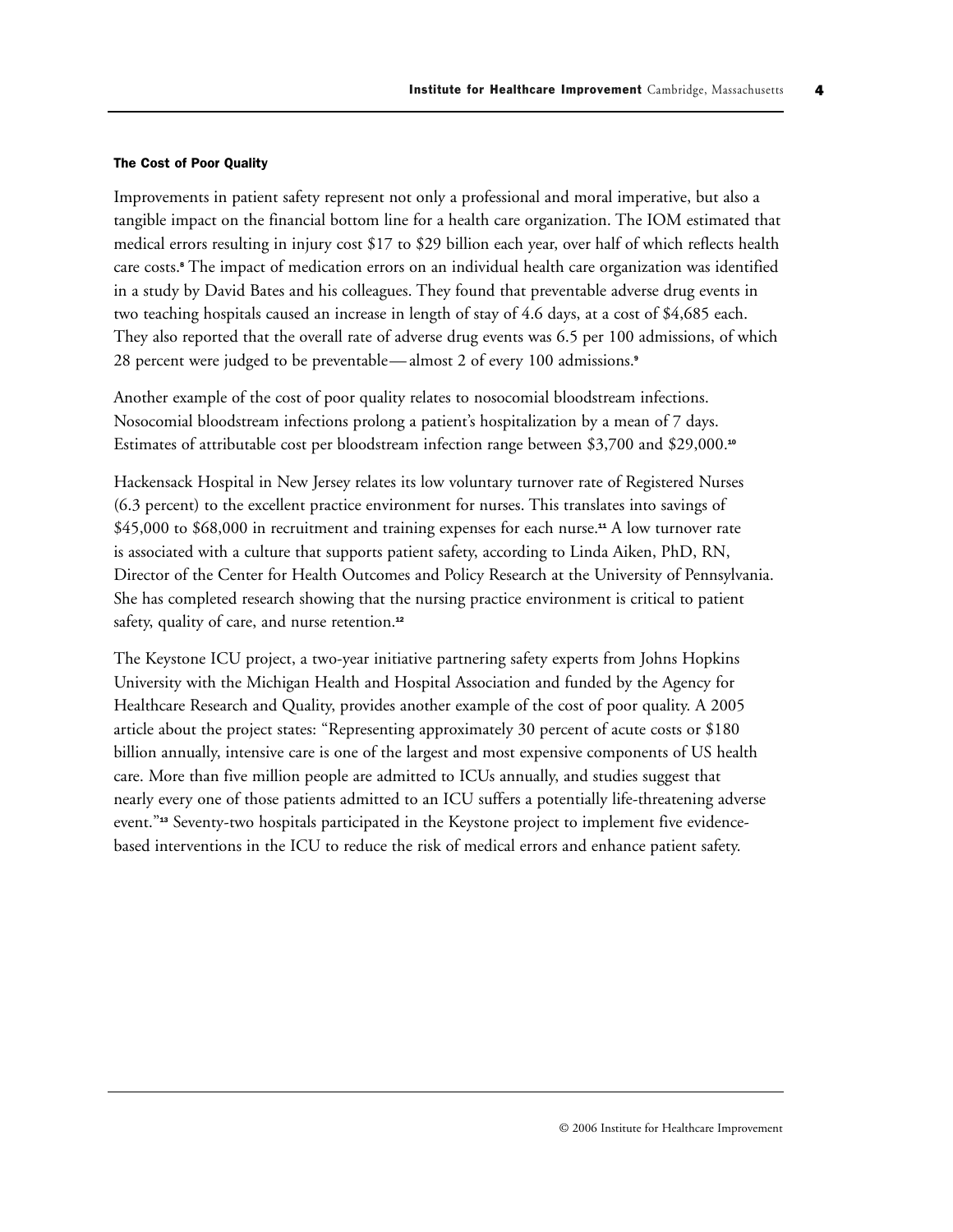#### Steps to Achieving Patient Safety and High Reliability

The concepts presented below are based on the experience the Institute for Healthcare Improvement (IHI) has gained through years of guiding organizations in improving patient safety. The focus of this paper is on the acute care setting; however, most of the concepts apply to other settings of care as well. It is understood that organizations will be at different stages of development, and thus will move at different paces through the improvement process. An organization with significant experience in improvement methodology and a successful portfolio of previous safety work will be able to make progress at a faster pace than an organization that has yet to build the infrastructure and commitment to safety at all levels. In addition, based on management style or organization preference, leaders may take on the activities below in Table 2 in a different order.

Table 2 provides a high-level overview of the eight steps that are recommended for leaders to follow to achieve patient safety and high reliability in their organizations. Each step and its component parts are described in detail in the sections that follow, and resources for more information are provided where available.

| Step One:          | Address Strategic Priorities, Culture, and Infrastructure      |
|--------------------|----------------------------------------------------------------|
| Step Two:          | <b>Engage Key Stakeholders</b>                                 |
| <b>Step Three:</b> | <b>Communicate and Build Awareness</b>                         |
| <b>Step Four:</b>  | <b>Establish, Oversee, and Communicate System-Level Aims</b>   |
| <b>Step Five:</b>  | Track/Measure Performance Over Time, Strengthen Analysis       |
| <b>Step Six:</b>   | Support Staff and Patients/Families Impacted by Medical Errors |
| <b>Step Seven:</b> | Align System-Wide Activities and Incentives                    |
| <b>Step Eight:</b> | <b>Redesign Systems and Improve Reliability</b>                |

Table 2. Steps to Achieving Patient Safety and High Reliability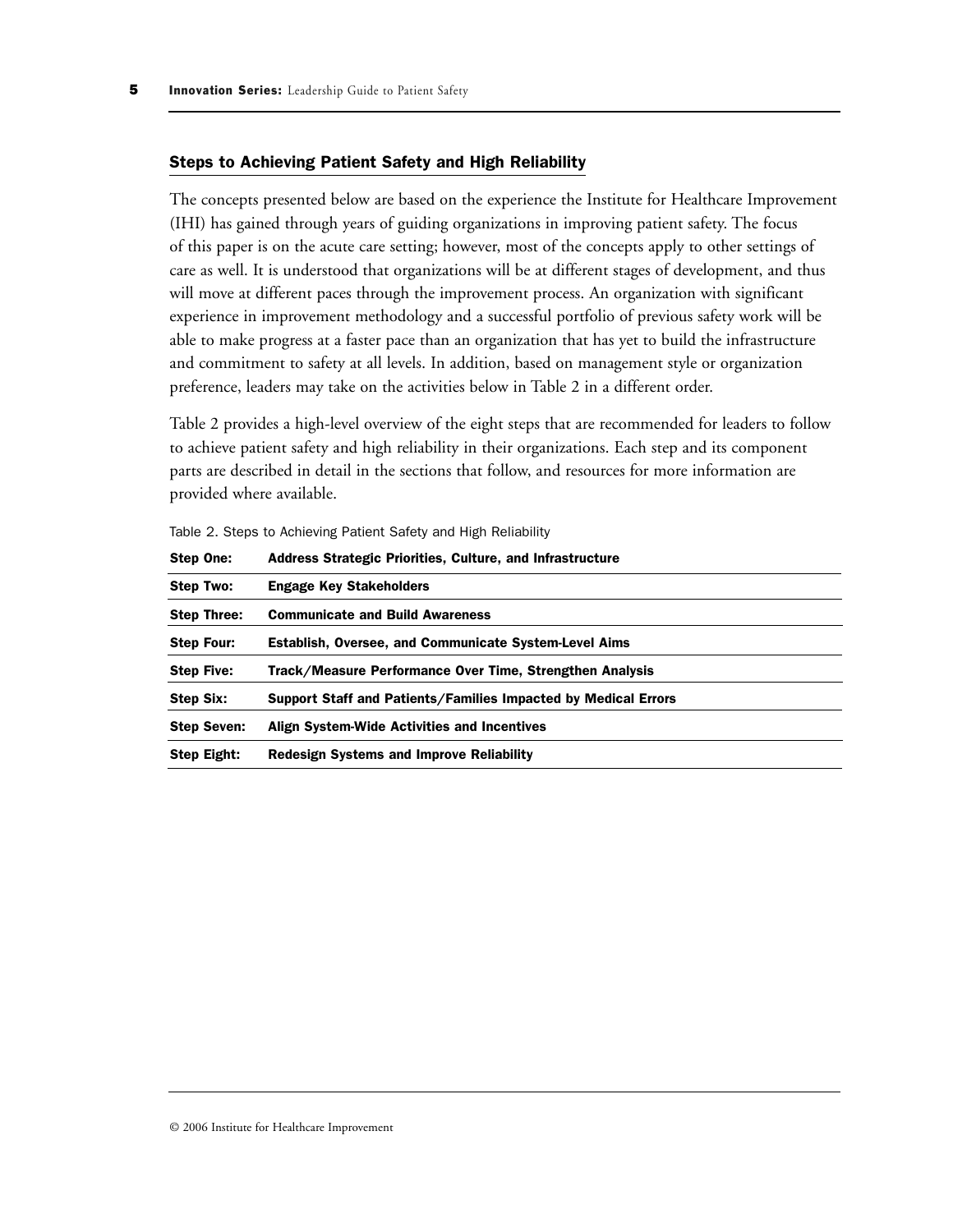## Step One: Address Strategic Priorities, Culture, and Infrastructure

- A. Establish Patient Safety as a Strategic Priority
- B. Assess Organization Culture
- C. Establish a Culture That Supports Patient Safety
- D. Address Organization Infrastructure
- E. Learn About Patient Safety and Methods for Improvement

#### A. Establish Patient Safety as a Strategic Priority

Senior leaders have both the responsibility and the authority to position safety as a strategic priority in the organization. If safety is to be seen as a strategic priority for all staff, then leadership must make it a key focus of their attention. According to Jim Conway, IHI Senior Fellow and former Executive Vice President and COO of Dana-Farber Cancer Institute, "Leaders play an extraordinary role in patient safety." First and foremost, he explains, leaders must "provide focus, make patient safety not just another 'program de jour' but a priority corporate objective. You must make everyone in the institution understand that safety is part of his or her job description."<sup>14</sup>

Leaders must make the case for patient safety. Discussing adverse events that have occurred in the institution is one way to make the case. Leaders also can do this by highlighting the gap in the organization's performance between where it is and where it needs to be. Step Five will address this issue in more detail by providing tools to assess organization performance and measure it over time.

Many leaders believe that they are positioning safety as a top strategic priority. The following simple checklist may be helpful to leaders to assess the priority of safety on the strategic agenda:

- *1. Review agendas of the last four meetings of the senior leadership team for the following:*
	- Are patient and/or staff safety issues on the agenda?
	- Where is the placement of these issues on the agenda—first, middle, last?
	- Is data from patient and staff safety indicators routinely reviewed and discussed?
	- Are safety agenda items followed by action plans with an assigned senior leader accountable for follow-up?
	- What percentage of time does the team spend on discussion of patient care issues, including safety and other operational matters?
- *2. Repeat this exercise with other high-level operational meetings and with the Board minutes.*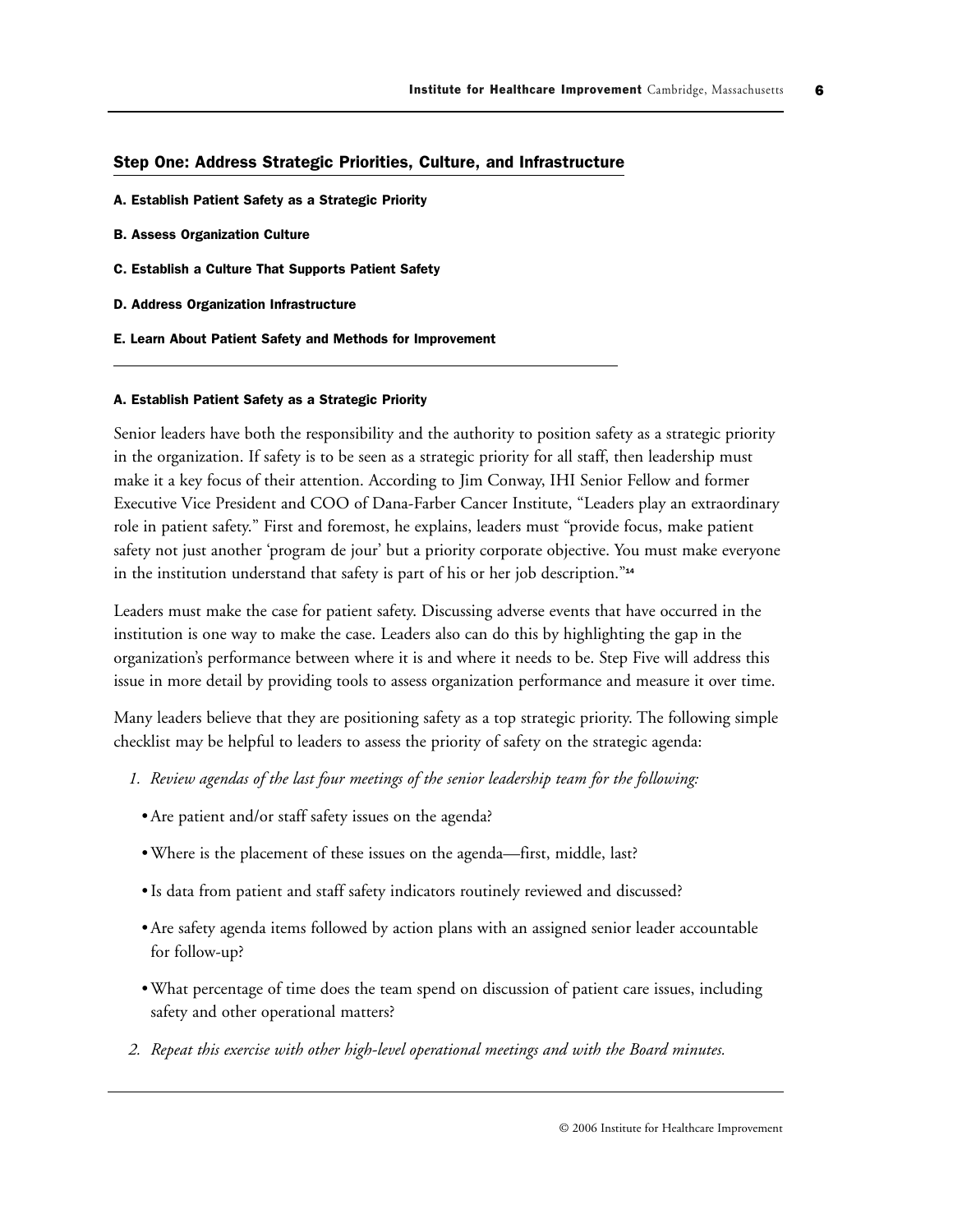The prominent placement of patient safety issues has both symbolic and practical value for all hospital leaders and staff. Below are several concrete steps that the CEO and leadership team can take to demonstrate that patient safety is a priority in the organization:

- *1. Place safety issues prominently on senior staff and Board meeting agendas.*
- *2. Spend time visiting with staff and asking about safety issues.*
- *3. Assign executives to safety performance improvement teams and review outcomes regularly.*
- *4. Include patient safety in staff orientation sessions or require separate patient safety orientations for staff.*
- *5. Regularly schedule brief presentations from staff working on key projects relating to safety, and ask how the senior staff could be helpful in supporting this work.*
- *6. When successful safety projects are presented, develop a plan to spread this work throughout the organization.*
- *7. Routinely monitor the spread of important safety changes through the use of an organized spread timetable and work plan.*
- *8. Connect executive performance and compensation to improvements in patient safety.*
- *9. Refocus hiring and promotional practices to reflect patient safety as a priority.*

#### B. Assess Organization Culture

One of the early steps in the patient safety journey is to assess the current state of the organization's culture. Several tools are now available to perform an organizational assessment. An organization should use one of these tools to obtain an initial measure of the culture of safety, then obtain additional measures at six-month intervals until the measure is stable at the desired state, and then yearly thereafter. Excellent tools are available to assess and begin to change the culture in health care organizations, all of which are available on IHI.org.

(For more information on these tools, go to [http://www.ihi.org/IHI/Topics/PatientSafety/\)](http://www.ihi.org/IHI/Topics/PatientSafety/)

For example, a survey for assessing patient safety culture in hospitals was released in November 2004 by the Agency for Healthcare Research and Quality (AHRQ). The AHRQ Hospital Survey on Patient Safety Culture includes guidance on sampling, setting up the survey for web-based completion, and analyzing the data. The survey is specifically designed for use in the hospital setting and was thoroughly tested for reliability prior to its release.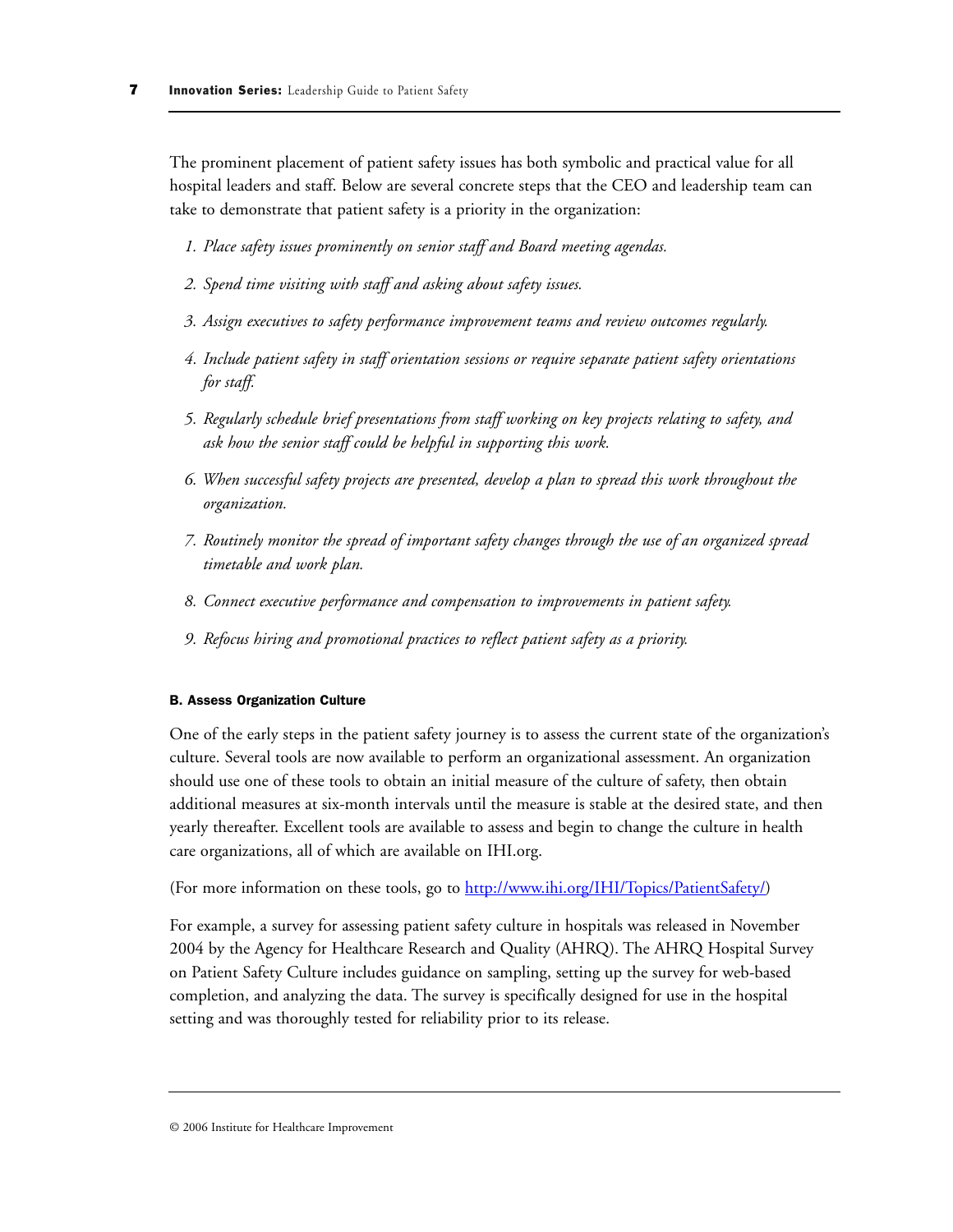(For more information on the AHRQ survey, go to [http://www.ihi.org/IHI/Topics/PatientSafety/](http://www.ihi.org/IHI/Topics/PatientSafety/SafetyGeneral/Resources/AHRQHospitalSurveyonPatientSafetyCulture.htm) [SafetyGeneral/Resources/AHRQHospitalSurveyonPatientSafetyCulture.htm\)](http://www.ihi.org/IHI/Topics/PatientSafety/SafetyGeneral/Resources/AHRQHospitalSurveyonPatientSafetyCulture.htm)

## C. Establish a Culture That Supports Patient Safety

Organizations that are in the early phases of their improvement journey must focus on establishing a culture that supports and advances patient safety. Significant barriers to a "just" culture are embedded in the traditional practice of medicine. A just culture, as defined by James Reason, is one that supports the discussion of errors so that lessons can be learned from them.<sup>15</sup> The culture in most health care organizations today is still defined by a tradition of seeking out, blaming, and punishing the staff member(s) involved in the event, autonomy among clinicians, lack of teamwork, lack of transparency about medical errors, and poor communication— factors contributing to an environment that puts patients in harm's way. Leaders can facilitate a culture of trust that encourages communication across clinical disciplines about such issues as the causes of medical errors and non-punitive approaches to reporting.

A just culture must be experienced by staff in order to sustain self-disclosure of adverse events. One effective way to reinforce this supportive environment is to reward middle managers for increasing the filing of occurrence reports (incident reports). The just culture can also be reinforced by sharing the analysis of the reports with staff. A just culture also holds managers and staff accountable for establishing reliable processes and adhering to them. The Massachusetts Coalition for the Prevention of Medical Errors is currently undertaking excellent work to further explore this issue of accountability to assist health care organizations in making these difficult distinctions. Additional discussion of accountability appears in Step 5.

(For more information about the Coalition's work on accountability, go t[o http://www.macoalition.org/](http://www.macoalition.org/Initiatives/Accountability.shtml) [Initiatives/Accountability.shtml\)](http://www.macoalition.org/Initiatives/Accountability.shtml)

An excellent tool is available to help hospital executives lead their own institutions on the journey toward a culture of safety. The tool is called "Strategies for Leadership: Hospital Executives and Their Role in Patient Safety" and was developed with the support of several organizations, including the Massachusetts Coalition for the Prevention of Medical Errors, the Massachusetts Hospital Association, and the American Hospital Association. The tool reflects the insights and lessons Jim Conway and his colleagues at Dana-Farber Cancer Institute learned during their intensive years of focus on enhancing safety after the death of Betsy Lehman from a medical error. It covers topics such as the design of safe medication systems, interdisciplinary practice, and making patients and families true partners in care design and delivery.

(For more information on the tool, go to [http://www.ihi.org/IHI/Topics/PatientSafety/Medication](http://www.ihi.org/IHI/Topics/PatientSafety/MedicationSystems/Tools/StrategiesforLeadershipHospitalExecutivesandTheirRoleinPatientSafety.htm) [Systems/Tools/StrategiesforLeadershipHospitalExecutivesandTheirRoleinPatientSafety.htm\)](http://www.ihi.org/IHI/Topics/PatientSafety/MedicationSystems/Tools/StrategiesforLeadershipHospitalExecutivesandTheirRoleinPatientSafety.htm)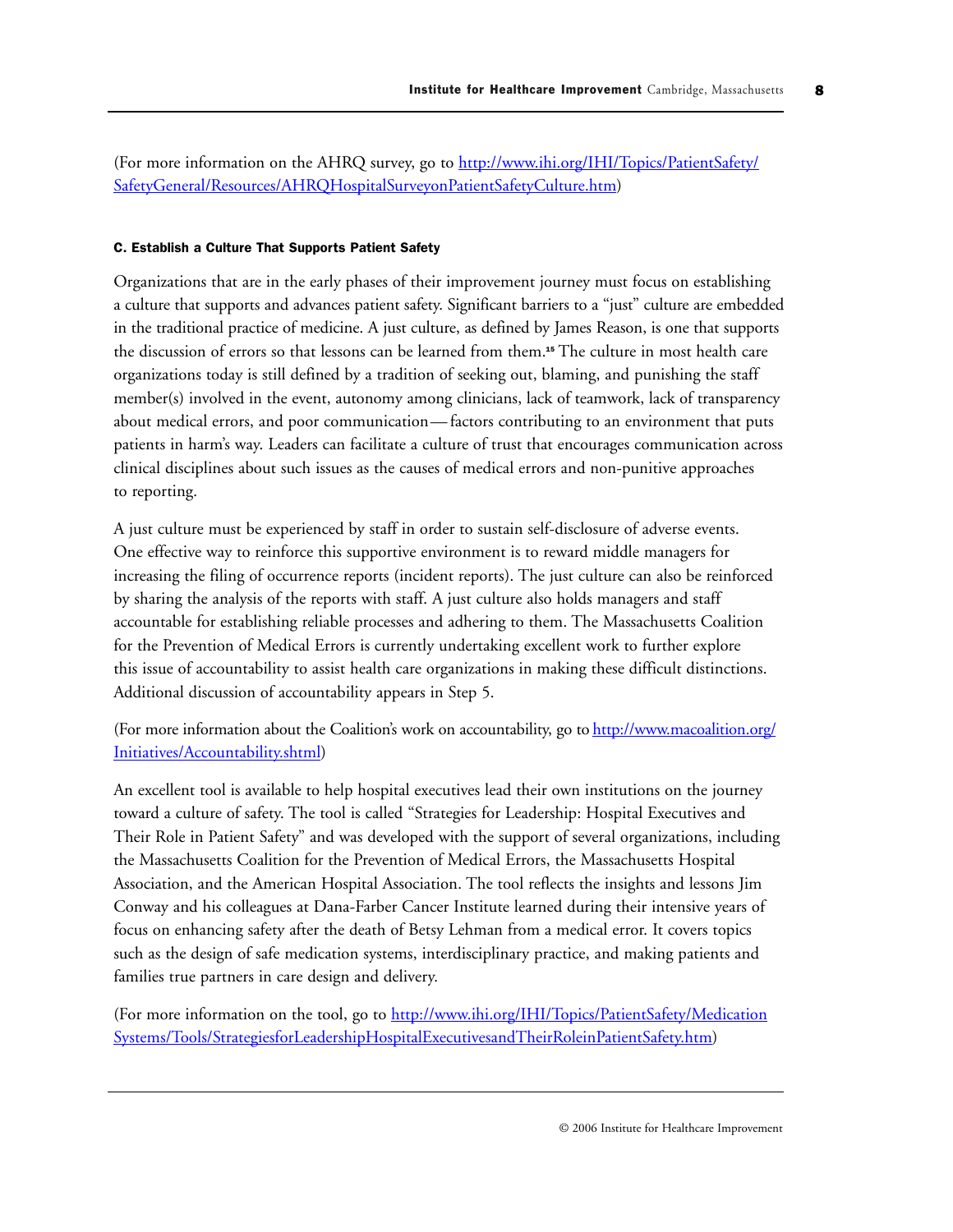A wonderful tool for managers who are learning to make decisions about accountability of staff with regard to an error or harmful event is the Incident Decision Tree.

(For more information about this tool, go t[o http://www.npsa.nhs.uk/health/resources/](http://www.npsa.nhs.uk/health/resources/incident_decision_tree) incident decision tree)

#### D. Address Organization Infrastructure

The Patient Safety Officer (PSO) is the senior leaders' partner in promoting patient safety. The PSO should report to the CEO, COO, Chief Medical Officer, or another C-level executive. The Board should be actively engaged in the patient safety effort and regularly track progress in meeting patient safety goals and closing demonstrated safety gaps. The PSO should have the authority to work across all areas of the organization and carry the full support of the CEO in matters relating to patient safety. Giving the PSO a prominent role in safety efforts, one with a wide scope of control to assess and improve safety across the organization, and establishing an effective reporting relationship demonstrates the primacy and importance of safety within the organization.

Senior leaders should visibly demonstrate support for the PSO, and remove obstacles for the PSO and the organization's improvement teams. Leaders should align and, if possible, integrate risk management, quality assurance, quality improvement, credentialing, and other focused resources with the shared strategic aim of patient safety. It is particularly important to create an environment in which staff trained in quality improvement work side-by-side with staff responsible for safety activities, since improvement expertise will be needed to address gaps in patient safety proactively. In addition, measurement expertise should be readily available to both safety and improvement leadership and teams since it is difficult to gauge the impact of safety and improvement efforts without well-designed measures that are tracked over time.

The PSO is someone who understands patient safety and has knowledge of effective tools and improvement methodologies. The PSO imports new ideas and best practices and oversees their local application. He or she is an emissary to teach, mentor, and reinforce good practices within the organization. The PSO also considers and recommends organizational policies to advance patient safety.

(For more information about designating a Patient Safety Officer, go t[o http://www.ihi.org/IHI/](http://www.ihi.org/IHI/Topics/PatientSafety/SafetyGeneral/Changes/IndividualChanges/Designate%20a%20Patient%20Safety%20Officer) [Topics/PatientSafety/SafetyGeneral/Changes/IndividualChanges/Designate%20a%20Patient%20](http://www.ihi.org/IHI/Topics/PatientSafety/SafetyGeneral/Changes/IndividualChanges/Designate%20a%20Patient%20Safety%20Officer) Safety%20Officer)

It is also important to have an active Patient Safety Committee that meets regularly. An effective committee is a comprehensive leadership-level action committee that reviews all safety issues across the organization. When all safety issues are reviewed by a single body, that body can more readily recognize patterns and trends and can better assign priorities and resources.

<sup>© 2006</sup> Institute for Healthcare Improvement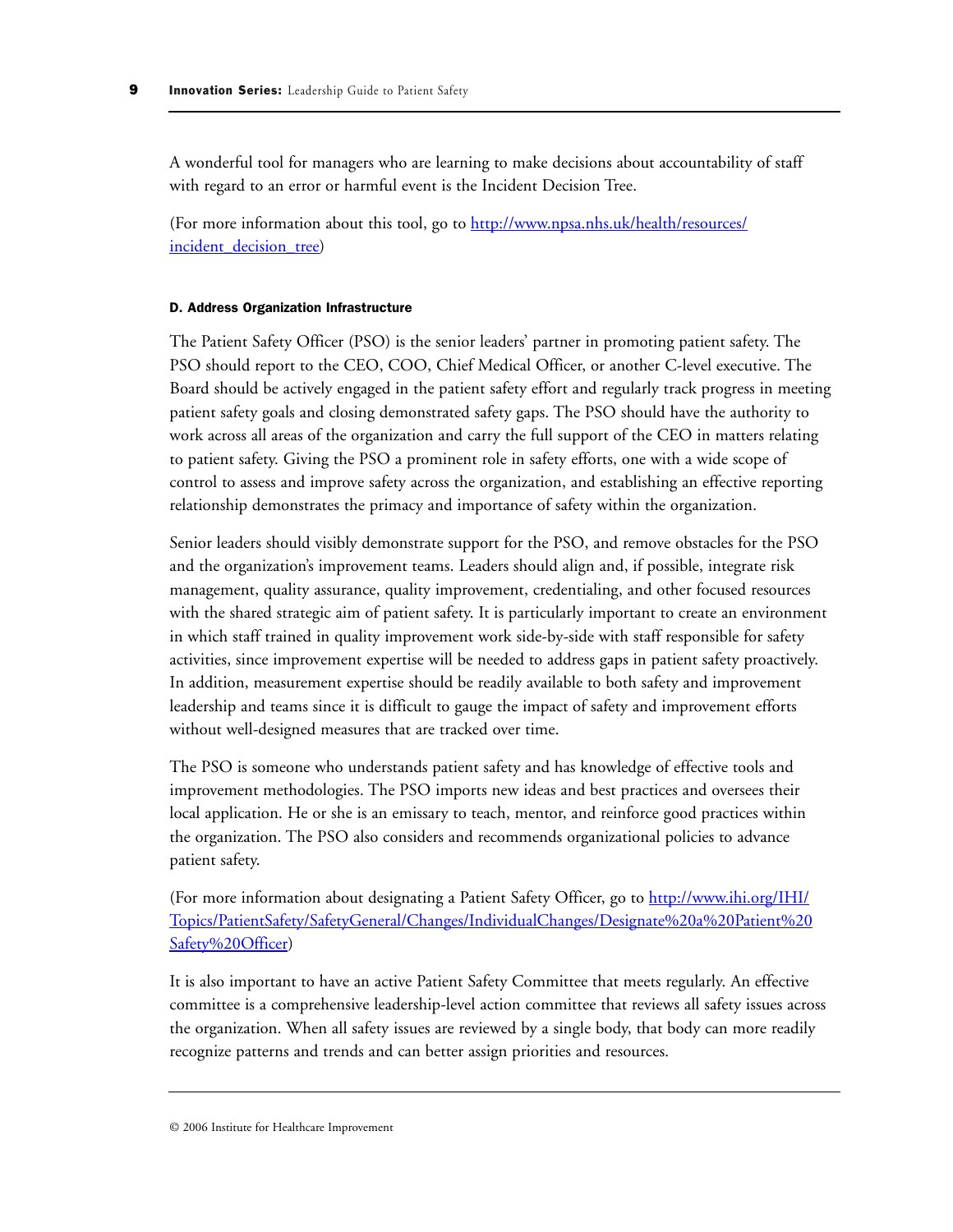The senior leader assigns members of the senior staff, including the CFO, responsibility for addressing key quality and safety issues. In the process of overseeing those improvements, they will work with front-line staff and gain an understanding of and personal commitment to quality. As a result, senior staff will be more willing to remove barriers to patient safety, support investments in the training and development of staff relative to patient safety, and support the hiring of people with expertise in improving health care quality and safety.

Many organizations have established Safety Action Teams. These are small cross-functional groups of people within units who meet periodically (perhaps monthly) to discuss safety issues. These teams can discuss information from the safety reporting system to identify solutions on the front line. They can also provide direct feedback to senior leaders about the impact of their changes.<sup>16</sup>

#### E. Learn About Patient Safety and Methods for Improvement

An important step in the senior leader's personal patient safety journey is to become educated on the science of patient safety and the process for quality improvement. To learn about safety, senior leaders can begin by reading through this paper carefully and exploring the key documents we cite and link to.

With respect to improvement methodology, IHI utilizes a model called the Model for Improvement, developed by Associates in Process Improvement. The model is not meant to replace change models that organizations may already be using, but rather to accelerate improvement. The Model for Improvement provides the ability to test many ideas from front-line staff, the flexibility to change course when an idea does not work or needs refinement, and guidance to obtain buy-in by many key stakeholders prior to broad implementation. This model has been used successfully by hundreds of health care organizations in many countries to improve a variety of different health care processes and outcomes. The model has two parts:

- Three fundamental questions, which can be addressed in any order:
	- What are we trying to accomplish?
	- How will we know a change is an improvement?
	- What changes can we make that will result in improvement?
- The Plan-Do-Study-Act (PDSA) cycle to test and implement changes in real work settings. The PDSA cycle guides the test of a change to determine if the change is an improvement.

(For more information on the Model for Improvement, go t[o http://www.ihi.org/IHI/Topics/](http://www.ihi.org/IHI/Topics/Improvement/ImprovementMethods/HowToImprove/) [Improvement/ImprovementMethods/HowToImprove/\)](http://www.ihi.org/IHI/Topics/Improvement/ImprovementMethods/HowToImprove/)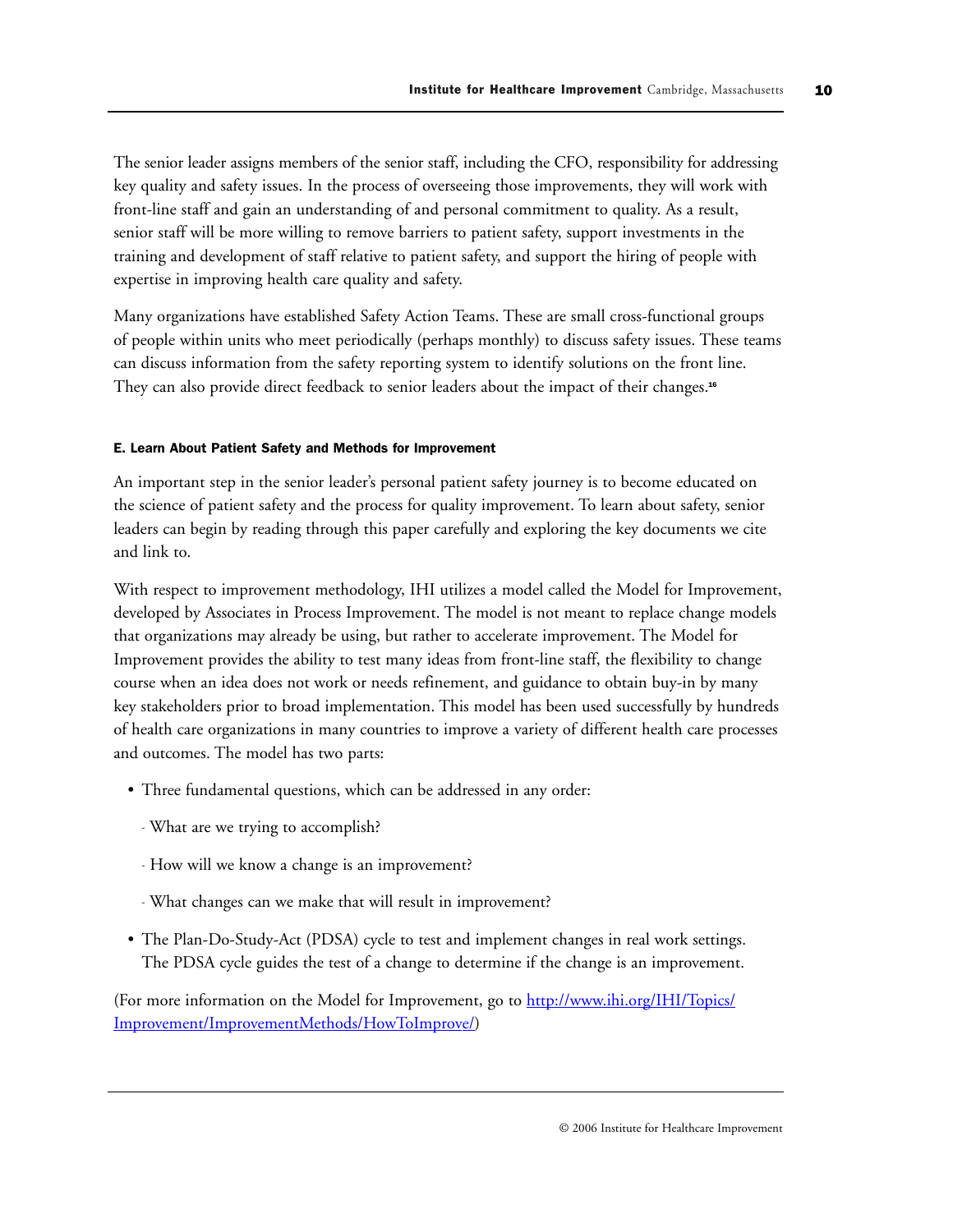#### Step Two: Engage Key Stakeholders

- A. Engage the Board of Trustees
- B. Engage Physicians
- C. Engage Staff
- D. Engage Patients and Families

#### A. Engage the Board of Trustees

The Board is a critical driver in moving the organization to higher levels of safety and effectiveness. Increasingly, the role of the governing body in quality and patient safety oversight is being viewed as a fiduciary responsibility at least equal to its financial oversight role, such as in the context of system-wide improvement initiatives like the IHI's 100,000 Lives Campaign.<sup>17</sup>

(For more information on IHI's 100,000 Lives Campaign, go to[: http://www.ihi.org/IHI/Programs/](http://www.ihi.org/IHI/Programs/Campaign/) [Campaign/\)](http://www.ihi.org/IHI/Programs/Campaign/)

The Board's work relating to patient safety takes many forms: setting goals for organizational improvement; building the business case for patient safety in which patient safety goals are integrated with the organization's strategic goals and business plan; reviewing data related to key organizational metrics; reviewing adverse event reports and root cause analyses; providing resources for improved infrastructure, education, and staffing; and holding management accountable for addressing patient safety issues.

One way to capture the Board's attention is to feature cases from your own hospital. Jim Conway, IHI Senior Fellow and former Executive Vice President and COO of the Dana-Farber Cancer Institute, said, "I'm a big believer in run charts, Pareto charts, and statistics, but there is nothing that engages a Board in safety issues as effectively as a patient's story."<sup>18</sup>

If the trustees are not yet engaged in the patient safety journey, here are a few steps leaders can take:

- *1. Educate the Board to their responsibility for the quality of care provided in the hospital.*
- *2. Structure the Board agenda so that quality and safety are given the same amount of attention as financial issues.*
- *3. Engage the Board in discussions regarding the patient safety measures to be included on the Balanced Scorecard or Dashboard reviewed at each meeting.*
- *4. Discuss the organization's performance in relation to national best practices.*

<sup>© 2006</sup> Institute for Healthcare Improvement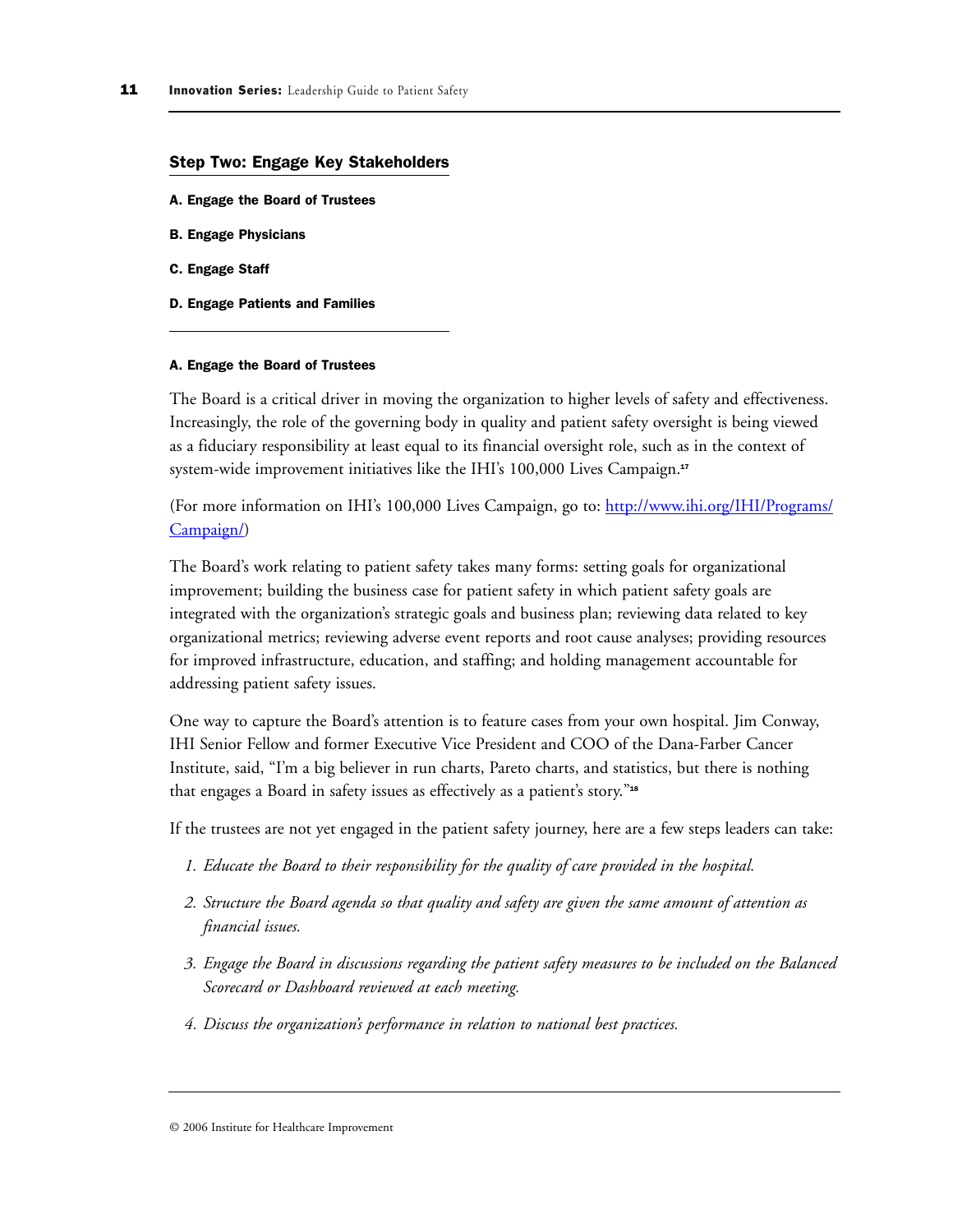- *5. Provide education to Board members to increase their literacy relating to quality of care and patient safety.*
- *6. Strengthen aspects of the organization's strategic plan that relate to quality of care and patient safety.*

The Leapfrog Group Hospital Quality and Safety Survey enables hospitals to voluntarily self-report their status relative to implementing the 30 safe practices recommended in the National Quality Forum "Safer Practices for Better Healthcare" consensus report. Data from the annual survey is then shared with consumers and purchasers of health care to help them make informed health care choices and promote transparency within health care.

(For more information on The Leapfrog Group Hospital Quality and Safety Survey, go to [http://www.leapfroggroup.org/for\\_hospitals\)](http://www.leapfroggroup.org/for_hospitals)

In 2004, the National Quality Forum convened a meeting to identify key aspects of the hospital trustee role in monitoring and supporting quality improvement and safety initiatives. The recommendations from this meeting were published in the report "Hospital Governing Boards and Quality of Care: A Call to Responsibility" (available online a[t http://www.qualityforum.org/txcalltoresponsibilityFINAL-](http://www.qualityforum.org/txcalltoresponsibilityFINAL-WEB02-15-05.pdf)[WEB02-15-05.pdf\).](http://www.qualityforum.org/txcalltoresponsibilityFINAL-WEB02-15-05.pdf)

(For more information about building the business case for patient safety, go t[o http://www.ihi.org/](http://www.ihi.org/IHI/Topics/LeadingSystemImprovement/Leadership/Tools/BuildingaBusinessCaseforPatientSafety.htm) [IHI/Topics/LeadingSystemImprovement/Leadership/Tools/BuildingaBusinessCaseforPatientSafety.htm\)](http://www.ihi.org/IHI/Topics/LeadingSystemImprovement/Leadership/Tools/BuildingaBusinessCaseforPatientSafety.htm)

(For more information on the Board's role in ensuring quality of care, go t[o http://www.ihi.org/](http://www.ihi.org/IHI/Topics/LeadingSystemImprovement/Leadership/Literature/HospitalGoverningBoardsandQualityofCareACalltoResponsibility.htm) [IHI/Topics/LeadingSystemImprovement/Leadership/Literature/HospitalGoverningBoardsandQuality](http://www.ihi.org/IHI/Topics/LeadingSystemImprovement/Leadership/Literature/HospitalGoverningBoardsandQualityofCareACalltoResponsibility.htm) [ofCareACalltoResponsibility.htm\)](http://www.ihi.org/IHI/Topics/LeadingSystemImprovement/Leadership/Literature/HospitalGoverningBoardsandQualityofCareACalltoResponsibility.htm)

(For more information on Board-building tools, including sample governance policies, trustee assessment tools, and sample measurement dashboards, go t[o http://www.greatboards.org/\)](http://www.greatboards.org/)

# B. Engage Physicians

Nurses, pharmacists, and allied health professionals play a critical role in patient safety; however, getting physicians involved is often particularly challenging. Physicians are highly trained individuals; they have been trained to act independently, to treat each patient as unique, and to tailor their decisions accordingly. Consequently, physicians often resist standardization and opt-out protocols.<sup>19</sup> The culture in health care has historically been one in which physicians practice with autonomy. A safe environment requires teamwork and good communication, two skills that traditionally have not been emphasized in physicians' professional training.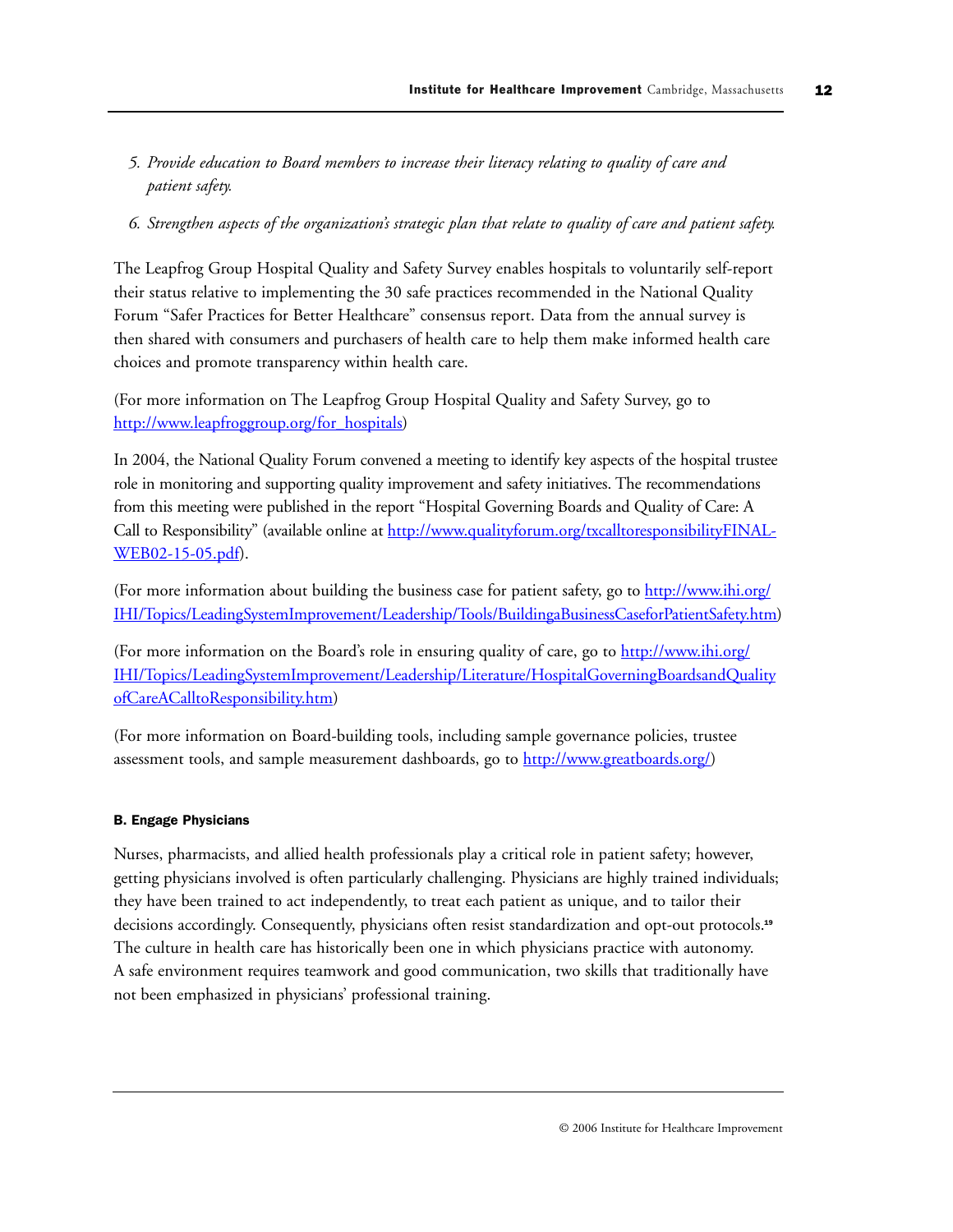To begin engaging physicians in safety efforts, senior leaders should focus first on improvement projects that are important to the medical staff. Rather than focusing on compelling physicians to engage in the improvement work, identify and support "physician champions," especially those who have knowledge of and experience with improvement methodologies. Assure physicians that they will have the option to opt out of predefined protocols if they explain why the patient's condition requires an exemption. Assign department chiefs with responsibility for key department-level and system-level quality performance measures. McLeod Regional Health Center in Florence, South Carolina, was successful in engaging its medical staff by implementing initiatives that are physicianled, and changes that are evidence-based and data-driven. According to Donna Isgett, Vice President for Clinical Effectiveness at McLeod Health in Florence, South Carolina, "Over half of our medical staff has been actively engaged in the performance improvement. They've led it from the actual knowledge base side, we've been the support system to help them get there, and our CEO and some of those physicians have had that vision of where we need to go."

(For more information on engaging physicians in quality and safety, go to[: http://www.ihi.org/IHI/](http://www.ihi.org/IHI/Topics/Improvement/ImprovementMethods/Tools/PhysicianEngagementinQualityandSafety.htm) [Topics/Improvement/ImprovementMethods/Tools/PhysicianEngagementinQualityandSafety.htm\)](http://www.ihi.org/IHI/Topics/Improvement/ImprovementMethods/Tools/PhysicianEngagementinQualityandSafety.htm)

## C. Engage Staff

Improving quality and safety is everyone's job, including clinicians, front-line staff, managers, and administrators. Senior leaders play a critical role in promoting and supporting teamwork and collaboration. Good teamwork enhances coordination of care. An excellent discussion of mechanisms to engage staff in promoting quality and safety is presented in the book, *Achieving Safe and Reliable Healthcare: Strategies and Solutions.*<sup>20</sup> Studies have shown that organizations that foster teamwork by using the techniques described in this book can help improve the safety and care of patients.<sup>21</sup> Importantly, organizations with environments that foster teamwork and good communication also have higher rates of staff retention.

St. John's Mercy Medical Center in St. Louis, Missouri, created an institution-wide policy regarding non-punitive reporting, as well as a brochure entitled "Living a Culture of Patient Safety" that was developed by its Culture of Safety Subcommittee, signed by the medical center president, and mailed to all co-worker homes. The brochure reinforces the non-punitive reporting policy and encourages all co-workers to report errors.

(For more information on the brochure, go t[o http://www.ihi.org/IHI/Topics/PatientSafety/](http://www.ihi.org/IHI/Topics/PatientSafety/MedicationSystems/Tools/LivingaCultureofPatientSafety.htm) [MedicationSystems/Tools/LivingaCultureofPatientSafety.htm\)](http://www.ihi.org/IHI/Topics/PatientSafety/MedicationSystems/Tools/LivingaCultureofPatientSafety.htm)

Several excellent resources are being used successfully at staff orientation and education sessions to generate discussion about safety issues:

• A video depicting the death of 18-month-old Josie King, as told by her mother Sorrell King,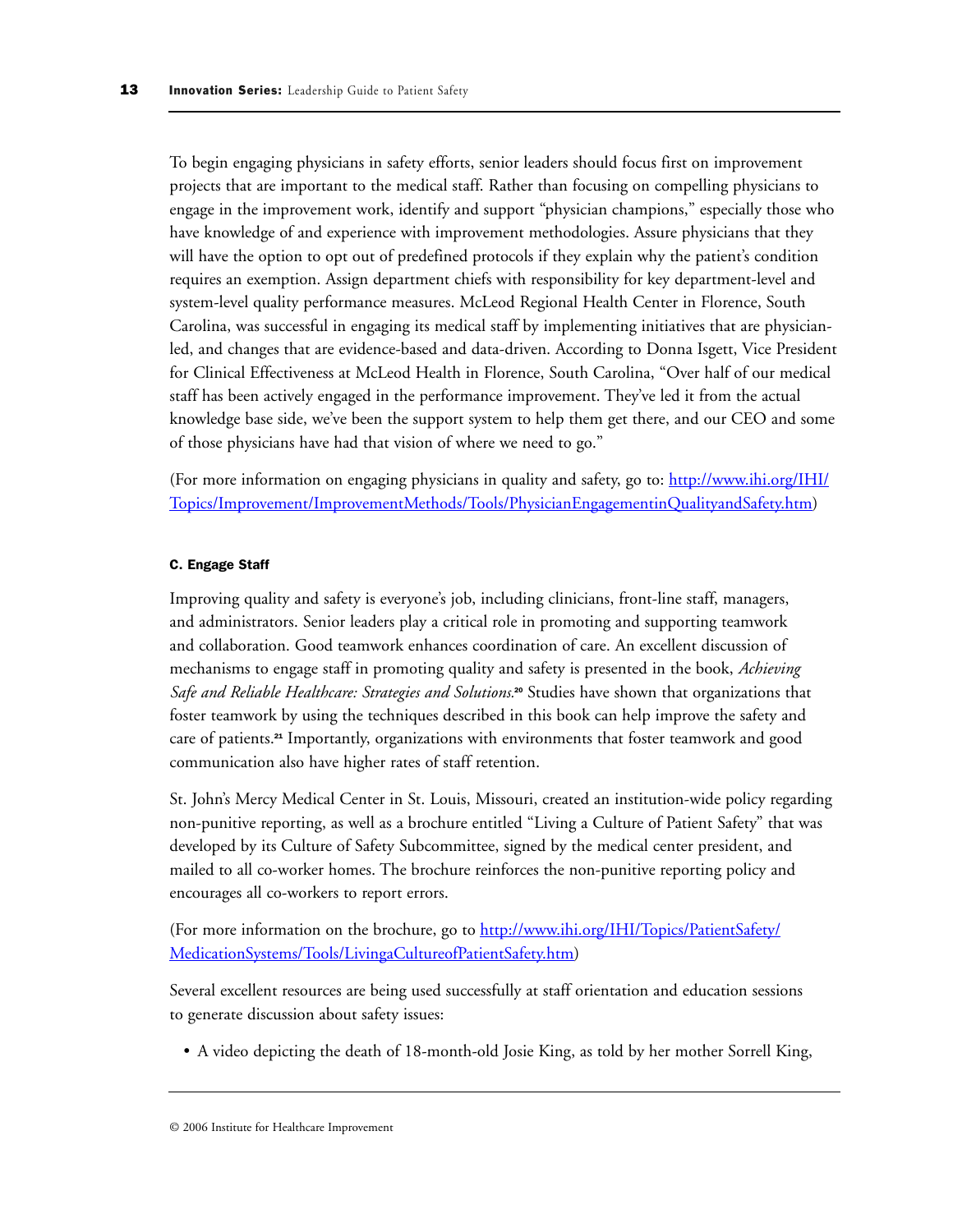which can be ordered through the Texas Medical Institute of Technology at http://www.safetyleaders.org/content\_page2.jsp?ID=1580.

- A three-video series called "First, Do No Harm," which portrays a composite of three cases and is available through the Partnership for Patient Safety at http://fdnh.com/interactive\_videos.asp.
- Rosemary Gibson's book, *Wall of Silence*, <sup>22</sup> includes many individual stories that may be used as sources for discussion.

## D. Engage Patients and Families

Patients and their families are a critical part of the care team and they play a pivotal role in the prevention of medical errors. To be effective partners in their own care, patients need better, sometimes non-traditional, access to information and health care providers. Patients and their family members should be invited to collaborate with care providers in making clinical decisions. Patient-centered care puts responsibility for important aspects of self-care and monitoring in patients' hands — along with the tools and support they need to carry out that responsibility.

IHI offers the following "Reflections of Patient and Family Voices," first presented at the IHI National Forum in December 2005. Consider these reflections as a challenge to organizations to improve patient care:

- To be listened to, taken seriously, and respected as a care partner
	- To have my family/caregiver treated the same way
	- To participate in decision making at the level I choose
- To always be told the truth
	- To have things explained to me fully and clearly
	- To receive an explanation and apology if things go wrong
- To have information communicated to the entire care team
	- To have my care timely and impeccably documented
	- To have these records made available to me if requested
- To have coordination among all members of the health care team across settings
- To be supported emotionally as well as physically
- To receive high-quality, safe care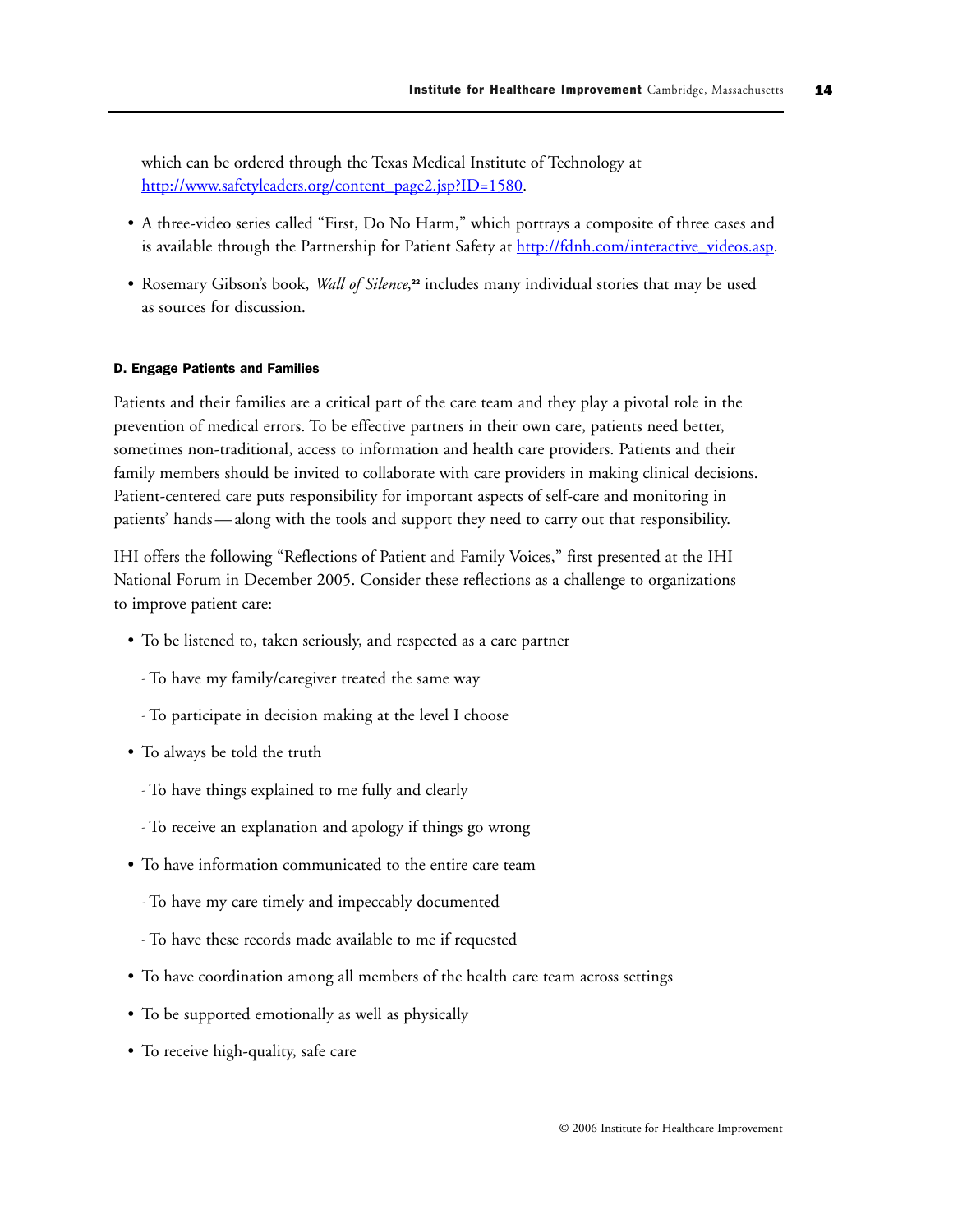(For more information, see "Partnering with Patients and Families to Design a Patient- and Family-Centered Health Care System: A Roadmap for the Future. A Work in Progress." available at [http://www.ihi.org/IHI/Topics/PatientCenteredCare/PatientCenteredCareGeneral/Literature/](http://www.ihi.org/IHI/Topics/PatientCenteredCare/PatientCenteredCareGeneral/Literature/PartneringwithPatientsandFamilies.htm) [PartneringwithPatientsandFamilies.htm\)](http://www.ihi.org/IHI/Topics/PatientCenteredCare/PatientCenteredCareGeneral/Literature/PartneringwithPatientsandFamilies.htm) 

Issues related to health literacy and cultural and ethnic disparities are important aspects of patientcentered care. Effective communication and demonstrated understanding between patient and caregiver are both crucial for delivering high-quality care; failure to establish both contributes to poor outcomes. Furthermore, nearly all patients struggle with "health literacy," regardless of their ability to read and write. The complexity of health care, in general, and the reliance on using medical jargon and terminology create problems for *all* patients when trying to understand care instructions.

With respect to health literacy, it is important to ensure that patients understand care instructions, medications, and treatment regimens or adverse events are likely to occur. Similarly, an appreciation for each patient's cultural and ethnic identity is an important factor in ensuring safe and reliable care.

The *Joint Commission 2006 Requirements Related to the Provision of Culturally and Linguistically Appropriate Health Care* are specific about the responsibility of caregivers to communicate with each patient and help him or her understand medical information and instructions based on individual needs and abilities.

Tools such as "Teach Back" and "Ask Me 3" are effective mechanisms for improving patientcaregiver communication and patient understanding. With the "Teach Back" concept, the caregiver communicates care instructions to the patient who, in turn, "teaches back" this information. Particularly important elements for "Teach Back" are self-care on return home, how/who to contact for help, and medication uses and doses. "Ask Me 3" uses three simple questions that cover the three crucial elements of understanding care: 1) What is my main problem? (diagnosis); 2) What do I need to do? (treatment); and 3) Why is it important for me to do this? (context). The idea is that the caregiver communicates with the patient based on the anticipation that these three questions will be asked, without the patient actually having to ask them.

(For more information on health literacy, see the US Department of Health and Human Services "Quick Guide to Health Literacy" available at [http://www.health.gov/communication/literacy/](http://www.health.gov/communication/literacy/quickguide/healthinfo.htm) [quickguide/healthinfo.htm](http://www.health.gov/communication/literacy/quickguide/healthinfo.htm)

and Pfizer Clear Health Communication a[t http://www.pfizerhealthliteracy.com/](http://www.pfizerhealthliteracy.com/)

and [http://www.ihi.org/IHI/Topics/Improvement/ImprovementMethods/Literature/Healthand](http://www.ihi.org/IHI/Topics/Improvement/ImprovementMethods/Literature/HealthandLiteracyWorkingTogether.htm) [LiteracyWorkingTogether.htm\)](http://www.ihi.org/IHI/Topics/Improvement/ImprovementMethods/Literature/HealthandLiteracyWorkingTogether.htm)

(For the forthcoming public policy white paper on health literacy to be published by the Joint Commission in Fall 2006, go t[o http://www.jointcommission.org/PublicPolicy/health\\_literacy.htm\)](http://www.jointcommission.org/PublicPolicy/health_literacy.htm)

<sup>© 2006</sup> Institute for Healthcare Improvement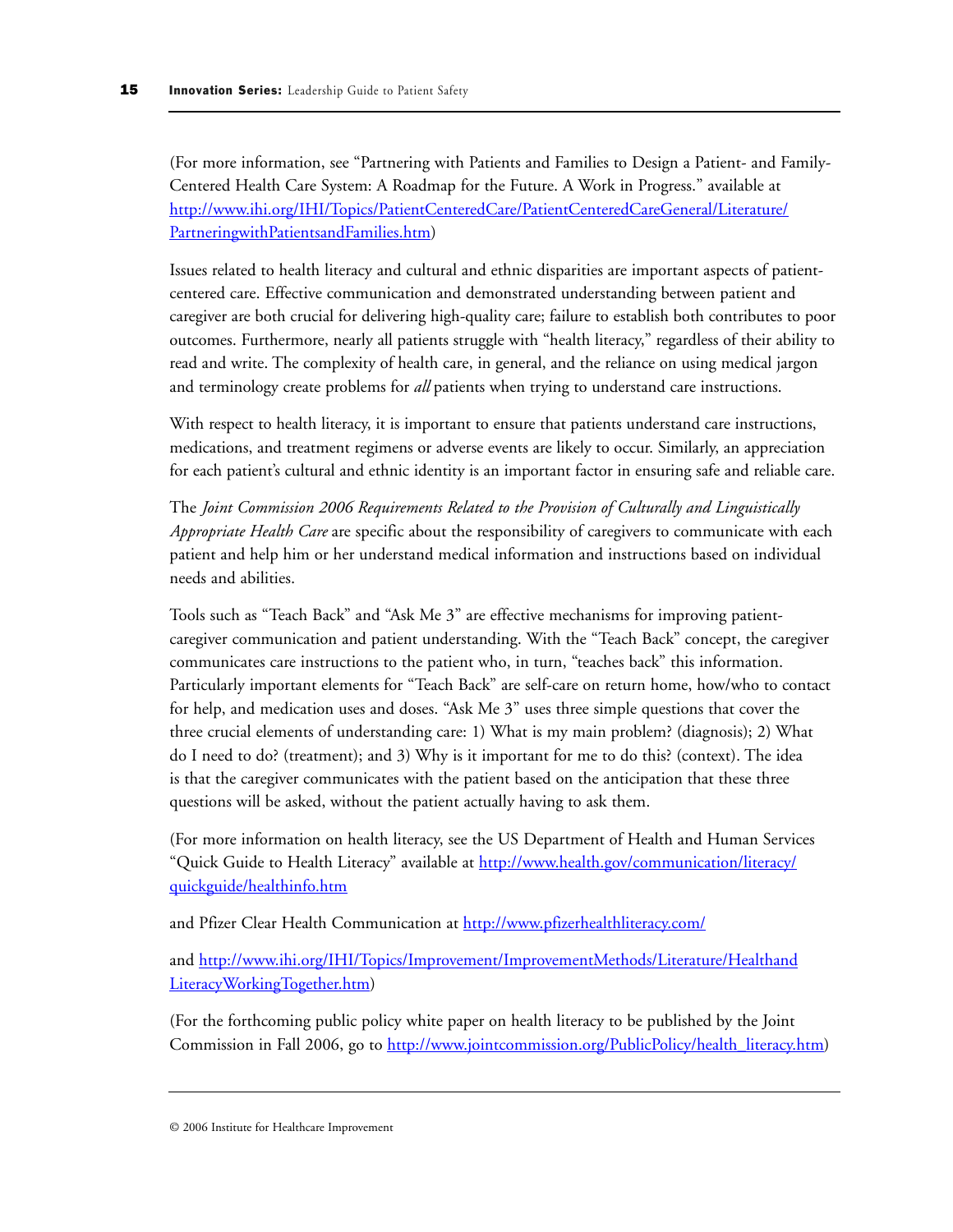(For more information on cultural and ethnic disparities, go t[o http://www.ihi.org/IHI/Topics/](http://www.ihi.org/IHI/Topics/Improvement/ImprovementMethods/Resources/CompendiumofCulturalCompetenceInitiatives.htm) [Improvement/ImprovementMethods/Resources/CompendiumofCulturalCompetenceInitiatives.htm](http://www.ihi.org/IHI/Topics/Improvement/ImprovementMethods/Resources/CompendiumofCulturalCompetenceInitiatives.htm) and [http://www.jointcommission.org/HLC/\)](http://www.jointcommission.org/HLC/)

#### Step Three: Communicate and Build Awareness

- A. Begin Patient Safety Leadership WalkRounds™
- B. Implement Safety Briefings
- C. Improve Communication Using SBAR
- D. Implement Crew Resource Management Strategies

#### A. Begin Patient Safety Leadership WalkRounds™

There is perhaps no other action a senior leader can take that carries as much symbolism as *regularly spending time with staff talking about the safety issues* that concern them— and then following up to address those issues of concern. For organizations at any stage of development, senior leaders are encouraged to use weekly Patient Safety Leadership WalkRounds™ to demonstrate their organization's commitment to building a culture of safety. WalkRounds™ are conducted in patient care departments (such as the emergency department, operating rooms, and radiology), nursing units, the pharmacy, and laboratories. They provide an informal method for leaders to talk with front-line staff about safety issues in the organization and show their support for staff-reported errors. Leaders who focus solely on safety during WalkRounds™ are more successful at creating a culture of safety than those who use them as an opportunity to discuss a variety of topics such as budgets and patient satisfaction.

(The key elements for successful implementation of WalkRounds™, sample formats, and questions to ask staff are available on IHI's website at [http://www.ihi.org/IHI/Topics/PatientSafety/](http://www.ihi.org/IHI/Topics/PatientSafety/SafetyGeneral/Tools/Patient+Safety+Leadership+Walkrounds%E2%84%A2+%28IHI+Tool%29.htm) [SafetyGeneral/Tools/Patient+Safety+Leadership+WalkRounds™+%28IHI+Tool%29.htm\)](http://www.ihi.org/IHI/Topics/PatientSafety/SafetyGeneral/Tools/Patient+Safety+Leadership+Walkrounds%E2%84%A2+%28IHI+Tool%29.htm)

#### B. Implement Safety Briefings

Safety Briefings are another way that health care organizations help increase staff awareness of patient safety issues, create an environment in which staff share information without fear of reprisal, and integrate the reporting of medication safety issues into daily work. Over time, Safety Briefings help organizations create a culture of safety, reduce the risk of medication errors, and improve quality of care. The senior leader does not participate in all of these briefings, but does empower the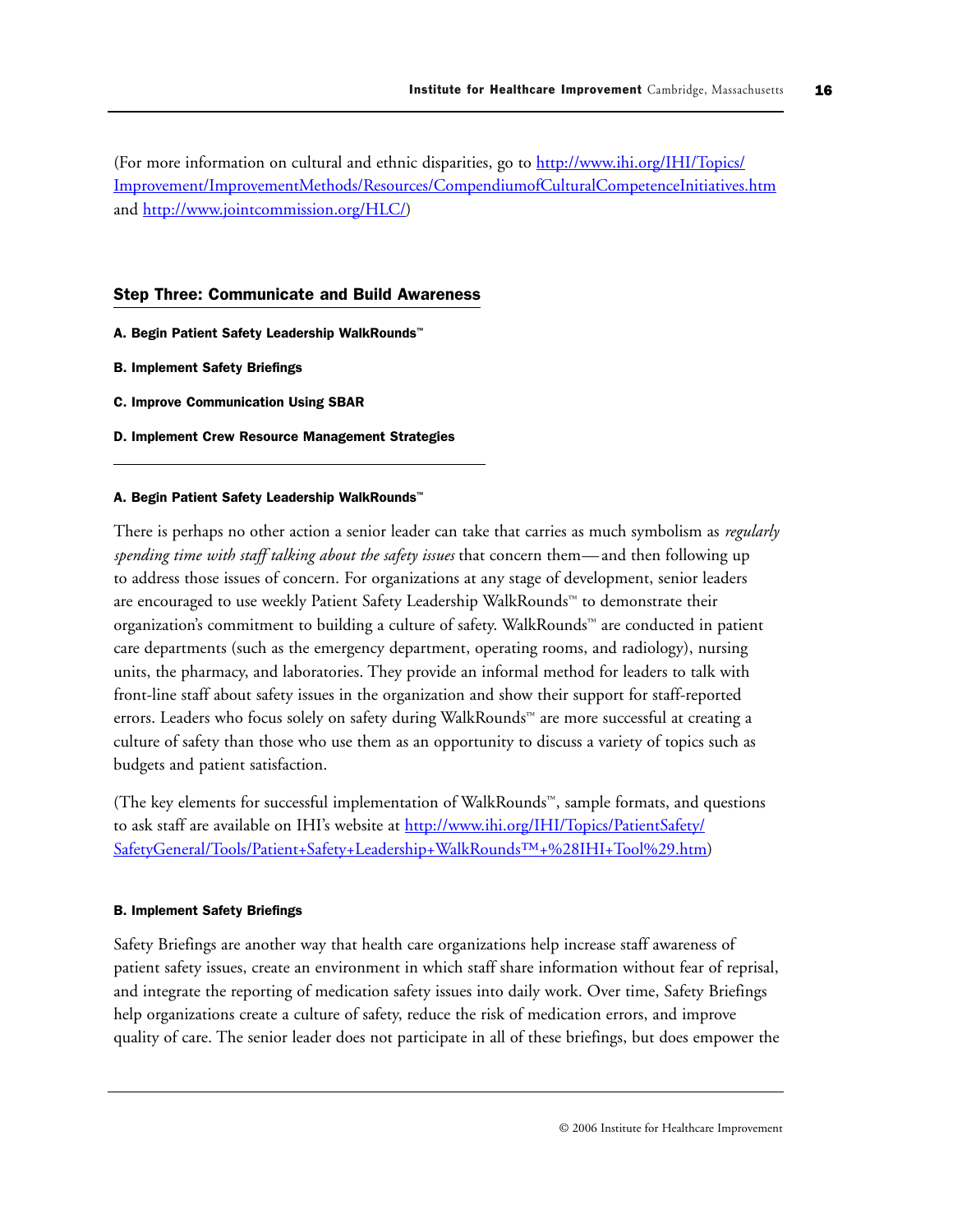managers and other staff to conduct them. Many organizations that have conducted WalkRounds™ in conjunction with Safety Briefings have achieved greater success in changing the culture than organizations that use either tool alone.

Safety Briefings are used in hospital inpatient units, other hospital departments such as pharmacies and post-anesthesia care units, and other health care settings such as home health care and long-term care facilities. They can be used for review of any safety-related topic, including unsafe conditions for medication use, falls, and devices or equipment. Safety Briefings can also be used prior to procedures to ensure that all the correct elements (equipment, staff, patient, etc.) are in place.

(A Safety Briefing tool, including step-by-step instructions, a data collection form, and a pre- and postsurvey to evaluate the effectiveness of the tool, is available on IHI's website a[t http://www.ihi.org/IHI/](http://www.ihi.org/IHI/Topics/PatientSafety/MedicationSystems/Tools/Safety+Briefings+%28IHI+Tool%29.htm) [Topics/PatientSafety/MedicationSystems/Tools/Safety+Briefings+%28IHI+Tool%29.htm\)](http://www.ihi.org/IHI/Topics/PatientSafety/MedicationSystems/Tools/Safety+Briefings+%28IHI+Tool%29.htm)

#### C. Improve Communication Using SBAR

SBAR is a communication tool used to standardize discussions among caregivers to ensure that critical information about a patient's status is communicated effectively. An acronym for *Situation-Background-Assessment-Recommendation*, SBAR is a mechanism for framing any conversation, especially critical ones, requiring a clinician's immediate attention and action.<sup>23</sup> Staff and physicians should undergo training on how to use SBAR to maximize its benefit. Below is an example demonstrating how this framework would be used in the health care setting:

| <b>Situation</b>      | "I'm calling about Mr. Smith, who is short of breath."                                                           |
|-----------------------|------------------------------------------------------------------------------------------------------------------|
| <b>Background</b>     | "He's a patient with chronic lung disease, his condition has been<br>deteriorating, and he's now acutely worse." |
| <b>Assessment</b>     | "He has decreased breath sounds on the right side. I think he probably<br>has a collapsed a lung."               |
| <b>Recommendation</b> | "I think he probably needs a chest tube. I need you to see him now."                                             |

(For more information on the SBAR technique, go t[o http://www.ihi.org/IHI/Topics/Patient](http://www.ihi.org/IHI/Topics/PatientSafety/SafetyGeneral/Tools/SBARTechniqueforCommunicationASituationalBriefingModel.htm) [Safety/SafetyGeneral/Tools/SBARTechniqueforCommunicationASituationalBriefingModel.htm\)](http://www.ihi.org/IHI/Topics/PatientSafety/SafetyGeneral/Tools/SBARTechniqueforCommunicationASituationalBriefingModel.htm)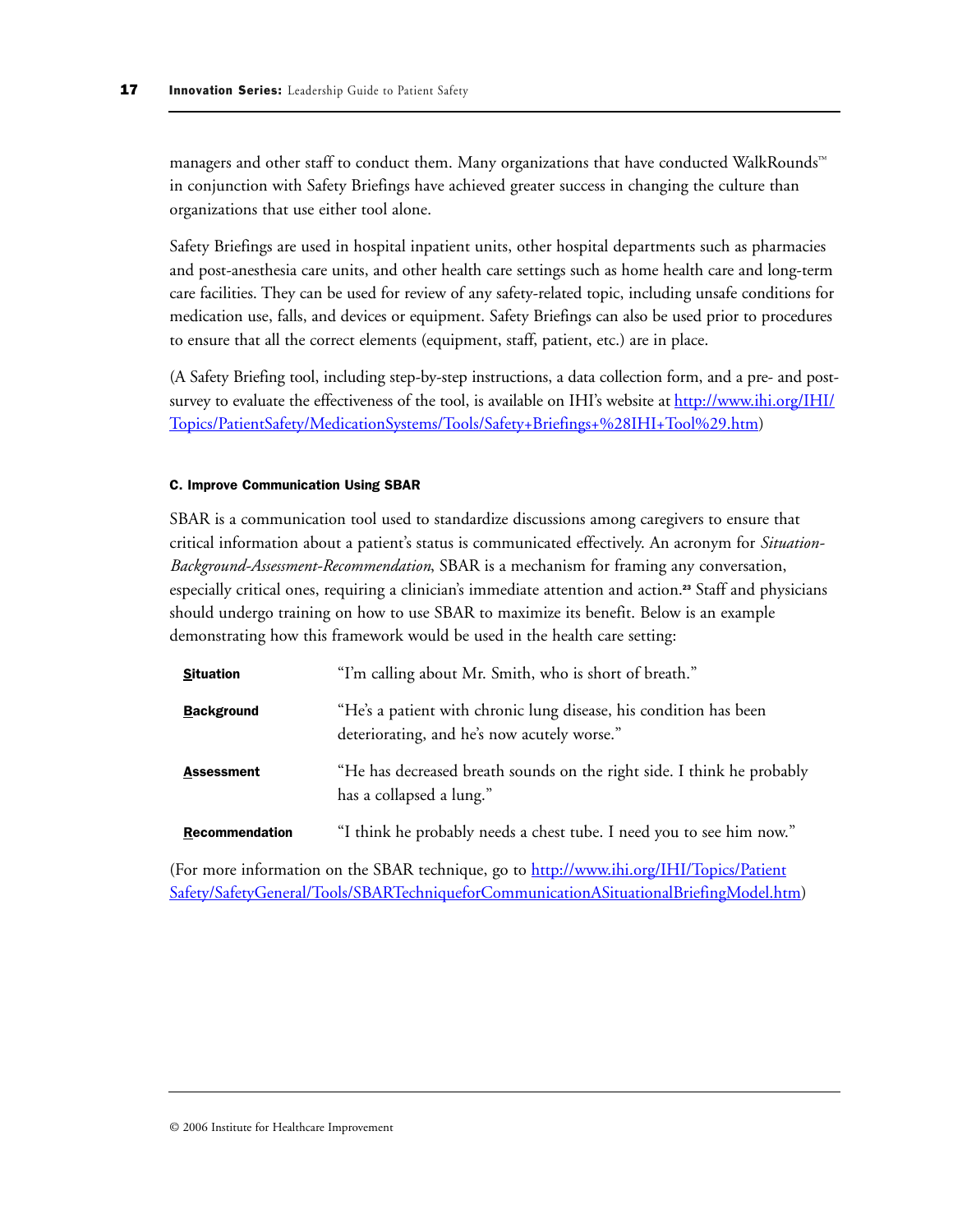#### D. Implement Crew Resource Management Strategies

Another strategy for improving communication is implementation of crew resource management (CRM) techniques used in the aviation industry. CRM is a communication methodology based on team-centered decision making systems. Elements of crew resource management can be incorporated into the training and practice of health care professionals.<sup>24</sup> Effective communication must be considered a necessary skill, and collaboration a conscious, learned behavior.

A crew resource management approach enhances the usual day-to-day work relationships in that it is a structured approach to support staff working in today's complex health care environment, where talented people assemble to accomplish a task but may not come together exactly the same way again. Like a crew in an airplane cockpit, roles, responsibilities, and protocols are systematized and not dependent on the individual serving in that role.

#### Step Four: Establish, Oversee, and Communicate System-Level Aims

- A. Establish Aims Beyond Benchmarks
- B. Oversee and Communicate System-Level Aims

#### A. Establish Aims Beyond Benchmarks

As noted earlier, a key role of the senior leader is to establish quality and safety goals for the organization. Paul O'Neill, former Secretary of the Treasury and co-founder of the Pittsburgh Regional Health Initiative (PRHI), has encouraged leaders not to focus on benchmarks for quality and safety but instead on performing at the highest levels possible. This philosophy is embedded in the PRHI statement of purpose, which commits to "perfecting health care delivery" and to improving "American health care in ways formerly thought unachievable." Leaders must designate responsibility within the organization for learning what is possible and then establish aims that challenge the staff to meet these levels of performance.

An example of how this philosophy translates into practice relates to ventilator-associated pneumonia (VAP). VAP occurs in up to 15 percent of patients receiving mechanical ventilation.<sup>25</sup> IHI developed the Ventilator Bundle— several evidence-based practices that, when implemented together for all patients on mechanical ventilation, result in dramatic reductions in the incidence of VAP. Preventing in-hospital deaths from VAP is one intervention in IHI's 100,000 Lives Campaign that was launched in December 2004. Of the more than 3,000 hospitals that have enrolled in the Campaign, about 67 percent are implementing the Ventilator Bundle to reduce VAP. In June 2006 at IHI's 2nd Annual International Summit on Redesigning Hospital Care, Don Berwick, President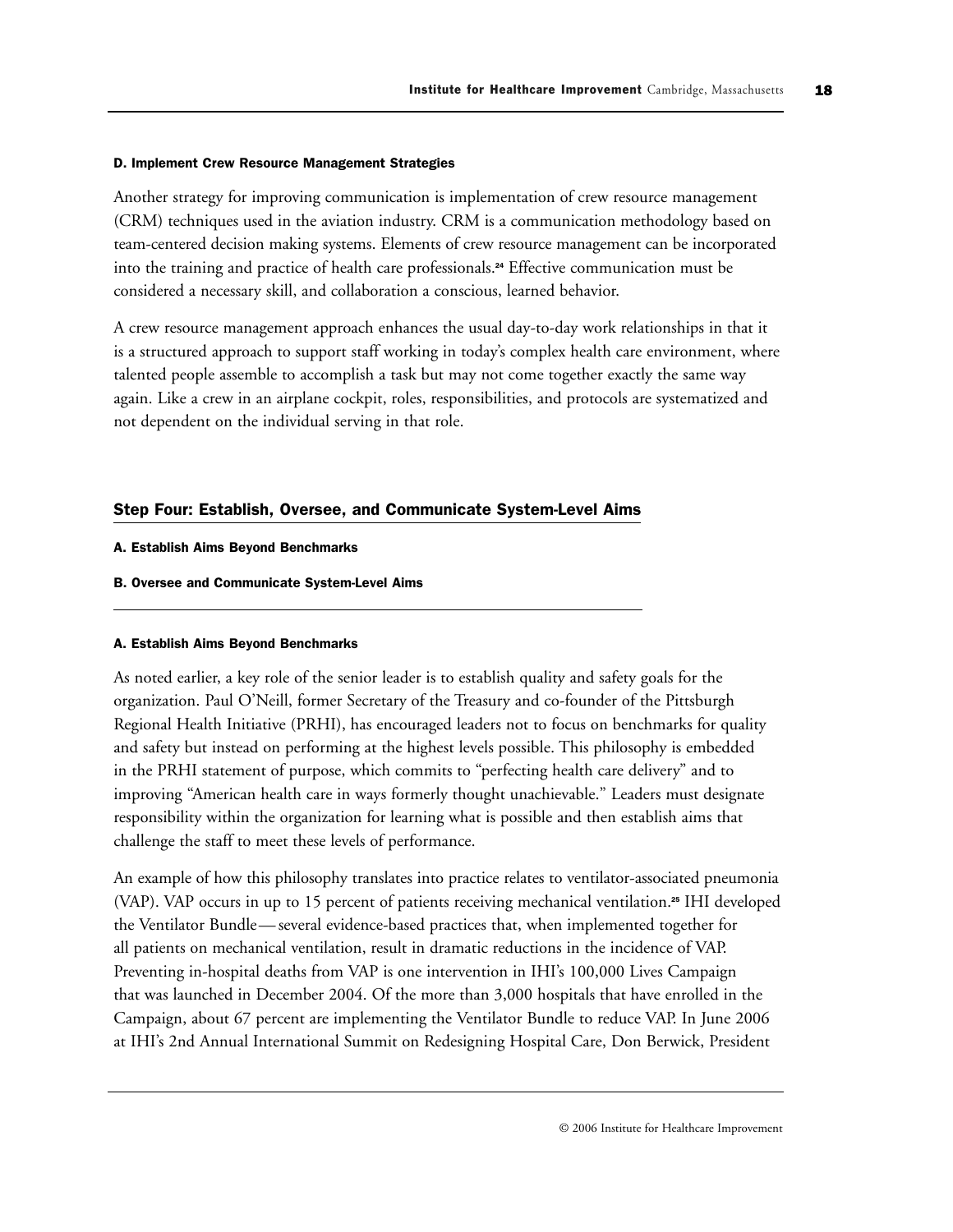and CEO of IHI, reported that at least 26 of these hospitals had achieved zero VAPs for one year.<sup>26</sup> Now that this knowledge exists, every leader can set the goal for their organizations to reduce rates of VAP to near zero.

(For more information on the Ventilator Bundle, including the Campaign How-to Guide for Preventing VAP, go to [http://www.ihi.org/IHI/Topics/CriticalCare/IntensiveCare/Changes/](http://www.ihi.org/IHI/Topics/CriticalCare/IntensiveCare/Changes/ImplementtheVentilatorBundle.htm) [ImplementtheVentilatorBundle.htm\)](http://www.ihi.org/IHI/Topics/CriticalCare/IntensiveCare/Changes/ImplementtheVentilatorBundle.htm)

#### B. Oversee and Communicate System-Level Aims

Several tools for measuring adverse events are available to advance the effort to create a safer health care organization. These tools, described in detail in Step Five, enable leaders to measure and track system performance and to establish, oversee, and communicate *system-level* aims for improvement. Leaders can use these tools to establish solid measures of system-level performance that can be tracked monthly (if not more frequently), establish aims for breakthrough improvement of those measures, and establish oversight of those aims at the highest levels of governance and leadership.

(For more information on the role of leaders and setting system-level aims, see IHI's white paper, "Seven Leadership Leverage Points for Organization-Level Improvement in Health Care," available at [http://www.ihi.org/IHI/Results/WhitePapers/SevenLeadershipLeveragePointsWhitePaper.htm\)](http://www.ihi.org/IHI/Results/WhitePapers/SevenLeadershipLeveragePointsWhitePaper.htm)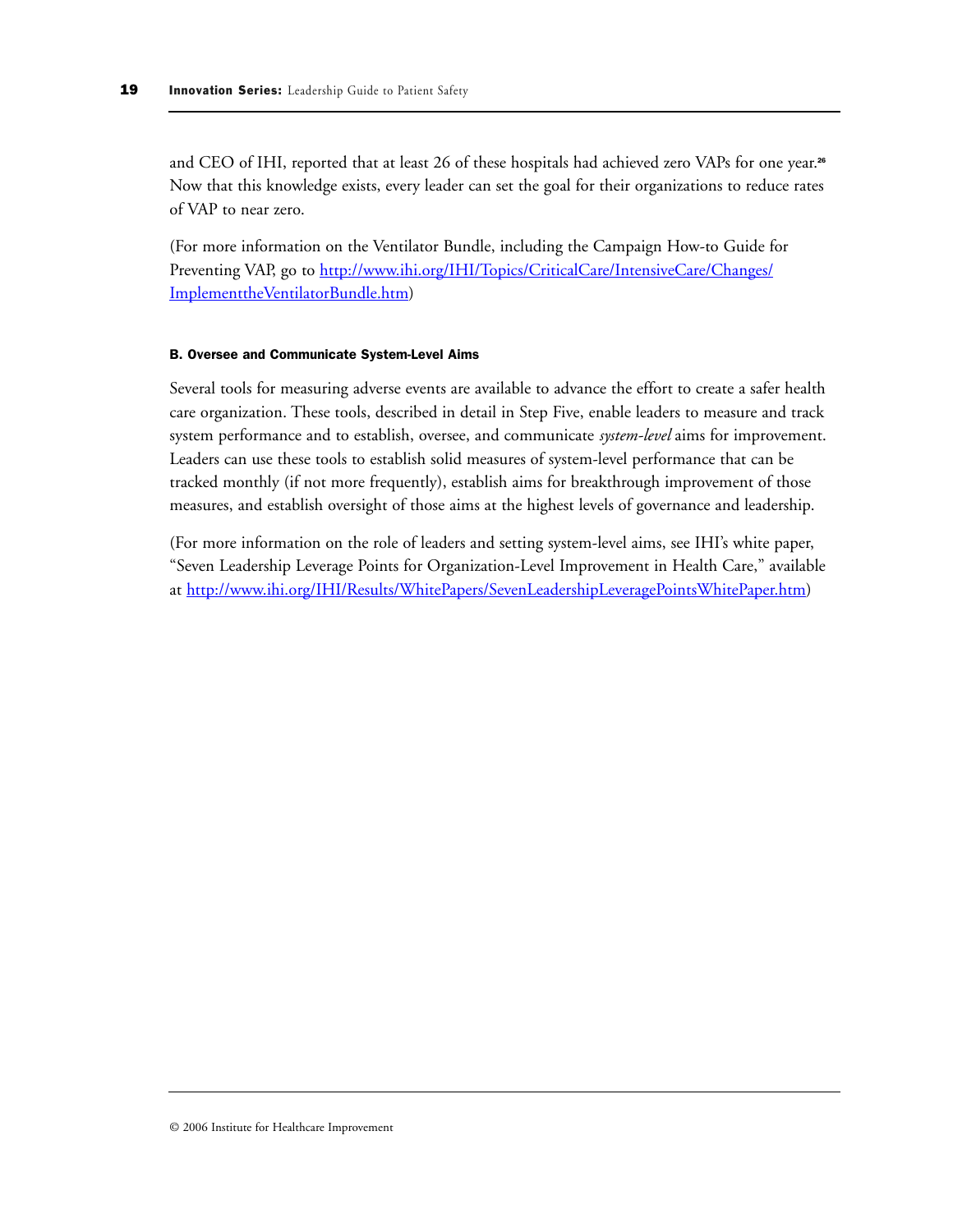#### Step Five: Track/Measure Performance Over Time, Strengthen Analysis

- A. Measure Harm Over Time as a System-Level Measure
- B. Improve Analysis of Adverse Events
- C. Strengthen Incident Reporting Mechanisms

#### A. Measure Harm Over Time as a System-Level Measure

#### *1. Hospital Mortality Review*

Move Your Dot™ is an effort to help hospitals know more about their organizational performance as it relates to mortality. Sir Brian Jarman, MD, Senior Fellow at IHI and Emeritus Professor of Primary Health Care at Imperial College School of Medicine (London, UK), has developed a statistical methodology to standardize hospital mortality rates in order to compare them fairly.

IHI provides interested US hospitals and hospital systems with information that helps them analyze their mortality rate —view their "dot" on a scatterplot of mortality rates for US hospitals—and understand the factors that contribute to it. This analysis can lead to targeted quality improvement projects that can "move their dot"— that is, reduce hospital deaths.

(For more information on Move Your Dot, see IHI's two white papers, "Move Your Dot™: Measuring, Evaluating, and Reducing Hospital Mortality Rates (Part 1)" available at [http://www.ihi.org/IHI/](http://www.ihi.org/IHI/Results/WhitePapers/MoveYourDotMeasuringEvaluatingandReducingHospitalMortalityRates.htm) [Results/WhitePapers/MoveYourDotMeasuringEvaluatingandReducingHospitalMortalityRates.htm](http://www.ihi.org/IHI/Results/WhitePapers/MoveYourDotMeasuringEvaluatingandReducingHospitalMortalityRates.htm) and "Reducing Hospital Mortality Rates (Part 2)" available at [http://www.ihi.org/IHI/Results/](http://www.ihi.org/IHI/Results/WhitePapers/ReducingHospitalMortalityRatesPart2.htm) [WhitePapers/ReducingHospitalMortalityRatesPart2.htm\)](http://www.ihi.org/IHI/Results/WhitePapers/ReducingHospitalMortalityRatesPart2.htm)

## *2. Global Trigger Tool*

Identifying "triggers" of adverse events during a manual chart review has been used extensively to measure the overall level of harm in a health care organization. The IHI developed the Global Trigger Tool for Measuring Adverse Events, intended to be used to identify all categories of adverse events including, but not limited to, those related to medications.

Adverse drug events present the single greatest risk of harm to patients in hospitals. Traditional efforts to detect adverse drug events have focused on voluntary reporting and tracking of errors. However, public health researchers have established that only 10 to 20 percent of errors are ever reported and, of those, 90 to 95 percent cause no harm to patients.<sup>27</sup> Hospitals need a more effective way to identify events that do cause harm to patients, in order to select and test changes to reduce harm.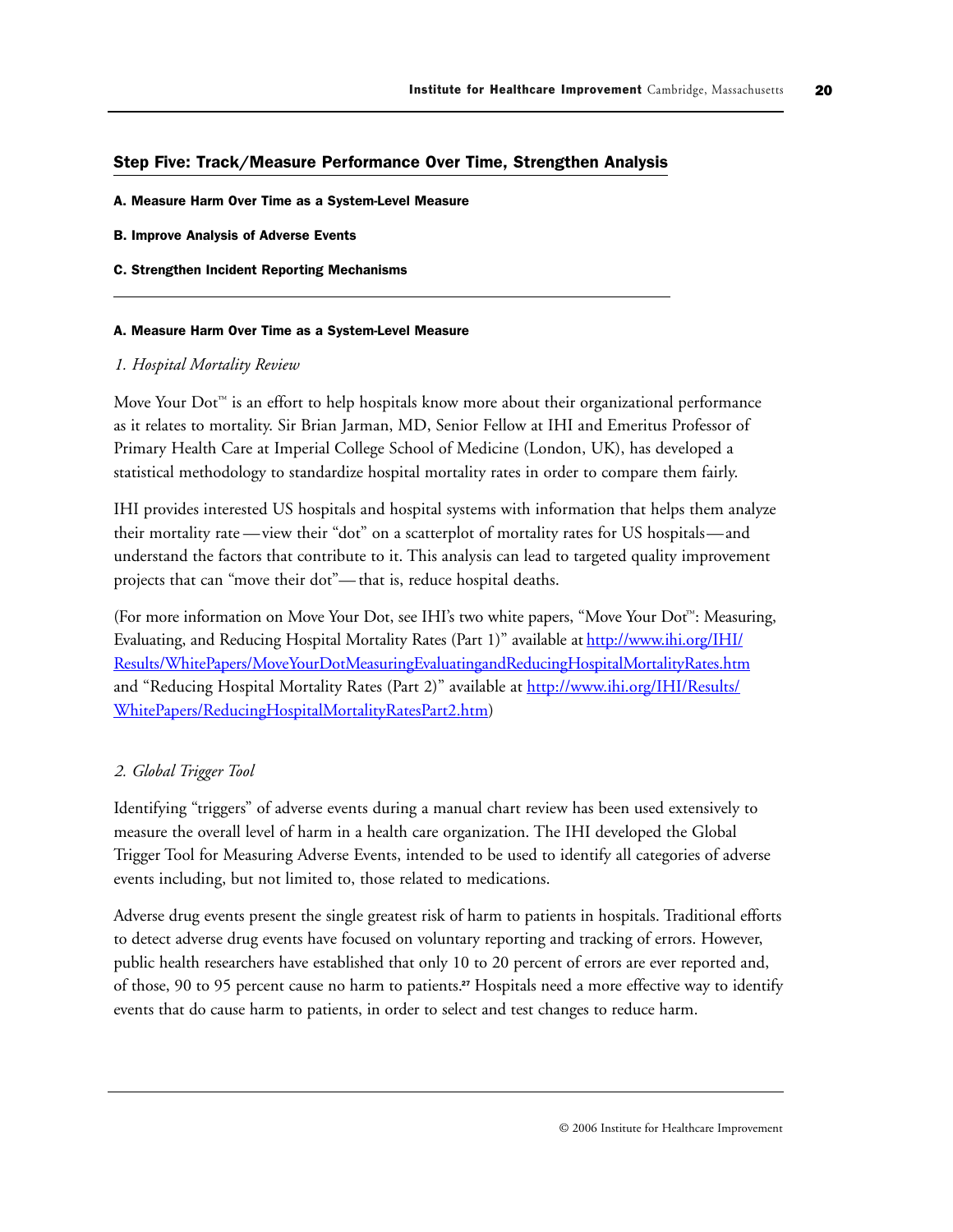The Global Trigger Tool for Measuring Adverse Events provides instructions for conducting a retrospective review of patient records using triggers to identify possible medical errors. This tool includes a list of known adverse event triggers and instructions for measuring the number and degree of harmful events. The tool provides instructions and forms for collecting the data needed to measure Adverse Events per 1,000 Patient Days and Percent of Admissions with an Adverse Event.

(For more information on the Global Trigger Tool, go to [http://www.ihi.org/IHI/Topics/Patient](http://www.ihi.org/IHI/Topics/PatientSafety/SafetyGeneral/Tools/GlobalTriggerToolforMeasuringAEs.htm) [Safety/SafetyGeneral/Tools/GlobalTriggerToolforMeasuringAEs.htm\)](http://www.ihi.org/IHI/Topics/PatientSafety/SafetyGeneral/Tools/GlobalTriggerToolforMeasuringAEs.htm)

## *3. Additional Tools Related to Medication Safety*

The Institute for Safe Medication Practices (ISMP) "Pathways for Medication Safety: Leading a Strategic Planning Effort" tool (available a[t http://www.ismp.org/PDF/PathwaySection1.pdf\)](http://www.ismp.org/PDF/PathwaySection1.pdf) can assist senior leaders in assessing the current status of medication safety in their organizations and to develop a strategic plan for moving forward. The "2004 ISMP Medication Safety Self-Assessment for Hospitals" (available at [http://www.ismp.org/selfassessments/Hospital/2004Hospsm.pdf\)](http://www.ismp.org/selfassessments/Hospital/2004Hospsm.pdf)  examines key elements in the hospital that influence safe medication use. The key elements in the self-assessment tool include patient information, drug information (including communication, labeling, storage and distribution, and standardization), medication devices, environmental factors, education (staff and patient), quality processes, and risk management.

(For comprehensive information and resources for addressing medication administration errors, go to [http://www.ihi.org/IHI/Topics/PatientSafety/MedicationSystems/\)](http://www.ihi.org/IHI/Topics/PatientSafety/MedicationSystems/)

#### B. Improve Analysis of Adverse Events

Assessing what went wrong when an adverse event occurs is a routine part of practice in health care organizations today. The key is to understand the underlying system properties that led to the error, and then to redesign the system so the error cannot happen again. Three tools can assist organizations in strengthening this important analysis and learning function. Knowing how to use these tools is a key staff competency.

## *1. Root Cause Analysis (RCA)*

A critical component of establishing an environment that supports patient safety is to routinely conduct a root cause analysis (RCA) of adverse events to answer three questions: *What happened? Why? What can be done to prevent it in the future?* RCA assists in identifying systems problems that contribute to the adverse event. The following tools for conducting a root cause analysis are available on the IHI and Joint Commission websites: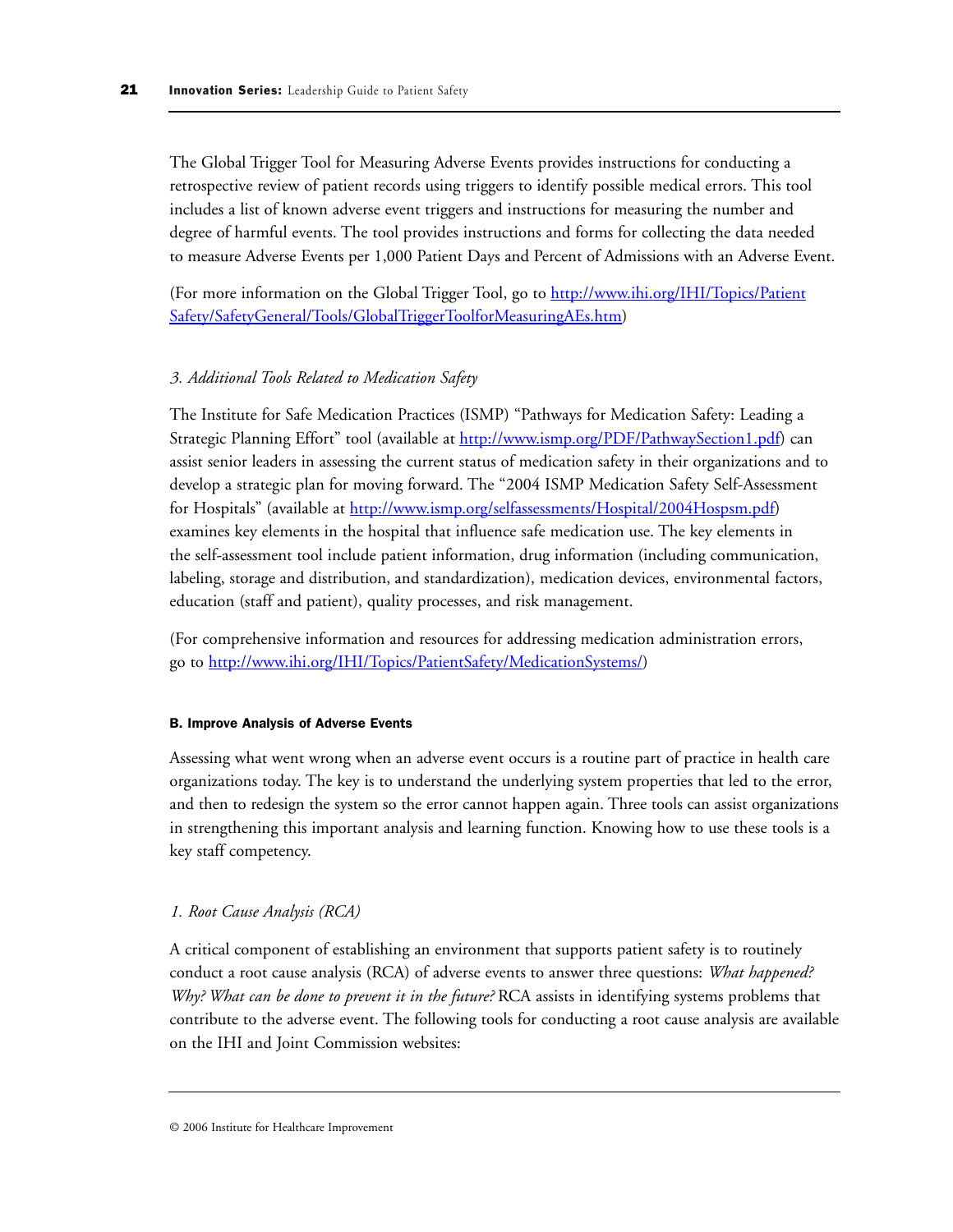- Systems Analysis of Clinical Incidents: The London Protocol (available at http://www.ihi.org/ [IHI/Topics/PatientSafety/SafetyGeneral/Tools/SystemsAnalysisofClinicalIncidentsTheLondon](http://www.ihi.org/IHI/Topics/PatientSafety/SafetyGeneral/Tools/SystemsAnalysisofClinicalIncidentsTheLondonProtocol.htm)  Protocol.htm)
- A Framework for Conducting a Root Cause Analysis (available at http://www.jointcommission [.org/NR/rdonlyres/C8CE68F6-85D7-4EA4-B3E0-895FC1075EE6/0/rcawordframework.doc\)](http://www.jointcommission.org/NR/rdonlyres/C8CE68F6-85D7-4EA4-B3E0-895FC1075EE6/0/rcawordframework.doc)
- Tool to Assist Organizations in the Completion of the Framework for Conducting a Root Cause Analysis (available at [http://www.jointcommission.org/NR/rdonlyres/60BC7080-0142-](http://www.jointcommission.org/NR/rdonlyres/60BC7080-0142-4DF4-99D8-2DA64A9D196E/0/rca_assisttool.doc) [4DF4-99D8-2DA64A9D196E/0/rca\\_assisttool.doc\)](http://www.jointcommission.org/NR/rdonlyres/60BC7080-0142-4DF4-99D8-2DA64A9D196E/0/rca_assisttool.doc)

# *2. Failure Modes and Effects Analysis (FMEA)*

One of the hallmarks of a safe organization is that it consistently and routinely monitors its own environment to assess what could go wrong. Indeed, a safe organization is characterized by a preoccupation with failure, great systems to identify failures and potential weaknesses, and the ability to address them. Failure Modes and Effects Analysis (FMEA) is a systematic, proactive method for evaluating a process to identify where and how it might fail, and to assess the relative impact of different failures in order to identify the parts of the process that are most in need of change. FMEA includes review of the following:

- Steps in the process
- Failure modes (What could go wrong?)
- Failure causes (Why would the failure happen?)
- Failure effects (What would be the consequences of each failure?)

Organizations use the FMEA Tool to evaluate processes for possible failures and to prevent them by correcting the processes proactively rather than reacting after failures have occurred. The FMEA Tool is particularly useful in evaluating a new process prior to implementation and in assessing the impact of a proposed change to an existing process.

(For more information on the Interactive FMEA Tool, go to [http://www.ihi.org/IHI/Workspace/](http://www.ihi.org/IHI/Workspace/Tools/FMEA/) [Tools/FMEA/\)](http://www.ihi.org/IHI/Workspace/Tools/FMEA/)

# *3. Agency for Healthcare Research and Quality Patient Safety Indicators*

The Agency for Healthcare Research and Quality (AHRQ) Patient Safety Indicators (PSIs) help hospitals identify potential in-hospital complications and adverse events following surgeries,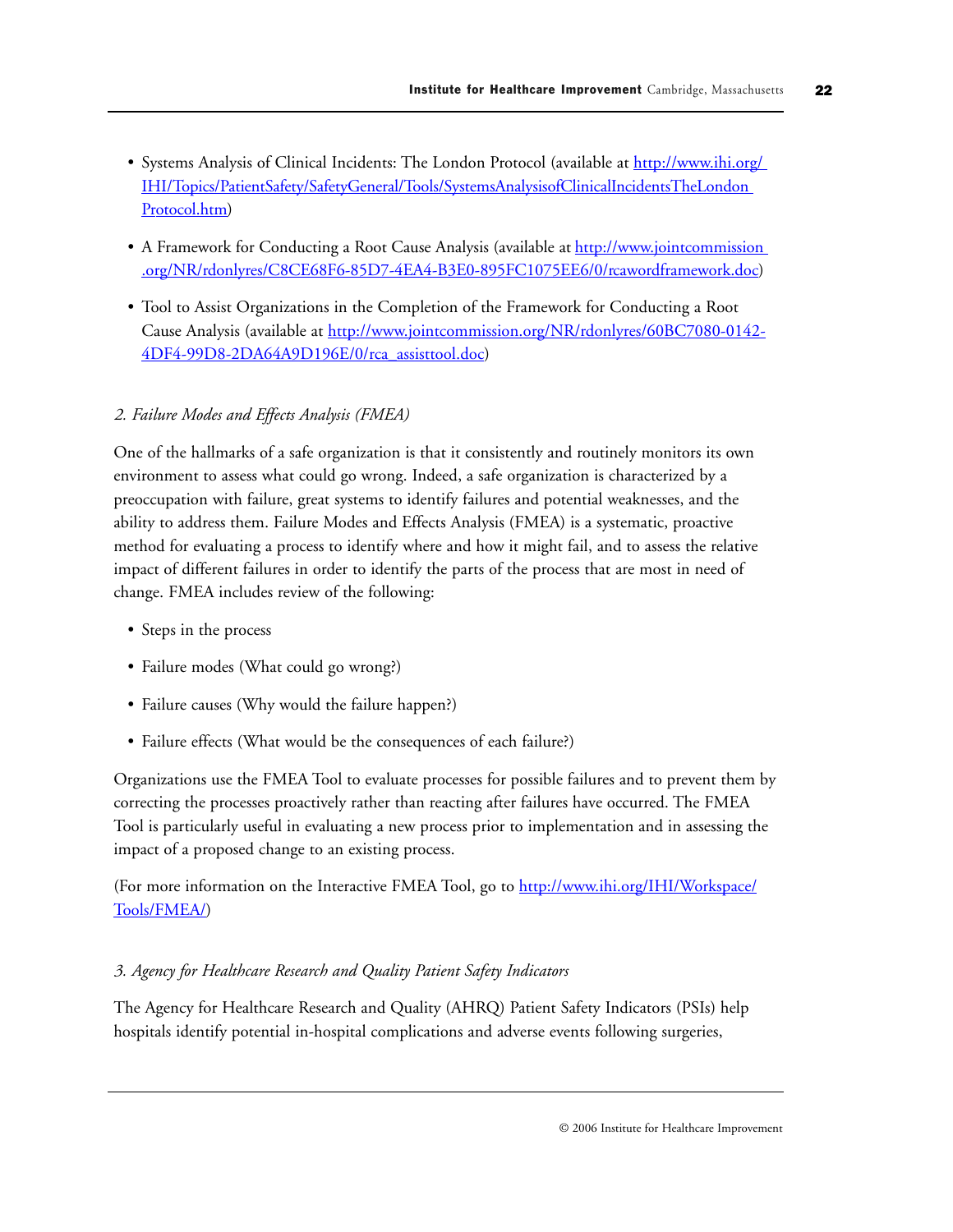procedures, and childbirth. The PSIs were developed after a comprehensive literature review, analysis of ICD-9-CM codes, review by a clinician panel, implementation of risk adjustment, and empirical analyses. AHRQ provides a free PSI software tool that uses available hospital inpatient administrative data to identify potential adverse events that might need further study.

(For more information on the PSIs, go t[o http://www.qualityindicators.ahrq.gov/psi\\_overview.htm\)](http://www.qualityindicators.ahrq.gov/psi_overview.htm)

#### C. Strengthen Incident Reporting Mechanisms

An effective reporting system should have leadership support and be easy to access. Often referred to as incident reports, these descriptions of harm to patients and "near misses" are critical to ongoing learning about how to prevent errors within the institution. Julianne Morath, RN, MS, Chief Operating Officer for Children's Hospitals and Clinics of Minnesota, encourages the use of a new nomenclature for these reports —"safety learning reports." Action must be taken as a result of the reports, and feedback must be given to all employees about the actions taken. Information supplied to a reporting system should be aggregated so that trends can be identified.<sup>28</sup> Tools such as the RCA and FMEA (see above) can be used to further analyze the issues identified.

The importance of including near misses in the incident reporting systems cannot be overemphasized. Excellent information can be learned from analysis of near misses. Often, employees are more willing to report near misses, so safety programs that incorporate this component will make greater strides.

Assigning appropriate accountability for errors is another important aspect of an effective incident reporting system. In the book, *Managing the Risks of Organizational Accidents*, author James Reason provides a decision tree for determining culpability for unsafe acts.<sup>29</sup> This decision tree is particularly helpful when working toward a non-punitive approach in your organization. Allan Frankel, MD, Director of Patient Safety, Partners Healthcare System in Boston, Massachusetts, has adapted the decision tree specifically for adverse drug events.

(For more information on the decision tree, go to [http://www.ihi.org/IHI/Topics/PatientSafety/](http://www.ihi.org/IHI/Topics/PatientSafety/SafetyGeneral/Tools/Decision+Tree+for+Unsafe+Acts+Culpability.htm) [SafetyGeneral/Tools/Decision+Tree+for+Unsafe+Acts+Culpability.htm\)](http://www.ihi.org/IHI/Topics/PatientSafety/SafetyGeneral/Tools/Decision+Tree+for+Unsafe+Acts+Culpability.htm)

(For more information on defining accountability in patient safety, go t[o http://www.macoalition.org/](http://www.macoalition.org/Initiatives/Accountability.shtml) [Initiatives/Accountability.shtml\)](http://www.macoalition.org/Initiatives/Accountability.shtml)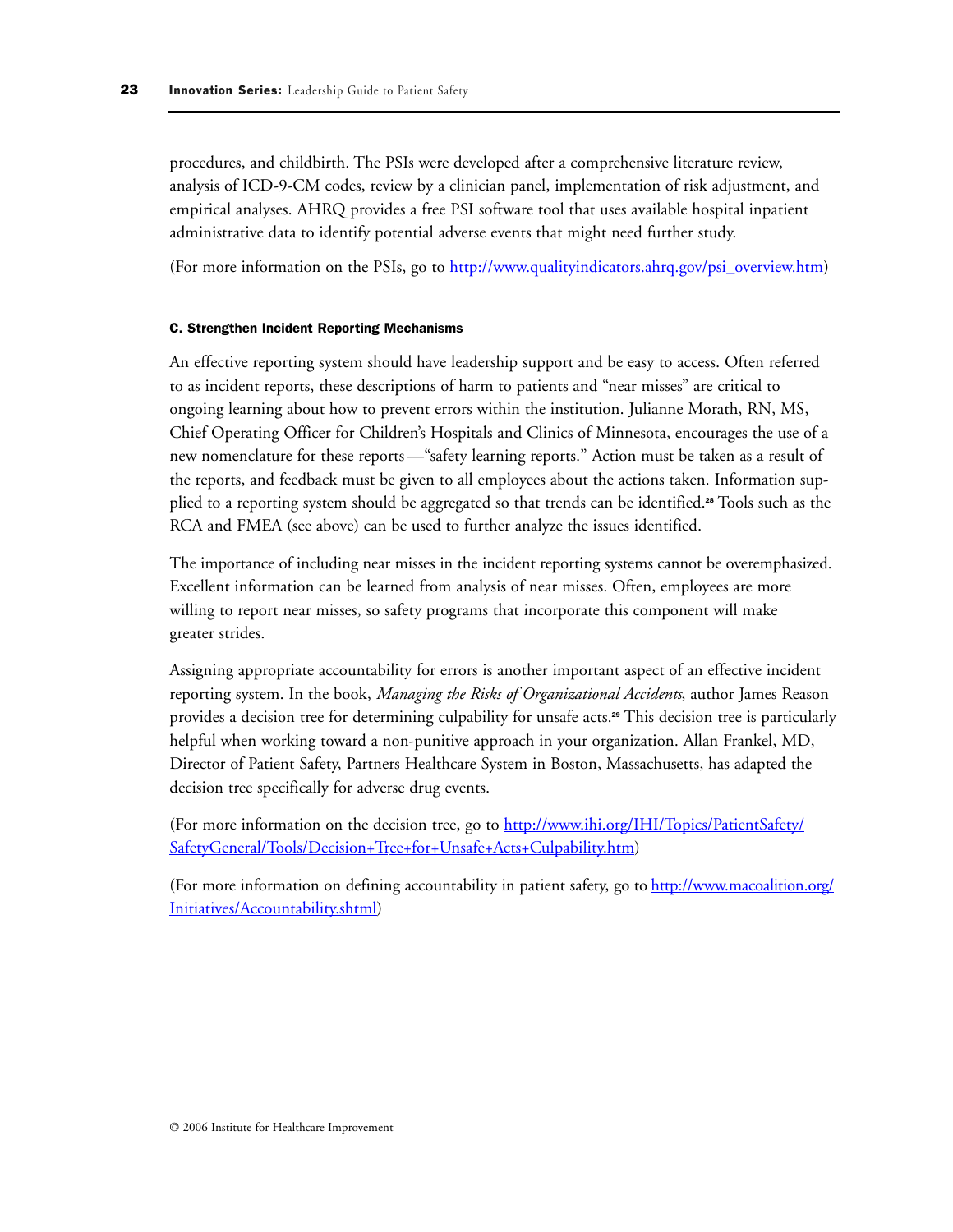## Step Six: Support Staff and Patients/Families Impacted by Medical Errors and Harm

#### A. Provide Support to Staff and Patients or Families Impacted by Medical Errors and Harm

#### B. Ensure the Safety of Staff

#### A. Provide Support to Staff and Patients or Families Involved in Errors and Harm

When a complication due to a medical error harms a patient, the emotional toll can be extreme for the patient, the family, and the caregiver. A health care organization with a strong patient safety program will have mechanisms to provide support to patients as well as to physicians and staff involved in the medical error. Appropriate disclosure of the event and an apology are increasingly being recognized as an important part of the care of a patient who has been harmed by error, essential to the healing process. There is also evidence that patients and families are less likely to take legal action if they are provided with information about what happened to them or their loved ones, along with an appropriate apology.<sup>30</sup>

(For more information on how to respond to adverse events, see "When Things Go Wrong: Responding to Adverse Events," a consensus statement of the Harvard Hospitals, available at [http://www.ihi.org/IHI/Topics/PatientSafety/SafetyGeneral/Literature/WhenThingsGoWrong](http://www.ihi.org/IHI/Topics/PatientSafety/SafetyGeneral/Literature/WhenThingsGoWrongRespondingtoAdverseEvents.htm) [RespondingtoAdverseEvents.htm\)](http://www.ihi.org/IHI/Topics/PatientSafety/SafetyGeneral/Literature/WhenThingsGoWrongRespondingtoAdverseEvents.htm)

In addition, a valuable resource for supporting patients who have been harmed and caregivers involved in the event is the Massachusetts-based Medically Induced Trauma Support Services, an organization established as a result of a serious medical error that impacted the life of a woman and her anesthesiologist. (For more information, see [www.mitss.org\)](http://www.mitss.org)

#### B. Ensure the Safety of Staff

Former CEO Paul O'Neill began his now famous journey at Alcoa by requiring that all employee injuries be reported to him within 24 hours.<sup>31</sup> This commitment to having effectively functioning systems led to the production of high-quality products and increased profits. O'Neill demonstrated that a leader's commitment to employee safety results in a better-functioning organization overall. Similarly, an important element of a hospital's patient safety program is a commitment on the part of the senior leaders to the safety of staff. This includes provision of personal protective gear, needleless systems, and support devices such as wheelchairs, carts, beds, bedrails, and alarm systems. When these issues are not addressed, time is wasted, trust erodes, and staff members become demoralized. Staff will not believe a leader's commitment to patient safety if they are working in conditions of unmitigated risk. The creation of safe environments for staff should be considered essential to creating safe environments for patients.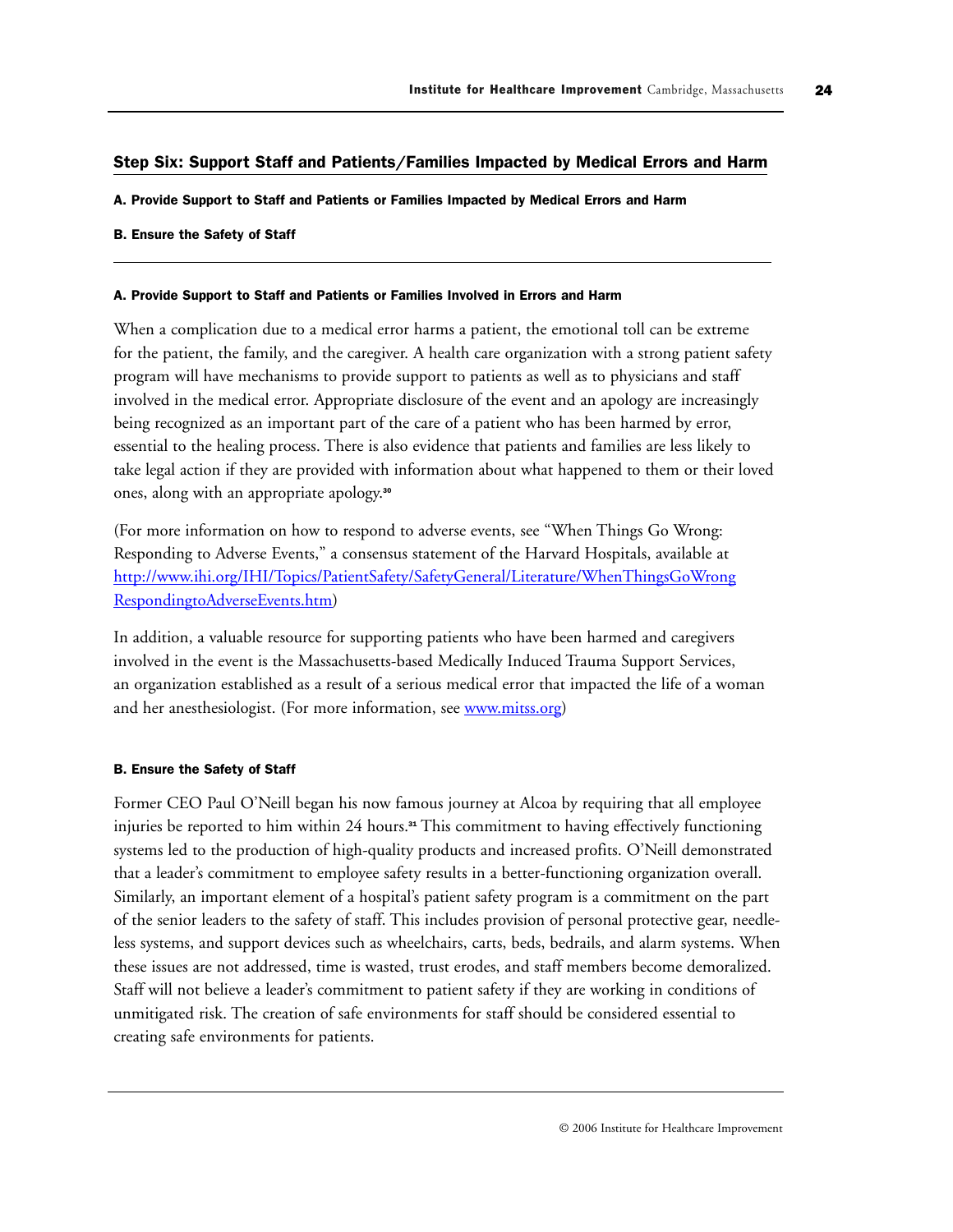#### Step Seven: Align System-Wide Activities and Incentives

A. Align System Measures, Strategy, and Projects

#### B. Align Incentives

#### A. Align System Measures, Strategy, and Projects

Leadership should create alignment between organizational strategy, measures, and improvement projects. Leaders should think about "Moving the Big Dots," that is, starting with the system-wide aims identified in Step Four, and developing a plan for how to achieve the aim. Leaders should unify Quality Improvement Plans, Strategic Plans, and Financial Plans within the organization. Leaders should ensure that the daily work of employees is organized to support deployment of strategies and improvement projects chosen because of their direct impact on system-level measures or direct support of strategic objectives. Leaders should then implement, monitor, and revise the strategy as needed if the desired changes are not occurring.

Consider aligning the organization's strategy, measures, and improvement projects with major national initiatives that are launched by leading organizations involved with quality and patient safety. One major initiative is IHI's 100,000 Lives Campaign, which identified six interventions that will save lives. Another major national initiative is the Joint Commission's National Patient Safety Goals, issued each year, that are applicable to hospitals and other health care settings.

(For more information on Joint Commission's National Patient Safety Goals, go to [http://www.jointcommission.org/PatientSafety/NationalPatientSafetyGoals/\)](http://www.jointcommission.org/PatientSafety/NationalPatientSafetyGoals/) 

(For information on the IHI's 100,000 Lives Campaign, go to [http://www.ihi.org/IHI/Programs/](http://www.ihi.org/IHI/Programs/Campaign/) [Campaign/\)](http://www.ihi.org/IHI/Topics/Programs/Campaign/)

#### B. Align Incentives

Just as safety and quality should be incorporated into the organization's strategic plan, they should also be incorporated into the compensation plan for organization leaders and employees. At Sentara Healthcare, a not-for-profit provider in southeastern Virginia and northeastern North Carolina, 25 percent of a senior leader's compensation is linked to meeting goals related to clinical performance improvement. Sentara also has an employee incentive plan that adds an additional 5 percent of gross wages if the organization meets two pre-established quality and safety goals.<sup>32</sup>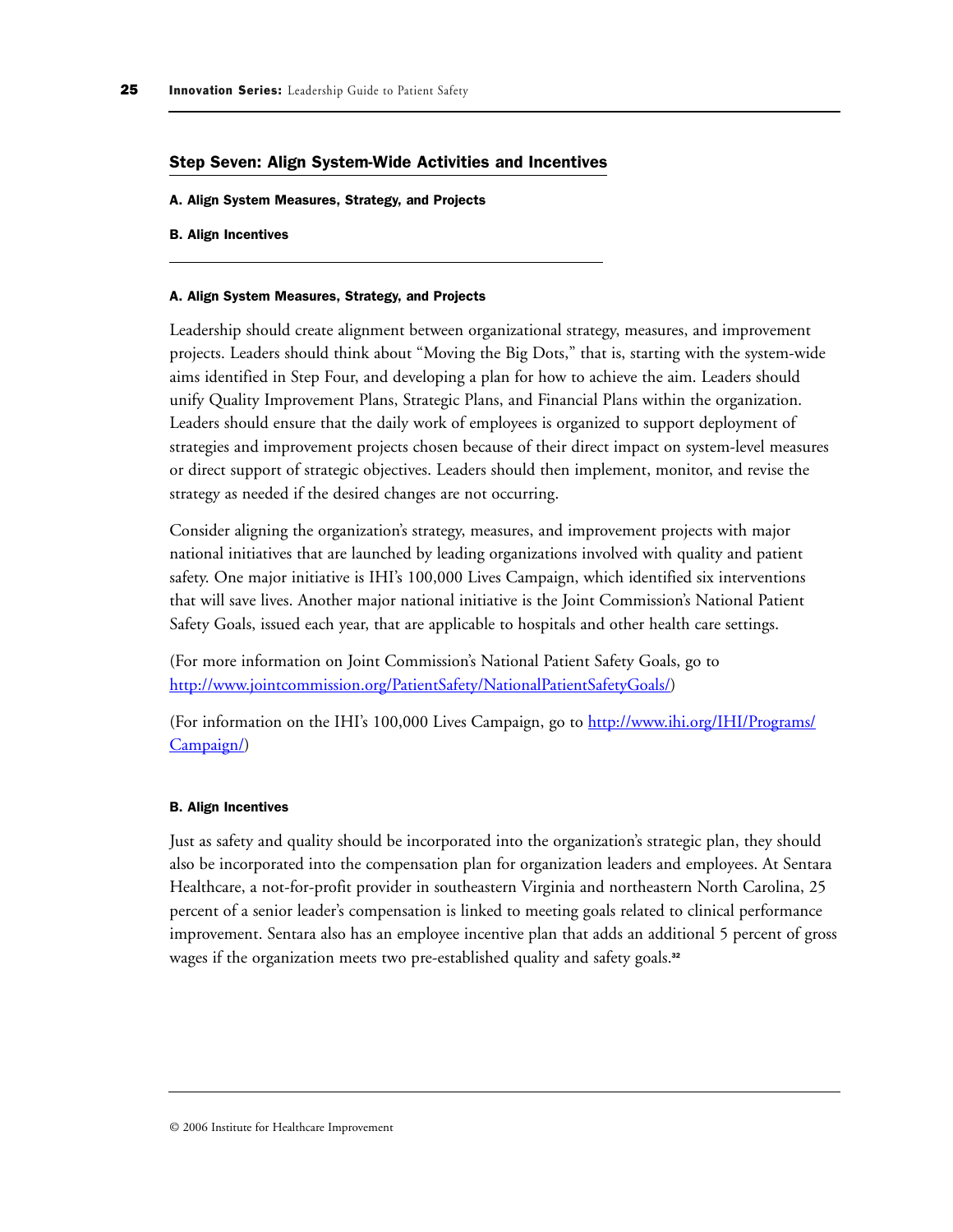## Step Eight: Redesign Systems and Improve Reliability

- A. Redesign Care Processes to Increase Reliability
- B. Implement Rapid Response Teams
- C. Introduce Simulation
- D. Implement a Computerized Physician Order Entry System

#### A. Redesign Care Processes to Increase Reliability

This final step describes the concept of reliability and then presents three effective mechanisms for redesigning systems and improving reliability and patient safety.

Work process redesign is a powerful component of the effort to improve patient safety. Its goal is to deploy known science in a reliable way. Important lessons are being learned from high-reliability organizations in other industries such as aviation and nuclear power. Karl Weick and Kathleen Sutcliffe's work provides an important analysis of the process for improving reliability in complex organizations.<sup>33</sup> In addition, new concepts in work redesign have been introduced by the philosophy of "lean thinking" that was implemented first by Toyota and translated for American industry by Jim Womack, Chairman and CEO of the Lean Enterprise Institute, and colleagues while Womack was at the Massachusetts Institute of Technology (MIT).<sup>34</sup>

(For more information about the application of Toyota Production System principles to a health care setting, go to [http://www.ihi.org/IHI/Topics/Improvement/ImprovementMethods/Literature/](http://www.ihi.org/IHI/Topics/Improvement/ImprovementMethods/Literature/LearningtoleadatToyota.htm) [LearningtoleadatToyota.htm\)](http://www.ihi.org/IHI/Topics/Improvement/ImprovementMethods/Literature/LearningtoleadatToyota.htm)

(For more information about lean thinking in health care, go t[o http://www.ihi.org/IHI/Results/](http://www.ihi.org/IHI/Results/WhitePapers/GoingLeaninHealthCare.htm) [WhitePapers/GoingLeaninHealthCare.htm\)](http://www.ihi.org/IHI/Results/WhitePapers/GoingLeaninHealthCare.htm)

Efforts are underway in hospitals around the world to design care processes that increase standardization, include redundancies, and take advantage of human factors engineering (i.e., understanding the interactions of people and equipment), all key principles in creating safer systems. Carol Haraden and Pat Rutherford of IHI describe the redesign effort in the following way:<sup>35</sup>

- Make the right thing the easy thing
- Standardize to reduce variation
- Enhance teamwork
- Trust staff
- Design tasks around people's strengths and professional skills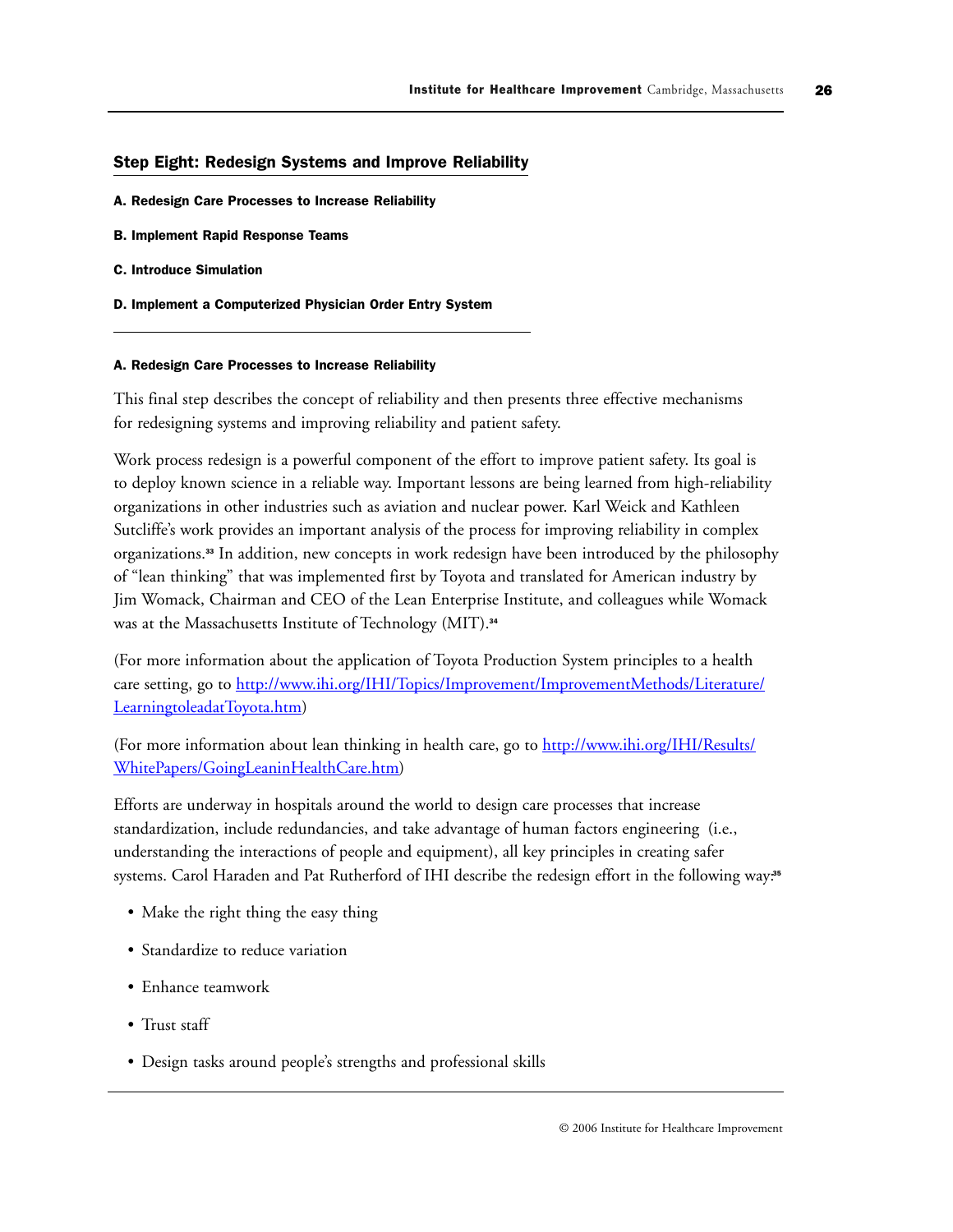Reliability in engineering relates to the capability of parts, components, equipment, products, and systems to perform their required functions for desired periods of time without failure, in specified environments. Reliability in health care is defined as patients getting the intended tests, medications, information, and procedures at the appropriate time and in accordance with their values and preferences.

Reliability is measured in "defects" per ten  $(10^{-1})$ , per one hundred  $(10^{-2})$ , per one thousand  $(10^{-3})$ , etc. Almost all studies that investigate the rate of failure to apply the appropriate clinical evidence in "production" conclude that our current health care system is delivering care at the level of  $10^{-1}.$ <sup>36</sup> For example, an organization that delivers beta-blockers to acute myocardial infarction patients on arrival at the hospital 85 percent of the time is functioning at  $10^{-1}$ . An organization that carries out that function 65 percent of the time is in a "chaotic" state. There is no standardized system of care; instead, there is significant variation in how things get done. The following demonstrates how reliability is measured:<sup>37</sup>

- "Chaotic" process: Failure in greater than 20 percent of opportunities
- 10<sup>-1</sup>: 1 or 2 failures out of 10 opportunities (80 or 90 percent success)
- $10^{-2}$ : 5 failures or less out of 100 opportunities
- $10^{-3}$ : 5 failures or less out of 1,000 opportunities
- 10<sup>-4</sup>: 5 failures or less out of 10,000 opportunities

Organizations that wish to move from a "chaotic" state to  $10<sup>-1</sup>$  must commit to standardizing protocols for the usual circumstances for *entire populations*, and must commit to evidence-based medicine or expert consensus-based practices in the absence of scientific evidence. Organizations that wish to move from  $10^{-1}$  to  $10^{-2}$  must implement protocols and contingencies for exceptions, place a strong emphasis on teams and interdependence, build in decision aids and reminders, make the desired actions the defaults (based on evidence), and recognize and harness patterns of work (i.e., use human factors engineering concepts).

(For more information on reliability in health care, go to [http://www.ihi.org/IHI/Results/White](http://www.ihi.org/IHI/Results/WhitePapers/ImprovingtheReliabilityofHealthCare.htm) [Papers/ImprovingtheReliabilityofHealthCare.htm\)](http://www.ihi.org/IHI/Results/WhitePapers/ImprovingtheReliabilityofHealthCare.htm)

#### B. Implement Rapid Response Teams

A groundbreaking improvement relating to the coordination of care is the Rapid Response Team. Hospitals around the world are creating Rapid Response Teams, sometimes also called Medical Emergency Teams. "The idea is to catch patients before they start this terrible downward spiral," says Kathy Duncan, former director of nursing for critical care services at Baptist Memphis Hospital

<sup>© 2006</sup> Institute for Healthcare Improvement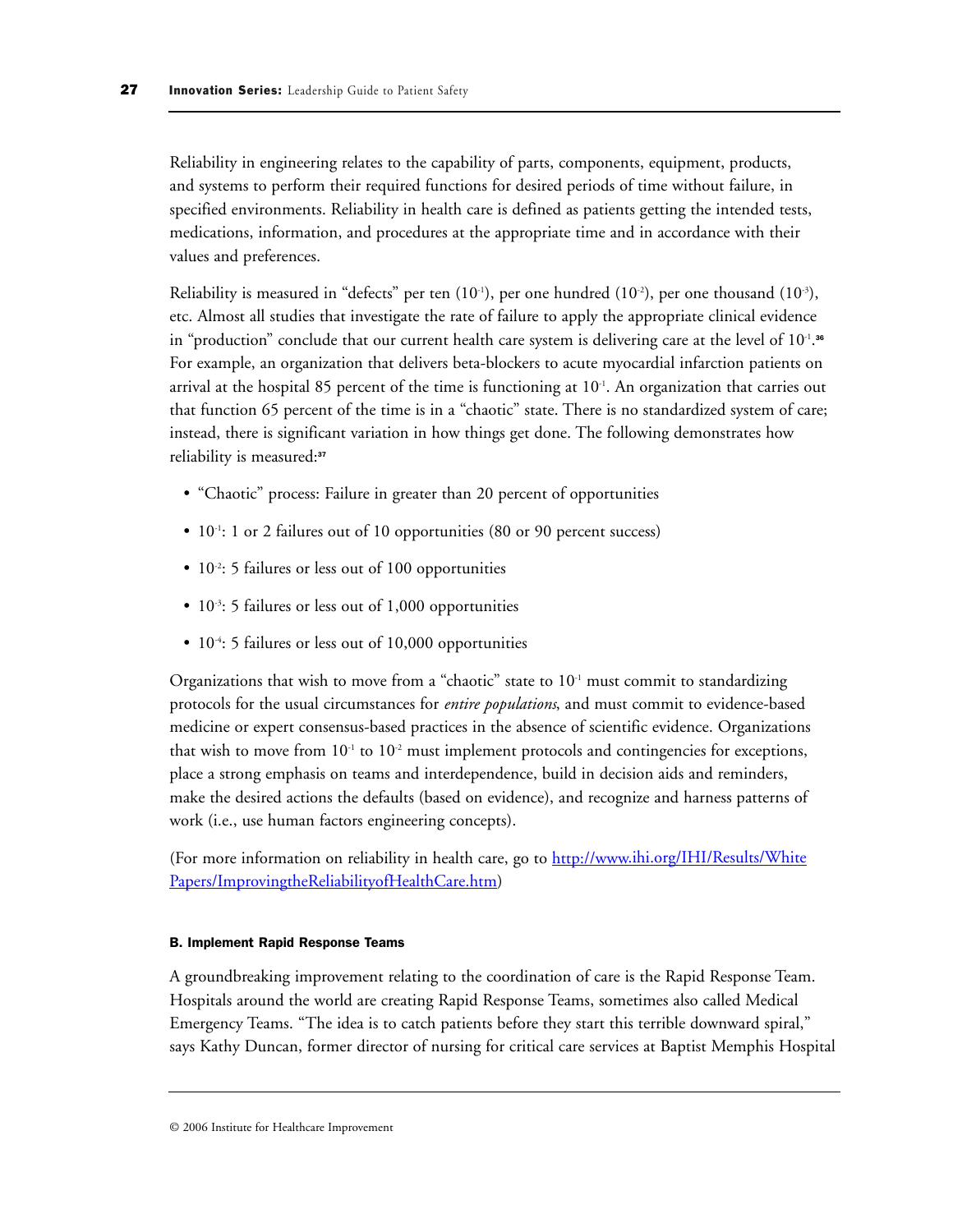in Memphis, Tennessee, and IHI's content expert for Rapid Response Teams. After setting up a team approach, Baptist Memphis found that the number of cardiac arrests dropped by 26 percent, and survival rates almost doubled, from 13 percent to 24 percent.<sup>38</sup>

Testing the Rapid Response Team on a population of more than 1,000 post-surgery patients, researchers found successful changes that directly reduced the level of complications in surgical and medical patients. In addition to significantly reducing rates for mortality and cardiac arrest, the team reduced relative risks as follows:<sup>39</sup>

- 79 percent for respiratory failure
- 78 percent for stroke
- 74 percent for severe sepsis
- 88 percent for acute renal failure

(For more information on Rapid Response Teams, see the Annotated Bibliography and the How-to Guide available on the Campaign Materials section on IHI.org a[t http://www.ihi.org/IHI/Programs/](http://www.ihi.org/IHI/Programs/Campaign/Campaign.htm?TabId=2) [Campaign/Campaign.htm?TabId=2\)](http://www.ihi.org/IHI/Programs/Campaign/Campaign.htm?TabId=2)

## C. Introduce Simulation

Many other industries, particularly aviation, use simulation to teach people to recognize problems and understand the effects of their responses. The technique is particularly helpful in preparing people for error-prone, high-risk, or unusual situations. Simulations can be as simple as practicing wheeling a patient bed from one patient care unit to the ICU, and as complicated as visiting a dedicated patient safety lab used as a simulation theater. Simulation addresses not only the technical performance of individuals, but also important elements of teamwork such as listening, communicating, respect, and role clarity. Knowing how to conduct simulations is an important staff competency. Simulation has many applications in health care; an organization's investment of staff time in simulation or in a patient safety laboratory demonstrates the leadership's commitment to a safety culture.

(For more information on simulating possible adverse events, go t[o http://www.ihi.org/IHI/Topics/](http://www.ihi.org/IHI/Topics/PatientSafety/MedicationSystems/Changes/IndividualChanges/Simulate+Possible+Adverse+Events.htm) [PatientSafety/MedicationSystems/Changes/IndividualChanges/Simulate+Possible+Adverse+Events.htm\)](http://www.ihi.org/IHI/Topics/PatientSafety/MedicationSystems/Changes/IndividualChanges/Simulate+Possible+Adverse+Events.htm)

## D. Implement a Computerized Physician Order Entry System

As noted previously, the most common type of medical error relates to the administration of medications. Forty percent of medication errors are caused by cognitive mistakes by the prescribing physician and 25 percent are related to illegible handwriting.<sup>40</sup> A Computerized Physician Order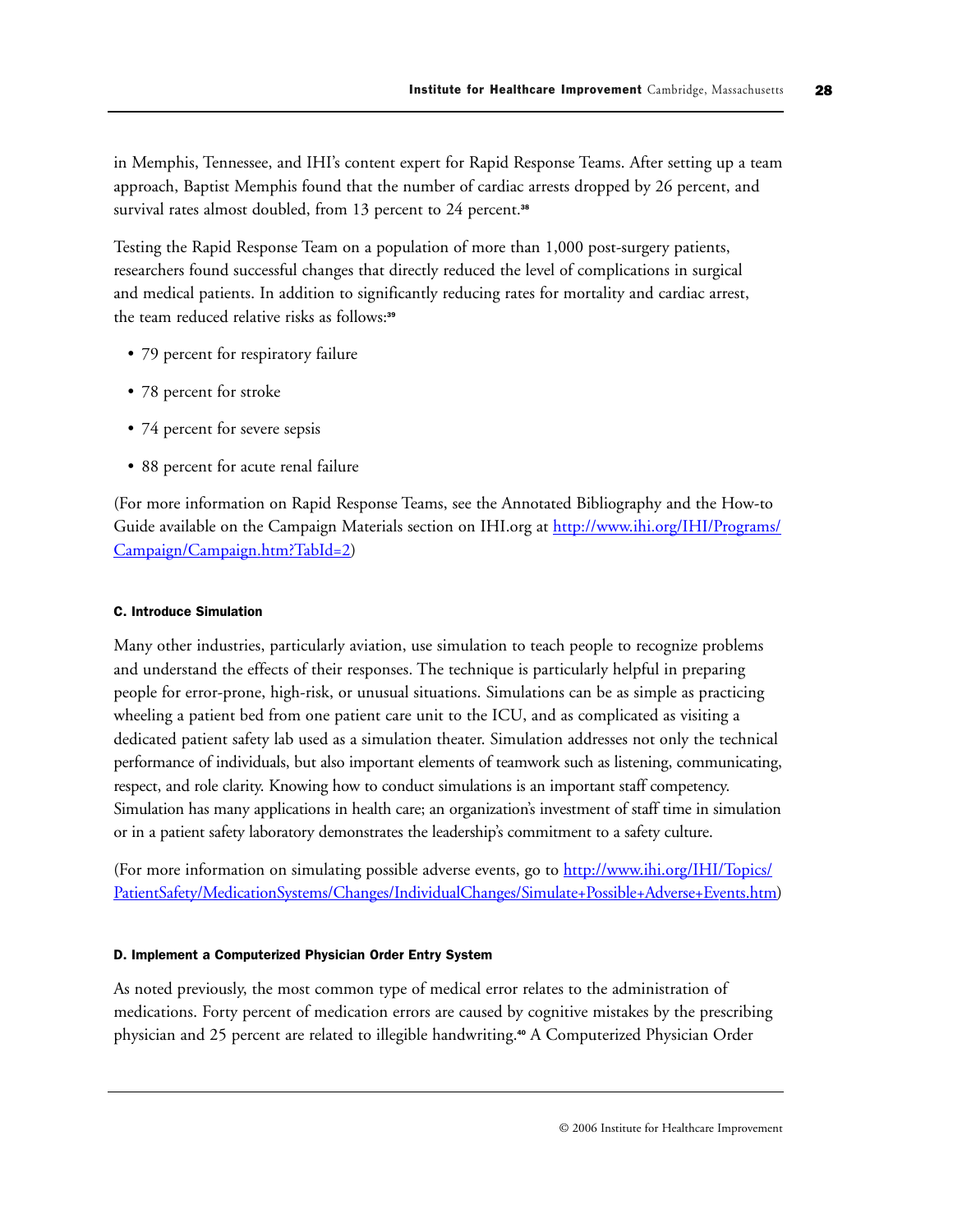Entry (CPOE) system is an improvement to organizational infrastructure that can reduce medication errors by approximately 55 percent.<sup>44</sup> A more recent study suggests that a CPOE system may be able to reduce medication errors by as much as 88 percent.<sup>42</sup>

CPOE systems are expensive and often complex to implement. Selecting a system is a costly, resource intensive and long-term project in which clinicians must be involved. Selection is just the beginning: installation and integration of the system require a great deal of technical support and training for users, as well as evaluation, adjustments, and improvements. Only 2 to 5 percent of hospitals have purchased such systems.<sup>43</sup> At the very least, however, CPOE systems can eliminate errors related to poor handwriting, but to be of most value these systems should include a decision support function.<sup>44</sup>

(For more information about CPOE systems, go t[o http://www.ihi.org/IHI/Topics/PatientSafety/](http://www.ihi.org/IHI/Topics/PatientSafety/MedicationSystems/Literature/ImplementingComputerPrescriberOrderEntry.htm) [MedicationSystems/Literature/ImplementingComputerPrescriberOrderEntry.htm\)](http://www.ihi.org/IHI/Topics/PatientSafety/MedicationSystems/Literature/ImplementingComputerPrescriberOrderEntry.htm)

(For more information on research and resources for evaluating and implementing CPOE systems provided by The Leapfrog Group, go to [http://www.leapfroggroup.org/for\\_hospitals/leapfrog\\_safety](http://www.leapfroggroup.org/for_hospitals/leapfrog_safety_practices/cpoe) [\\_practices/cpoe\)](http://www.leapfroggroup.org/for_hospitals/leapfrog_safety_practices/cpoe)

# Conclusion

Harm caused by medical errors is devastating to patients, families, and health care providers alike. There is a growing realization that without the commitment of organization leaders, the changes needed within health care institutions to improve patient safety will not be made. By focusing on creating systems that support both quality and safety, senior leaders will transform the health care system and improve the lives of the patients and communities they serve. This paper has presented several of the key concepts and tools that are available to assist senior leaders on their journey toward a safer health care system.

The landscape of improving safety in health care is changing rapidly, and this Guide presents only some of the resources and information currently available. For more updated information, please visit IHI's website (see the Patient Safety and Leading System Improvement sections, in particular) and the many other additional resources mentioned in this paper.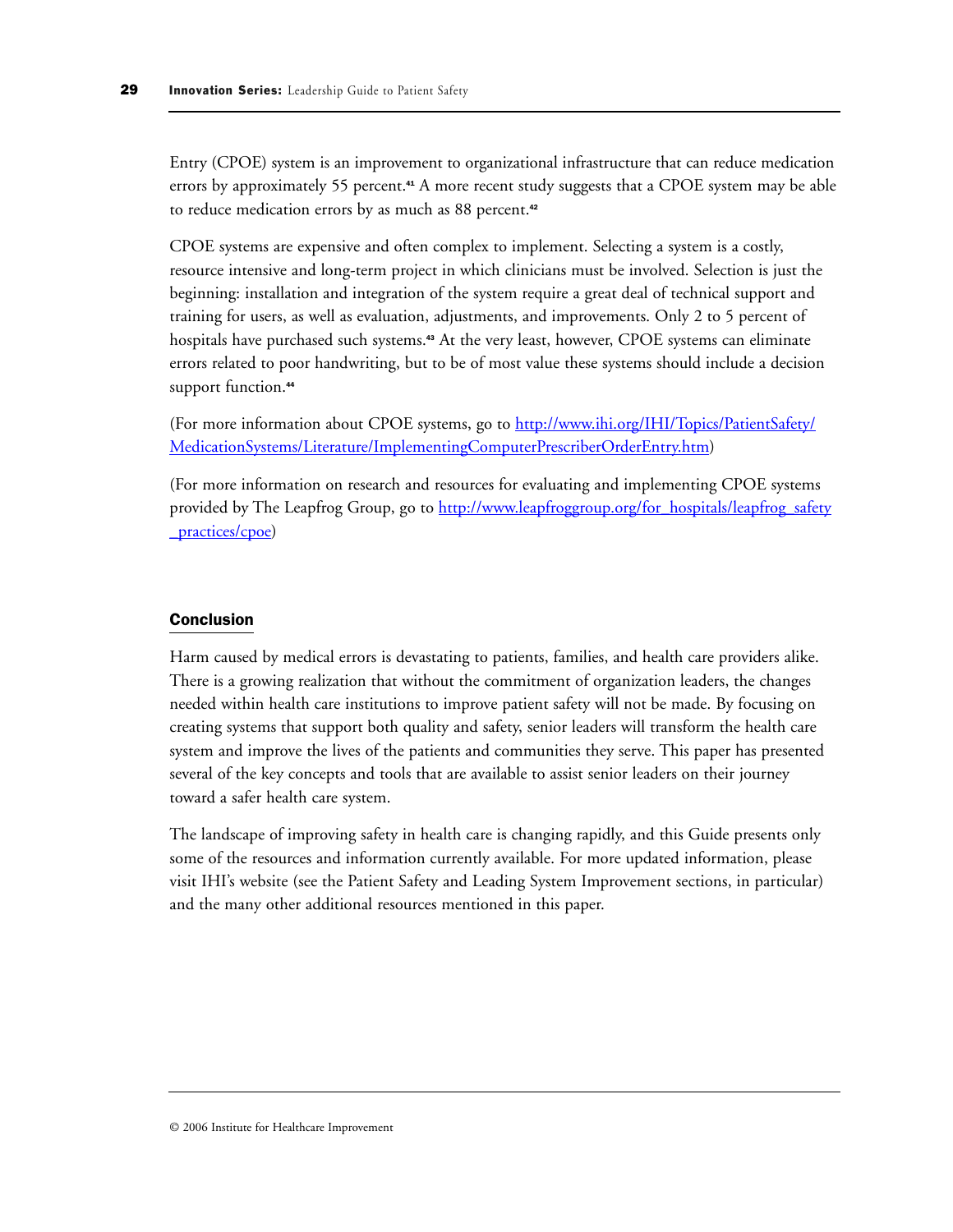## **Glossary**

Adverse Drug Event (ADE): Adverse drug events present the single greatest risk of harm to patients in hospitals. Traditional efforts to detect ADEs have focused on voluntary reporting and tracking of errors. IHI recommends tracking ADEs per 1,000 Medication Doses over time.

Aim: A written, measurable, time-sensitive statement of the expected results of an improvement process.

Crew Resource Management (CRM): CRM is a communication methodology derived from the aviation industry that is based on team-centered decision making systems.

Failure Modes and Effects Analysis (FMEA): A systematic, proactive method for evaluating a process to identify where and how it might fail, and to assess the relative impact of different failures in order to identify the parts of the process that are most in need of change.

Global Trigger Tool for Measuring Adverse Events: This tool includes a list of known adverse event triggers and instructions for measuring the number and degree of harmful events. The tool provides instructions and forms for collecting the data needed to measure Adverse Events per 1,000 Patient Days and Percent of Admissions with an Adverse Event.

Lean Production: A business system for organizing and managing product development, operations, suppliers, and customer relations that requires less human effort, less space, less capital, and less time to make products with fewer defects to precise customer desires, compared with the previous system of mass production. Lean production was pioneered by Toyota after World War II. The term was coined by John Krafcik, a research assistant at MIT in the late 1980s.

Measure: An indicator of change. Key measures should be focused, clarify the improvement team's aim, and be reportable. A measure is used to track the delivery of proven interventions to patients and to monitor progress over time.

Move Your Dot: Move Your  $Dot$  is an effort to help hospitals know more about their organizational performance as it relates to mortality. Sir Brian Jarman, MD, IHI Senior Fellow and Emeritus Professor of Primary Health Care at Imperial College School of Medicine (London, UK), has developed a new statistical methodology to standardize hospital mortality rates in order to fairly compare them. "Moving the Big Dots" may also refer to other key system-wide measures such as ADEs per 1,000 Doses.

Model for Improvement: An approach to process improvement, developed by Associates in Process Improvement, that helps teams accelerate the adoption of proven and effective changes.

Patient Safety Leadership WalkRounds: WalkRounds™ provide an informal method for leaders to talk with front-line staff about safety issues in the organization and show their support for staffreported errors.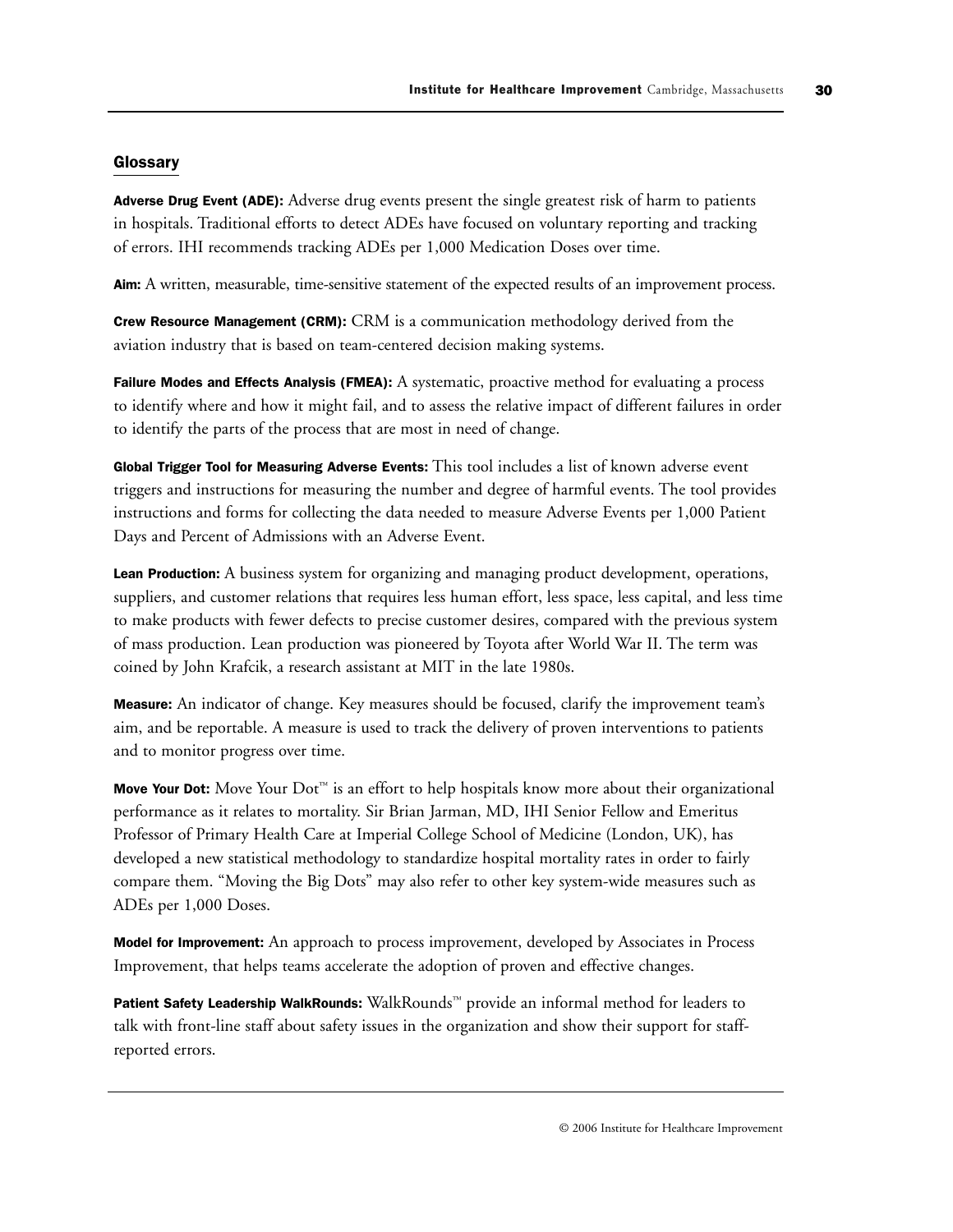**Patient Safety Officer (PSO):** The Leapfrog Group defines a Patient Safety Officer as "personnel whose sole duty is to understand, manage and optimize all activities relating to quality of patient and provider care within the hospital, reports to a C-level executive within the organization and is part of briefing board members and trustee." (For more information, go to [https://leapfrog.medstat](https://leapfrog.medstat.com/pdf/Glossary.pdf) [.com/pdf/Glossary.pdf\)](https://leapfrog.medstat.com/pdf/Glossary.pdf)

Although the Joint Commission does not require the creation of new structures or a patient safety "office" in the hospital, it does require that one or more qualified individuals or an interdisciplinary group is assigned to manage the organization-wide safety program (standard LD.4.40).

Plan-Do-Study-Act (PDSA): Another name for a cycle (structured trial) of a change that includes four phases: Plan-Do-Study-Act. Sometimes known as Plan-Do-Check-Act (PDCA). Plan—a specific planning phase; Do —a time to try the change and observe what happens; Study — an analysis of the results of the trial; Act— devising next steps based on the analysis.

Reliability: Reliability is defined as failure-free operation over time. Reliability in health care is defined as patients getting the intended tests, medications, information, and procedures at the appropriate time and in accordance with their values and preferences.

Root Cause Analysis (RCA): RCA assists in identifying systems problems that contribute to the adverse event.

Rapid Response Team: A Rapid Response Team is similar to a cardiac arrest (code) team. However, unlike a code team, it may be summoned at any time by anyone in the hospital to assist in the care of a patient who appears acutely ill, before the patient has a cardiac arrest or other adverse event. Sometimes known as Medical Emergency Teams (METs) or Medical Response Teams (MRTs).

Safety Briefings: Safety Briefings in patient care units are tools to share information about potential safety problems, increase safety awareness among front-line staff, and foster a culture of safety.

SBAR: An acronym for *Situation-Background-Assessment-Recommendation*, SBAR is a communication tool used to standardize discussions among caregivers to ensure that critical information about a patient's status is communicated effectively.

Spread: The intentional and methodical expansion of the number and type of people, units, or organizations using the improvements.

Toyota Production System (TPS): The production system developed by Toyota Motor Corporation to provide the best quality, lowest cost, and shortest lead time through the elimination of waste. Widespread recognition of TPS grew with the publication in 1990 of *The Machine That Changed the World* by James Womack, PhD, and colleagues.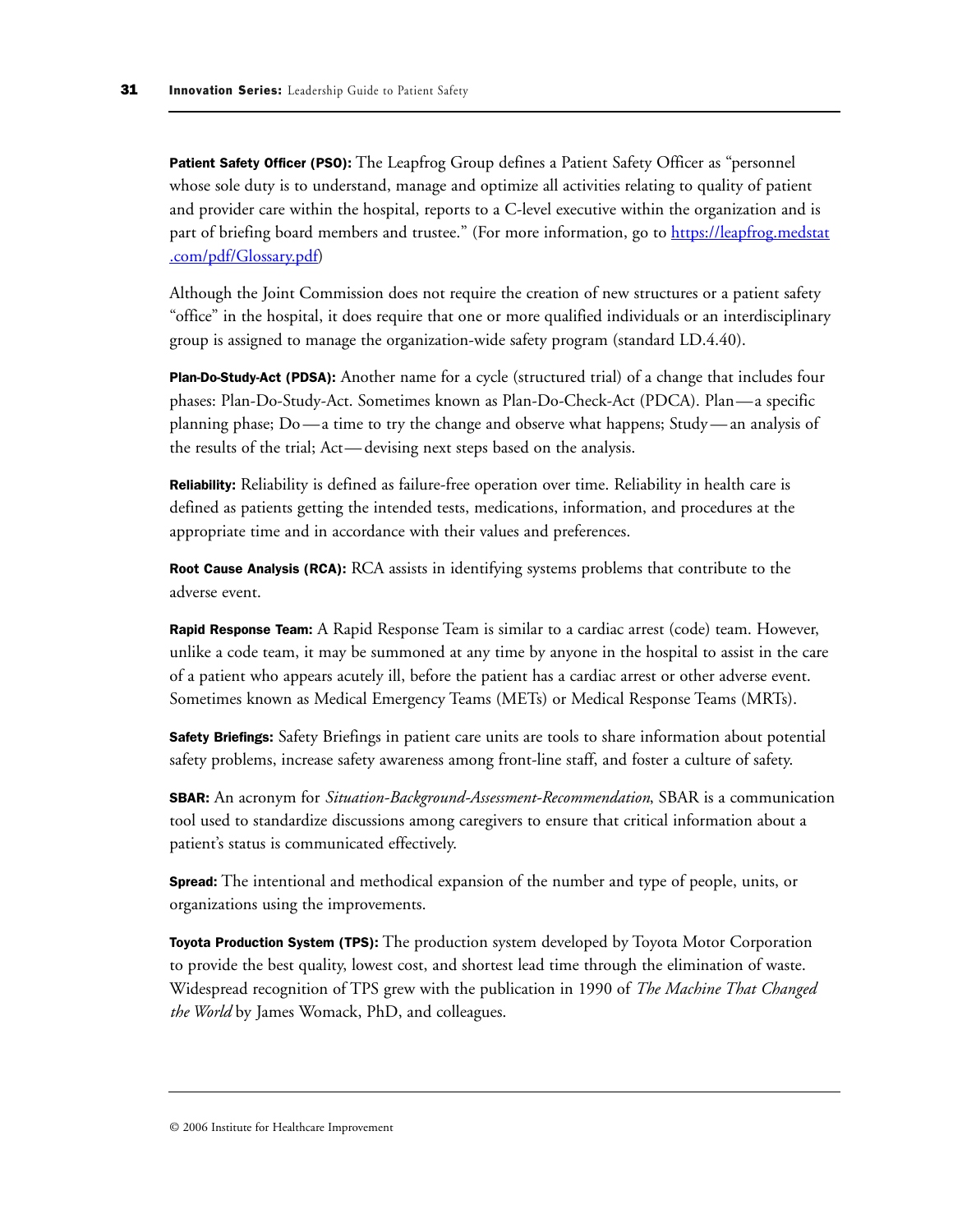## Selected Patient Safety Website Resources

#### Agency for Healthcare Research and Quality

# <http://www.ahcpr.gov/qual/>

The Agency for Healthcare Research and Quality (AHRQ) website has extensive resources in its "Quality and Patient Safety Section." The AHRQ website also provides access to the Patient Safety Indicators (PSIs), a tool to help health system leaders identify potential in-hospital complications and adverse events following surgeries, procedures, and childbirth. (For more information on the PSIs, see [http://www.qualityindicators.ahrq.gov/psi\\_overview.htm\)](http://www.qualityindicators.ahrq.gov/psi_overview.htm)

## Institute for Safe Medication Practices

# <http://www.ismp.org/>

The Institute for Safe Medication Practices (ISMP) "Pathways for Medication Safety: Leading a Strategic Planning Effort" tool can assist senior leaders in assessing the current status of medication safety in their organizations and to develop a strategic plan for moving forward (see [http://www.ismp.org/](http://www.ismp.org/PDF/PathwaySection1.pdf) [PDF/PathwaySection1.pdf\)](http://www.ismp.org/PDF/PathwaySection1.pdf). The "2004 ISMP Medication Safety Self-Assessment for Hospitals" is a self-assessment tool that examines key elements in the hospital that influence safe medication use (see [http://www.ismp.org/selfassessments/Hospital/2004Hospsm.pdf\).](http://www.ismp.org/selfassessments/Hospital/2004Hospsm.pdf)

#### Joint Commission International Center for Patient Safety

#### <http://www.jcipatientsafety.org/>

This website provides resources and information about patient safety for patients and their families, as well as health care professionals, including physicians, nurses, pharmacists, and other allied professionals. The Joint Commission's National Patient Safety Goals can be accessed via the website, along with the timely Sentinel Event Alerts.

#### The Leapfrog Group

# [http://www.leapfroggroup.org/for\\_hospitals](http://www.leapfroggroup.org/for_hospitals)

The Leapfrog Group is a voluntary initiative in which organizations that buy health care are working together to initiate breakthrough improvements in the safety, quality, and affordability of health care for Americans. The Leapfrog Group has several patient safety resources for hospitals, including research and selected references on Computerized Physician Order Entry (CPOE) systems.

## National Patient Safety Agency (UK)

#### <http://www.npsa.nhs.uk/>

The National Patient Safety Agency (NPSA) is a Special Health Authority created in July 2001 to coordinate the efforts of the entire United Kingdom to report, and more importantly to learn from, patient safety incidents occurring in the National Health Service in the UK. There are several resources for both providers and consumers available on their website.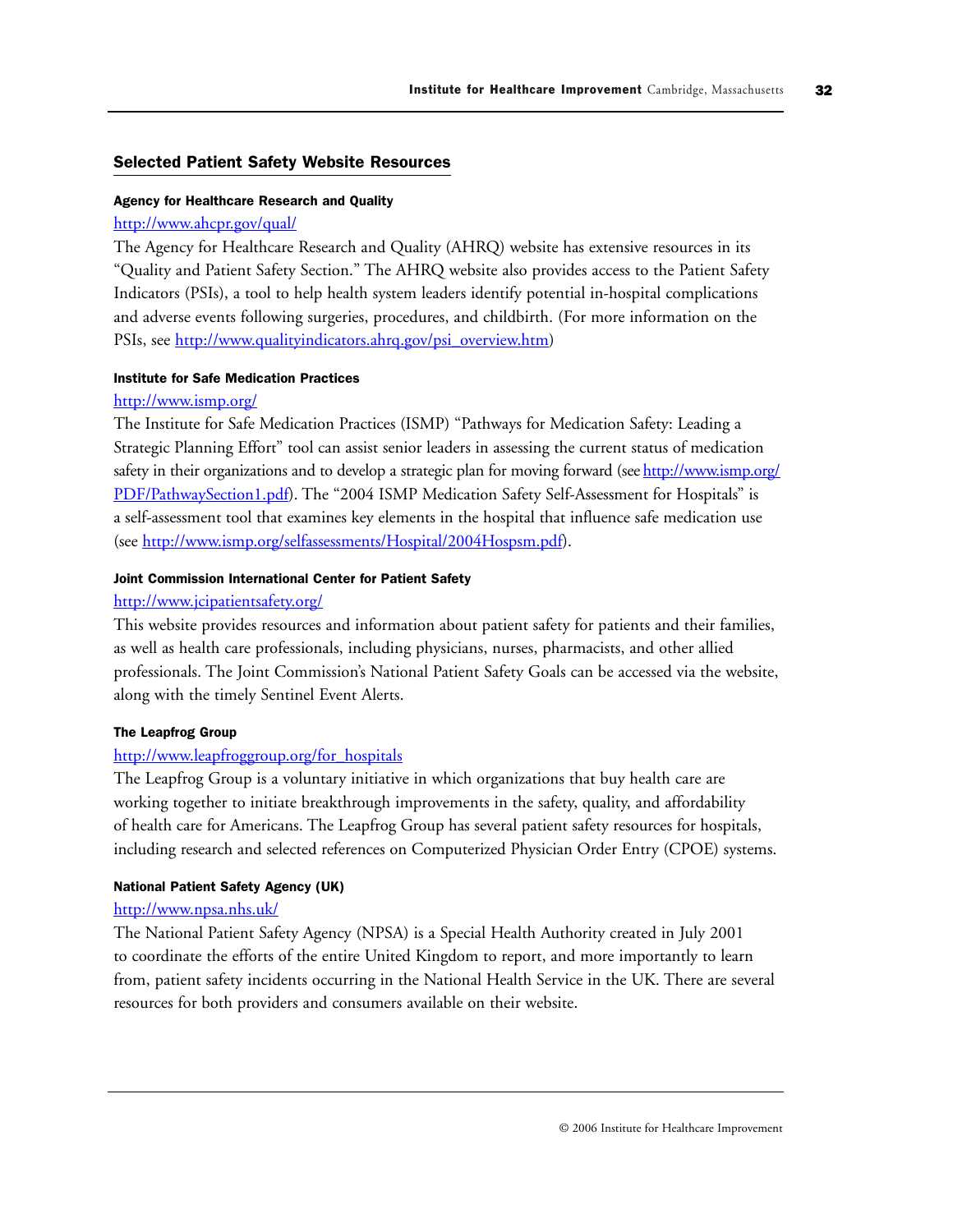#### National Patient Safety Foundation

#### <http://www.npsf.org/>

The National Patient Safety Foundation (NPSF) strives to raise awareness and communication about safety, as well as to create a body of knowledge for improving health care safety. The website has an extensive library of patient safety resources for both providers and consumers, including fact sheets, publications, literature alert newsletters, and programs and conferences.

#### National Quality Forum

#### <http://www.qualityforum.org/>

The National Quality Forum (NQF) is a not-for-profit membership organization created to develop and implement a national strategy for health care quality measurement and reporting. In 2003 NQF published "Safe Practices for Better Healthcare," a consensus report that identified 30 health care safe practices and recommended that all applicable health care settings implement these practices to reduce the risk of harm to patients. (For more information on the report, se[e http://www.quality](http://www.qualityforum.org/txsafeexecsumm+order6-8-03PUBLIC.pdf) [forum.org/txsafeexecsumm+order6-8-03PUBLIC.pdf\)](http://www.qualityforum.org/txsafeexecsumm+order6-8-03PUBLIC.pdf)

## References

<sup>1</sup> Kohn LT, Corrigan JM, Donaldson MS (eds). Committee on Quality of Health Care in America, Institute of Medicine. *To Err Is Human: Building a Safer Health System*. Washington, DC: National Academies Press; 1999.

<sup>2</sup> Gibson R, Prasad Singh J. *Wall of Silence: The Untold Story of the Medical Mistakes That Kill and Injure Millions of Americans*. Washington, DC: LifeLine Press; 2003, pp. 22-24, 192.

<sup>3</sup> Leonard M, Frankel A, Simmonds T, with Vega K. *Achieving Safe and Reliable Healthcare: Strategies and Solutions*. Chicago, Illinois: Health Administration Press; 2004, p. 5.

<sup>4</sup> Gibson R, Prasad Singh J. *Wall of Silence: The Untold Story of the Medical Mistakes That Kill and Injure Millions of Americans*. Washington, DC: LifeLine Press; 2003, pp. 60-68.

<sup>5</sup> Gawande A. *Complications: A Surgeon's Notes on an Imperfect Science*. New York, New York: Picador; 2002, pp. 55-56.

<sup>6</sup> *Improving the Reliability of Health Care*. IHI Innovation Series white paper. Boston, Massachusetts: Institute for Healthcare Improvement; 2004.

<sup>7</sup> Nolan T. System changes to improve patient safety. *British Medical Journal*. 2000 Mar 18;320 (7237):771-773.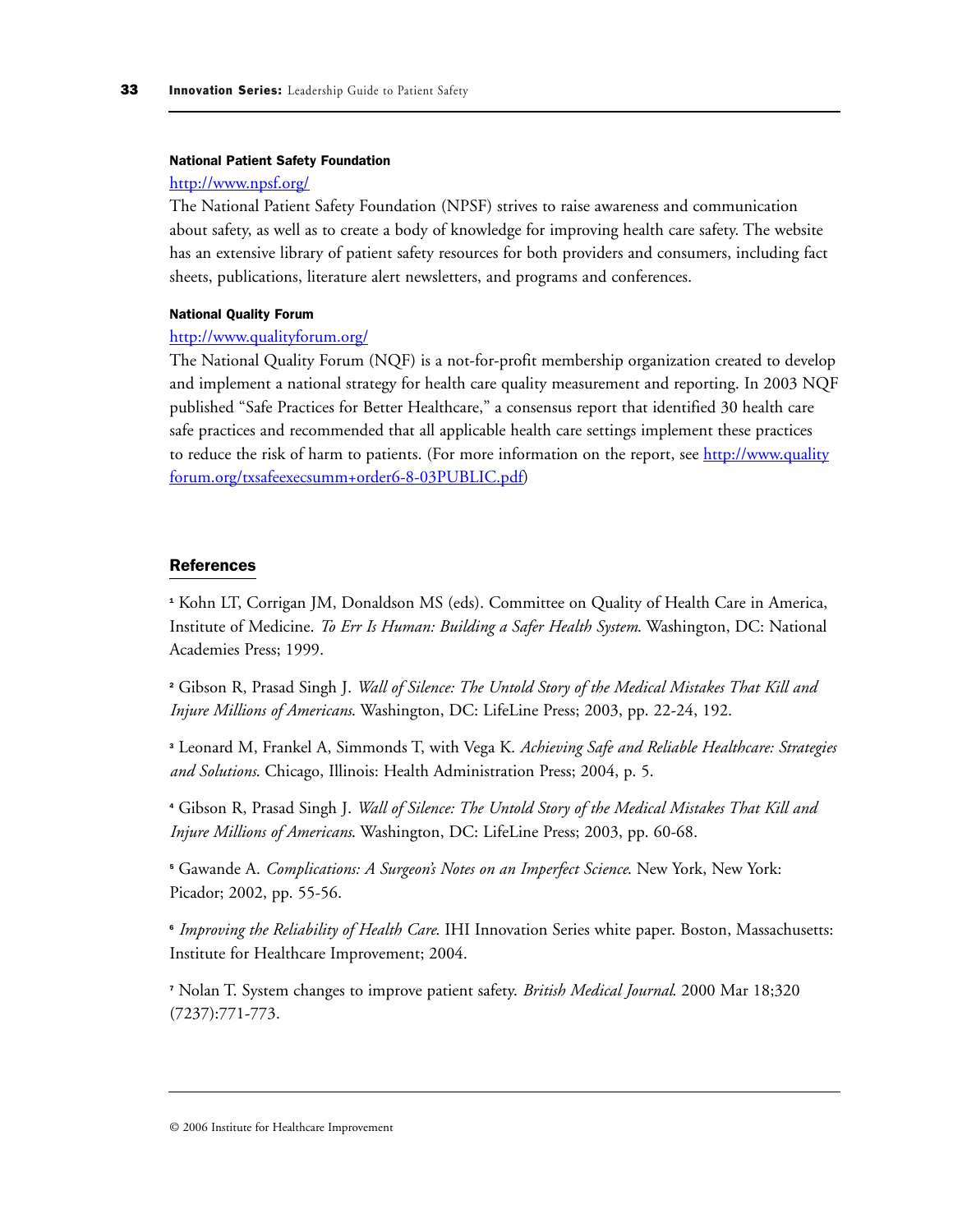<sup>8</sup> Kohn LT, Corrigan JM, Donaldson MS (eds). Committee on Quality of Health Care in America, Institute of Medicine. *To Err Is Human: Building a Safer Health System*. Washington, DC: National Academies Press; 1999.

<sup>9</sup> Bates D, Spell N, Cullen D, et al. The costs of adverse drug events in hospitalized patients. Adverse Drug Events Prevention Study Group. *Journal of the American Medical Association*. 1997;227(4):307-311.

<sup>10</sup> Soufir L, Timsit JF, Mahe C, Carlet J, Regnier B, Chevret S. Attributable morbidity and mortality of catheter-related septicemia in critically ill patients: A matched, risk-adjusted, cohort study. *Infection Control and Hospital Epidemiology*. 1999;20(6):396-401.

<sup>11</sup> "Healthcare in America: We Can Do Better and Nurses Are Key." Presentation by Linda Aiken, PhD, RN, Director of the Center for Health Outcomes and Policy Research, University of Pennsylvania, December 2, 2004.

<sup>12</sup> Aiken LH. Effects of workplace environments for hospital nurses on patient outcomes. Chapter in: Lobiondo-Wood G, Haber J (eds.). *Nursing Research: Methods and Critical Appraisal for Evidence-Based Practice*. St. Louis, Missouri: Mosby; 2006.

<sup>13</sup> Pronovost P, Goeschel C. Improving ICU care: It takes a team. *Healthcare Executive*. 2005 Mar/ Apr;20(2):14-22. Online information retrieved August 14, 2006. [http://www.mihealthandsafety.org/](http://www.mihealthandsafety.org/presentations2005/Feature1_M-A_05.pdf) [presentations2005/Feature1\\_M-A\\_05.pdf](http://www.mihealthandsafety.org/presentations2005/Feature1_M-A_05.pdf)

<sup>14</sup> "Health Care Leaders Leading: A Dana-Farber Cancer Institute Executive Describes the Crucial Role of Leadership in Driving Patient Safety." Online information retrieved August 14, 2006. [http://www.ihi.org/IHI/Topics/PatientSafety/MedicationSystems/Literature/HealthCareLeaders](http://www.ihi.org/IHI/Topics/PatientSafety/MedicationSystems/Literature/HealthCareLeadersLeadingADanaFarberCancerInstituteexecutivedescribesthecrucialroleofleadershipindriv.htm) [LeadingADanaFarberCancerInstituteexecutivedescribesthecrucialroleofleadershipindriv.htm](http://www.ihi.org/IHI/Topics/PatientSafety/MedicationSystems/Literature/HealthCareLeadersLeadingADanaFarberCancerInstituteexecutivedescribesthecrucialroleofleadershipindriv.htm)

<sup>15</sup> Reason J. *Managing the Risks of Organizational Accidents*. Hampshire, England: Ashgate Publishing Limited; 1997.

<sup>16</sup> Edmondson AC, Robert MA, Tucker A. "Children's Hospital and Clinics." Case study. *Harvard Business Review*. November 15, 2001.

<sup>17</sup> Bisognano M, McCannon J, Botwinick L. A campaign for 100,000 lives: The time is now for boards to lead quality and safety efforts. *Trustee*. 2005 Sep;58(8):12-14, 19, 1.

<sup>18</sup> "Health Care Leaders Leading: A Dana-Farber Cancer Institute Executive Describes the Crucial Role of Leadership in Driving Patient Safety." Online information retrieved August 14, 2006. [http://www.ihi.org/IHI/Topics/PatientSafety/MedicationSystems/Literature/HealthCareLeaders](http://www.ihi.org/IHI/Topics/PatientSafety/MedicationSystems/Literature/HealthCareLeadersLeadingADanaFarberCancerInstituteexecutivedescribesthecrucialroleofleadershipindriv.htm) [LeadingADanaFarberCancerInstituteexecutivedescribesthecrucialroleofleadershipindriv.htm](http://www.ihi.org/IHI/Topics/PatientSafety/MedicationSystems/Literature/HealthCareLeadersLeadingADanaFarberCancerInstituteexecutivedescribesthecrucialroleofleadershipindriv.htm)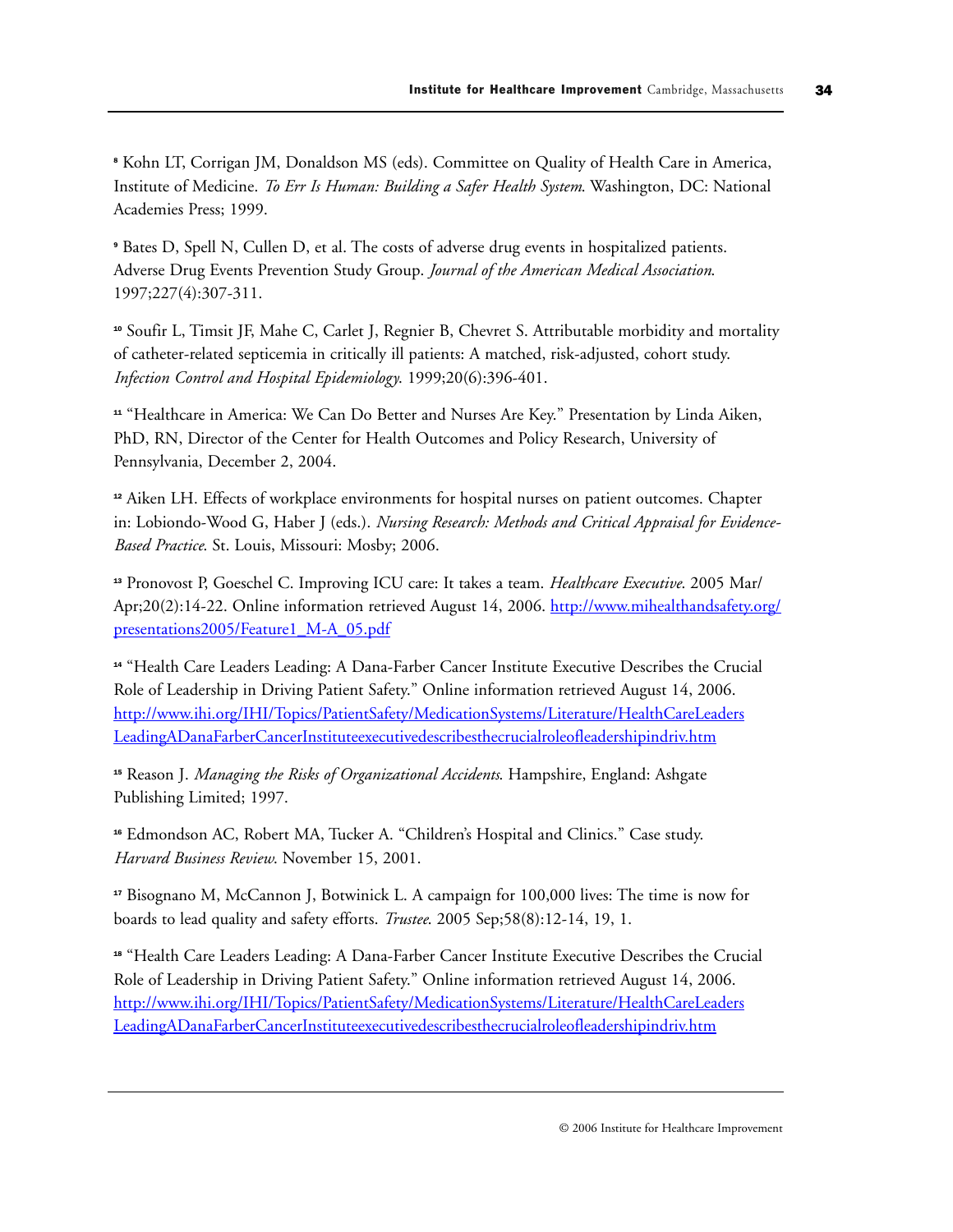<sup>19</sup> Wachter R, Shojania K. *Internal Bleeding: The Truth Behind America's Terrifying Epidemic of Medical Mistakes*. New York, New York: Rugged Land Press; 2004, p. 350.

<sup>20</sup> Leonard M, Frankel A, Simmonds T, with Vega K. *Achieving Safe and Reliable Healthcare: Strategies and Solutions*. Chicago, Illinois: Health Administration Press; 2004.

<sup>21</sup> Ibid, p. 62.

<sup>22</sup> Gibson R, Prasad Singh J. *Wall of Silence: The Untold Story of the Medical Mistakes That Kill and Injure Millions of Americans*. Washington, DC: LifeLine Press; 2003.

<sup>23</sup> Haig KM, Sutton S, Whittington J. SBAR: A shared mental model for improving communication between clinicians. *Joint Commission Journal on Quality and Patient Safety*. 2006 Mar;32(3):167-175.

<sup>24</sup> Kosnik LK. The new paradigm of crew resource management: Just what is needed to re-engage the stalled collaborative movement? *Joint Commission Journal on Quality Improvement*. 2002;28 (5):235-241.

<sup>25</sup> Ibrahim EH, Tracy L, Hill C, Fraser VJ, Kollef MH. The occurrence of ventilator-associated pneumonia in a community hospital: Risk factors and clinical outcomes. *Chest*. 2001;120(2):555-561.

<sup>26</sup> "The 100,000 Lives Campaign: Lessons from a National Mobilization." Presentation by Donald M. Berwick, MD, MPP, President and CEO, IHI, at IHI's 2nd Annual International Summit on Redesigning Hospital Care, June 14, 2006. Online information retrieved August 14, 2006. [http://www.ihi.org/ihi/files/Summits/HospitalSummits/2005-06-12/P3\\_Hospital%20Summit%20](http://www.ihi.org/IHI/files/Summits/HospitalSummits/2005-06-12/P3_Hospital%20Summit%20_D_Berwick.pdf) D\_Berwick.pdf

<sup>27</sup> Global Trigger Tool for Measuring Adverse Events (IHI Tool). Boston, Massachusetts: Institute for Healthcare Improvement. Online information retrieved August 14, 2006[. http://www.ihi.org/IHI/](http://www.ihi.org/IHI/Topics/PatientSafety/SafetyGeneral/Tools/GlobalTriggerToolforMeasuringAEs.htm) [Topics/PatientSafety/SafetyGeneral/Tools/GlobalTriggerToolforMeasuringAEs.htm](http://www.ihi.org/IHI/Topics/PatientSafety/SafetyGeneral/Tools/GlobalTriggerToolforMeasuringAEs.htm)

<sup>28</sup> Leonard M, Frankel A, Simmonds T, with Vega K. *Achieving Safe and Reliable Healthcare: Strategies and Solutions*. Chicago, Illinois: Health Administration Press; 2004, pp.148-152.

<sup>29</sup> Reason J. *Managing the Risks of Organizational Accidents*. Hampshire, England: Ashgate Publishing Limited; 1997.

<sup>30</sup> Presentation by Jennifer Robbennolt, JD, PhD, Associate Dean for Faculty Research and Development, Associate Professor of Law and Senior Fellow of the Center for the Study of Dispute Resolution at the University of Missouri-Columbia School of Law, November 8, 2004. Dr. Robbennolt described findings from the following studies: Hickson et al, 1992; Vincent et al, 1994; and Witman et al, 1996.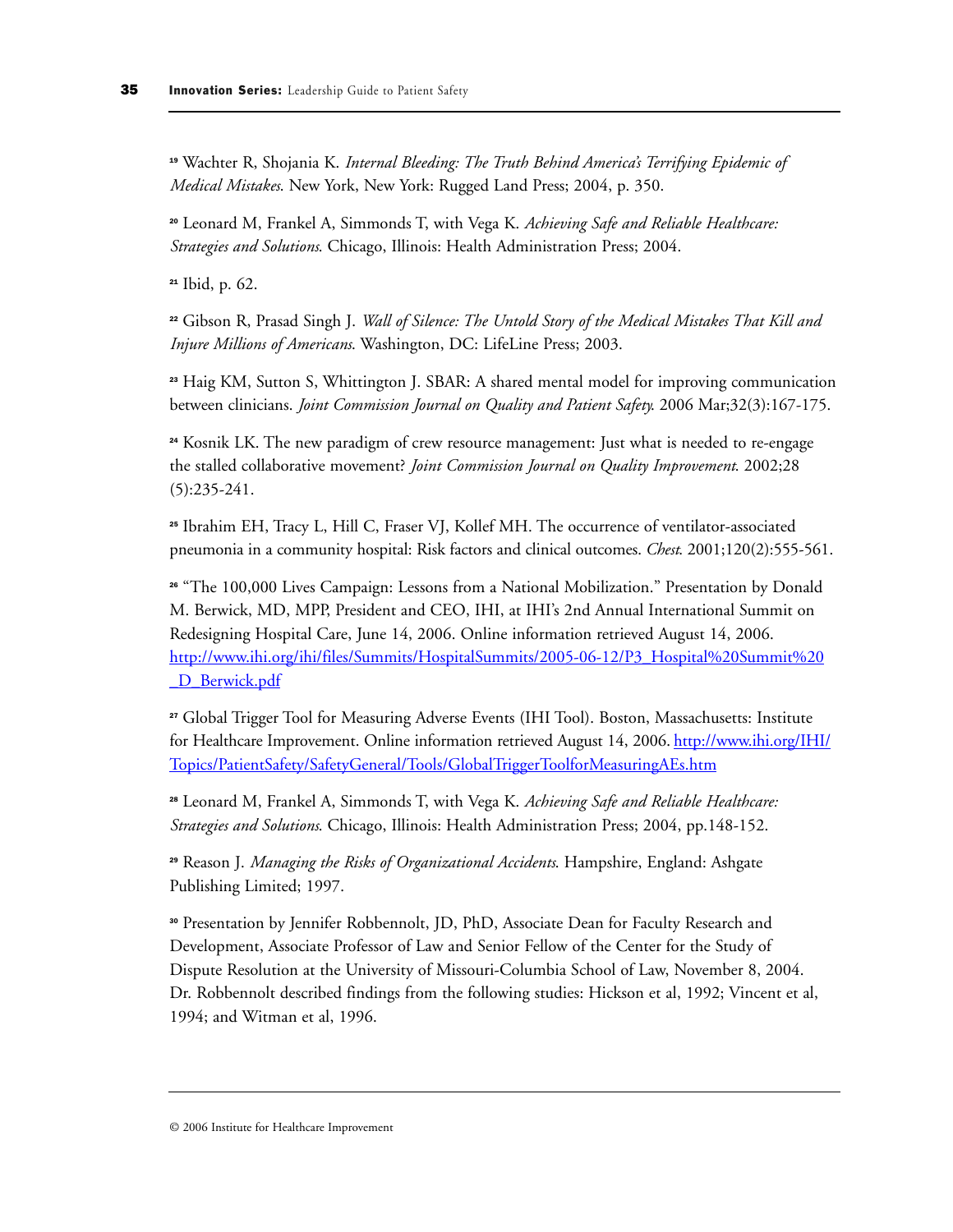<sup>31</sup> Spear SJ. "Workplace Safety at Alcoa (B)." Case study. *Harvard Business Review*. December 22, 1999.

<sup>32</sup> Presentation by Gary Yates, MD, Executive Medical Director for Clinical Effectiveness at Sentara Healthcare, November 9, 2004.

<sup>33</sup> Sutcliffe KE, Weick KM. *Managing the Unexpected: Assuring High Performance in an Age of Complexity*. San Francisco, California: Jossey-Bass; 2001.

<sup>34</sup> Womak JP, Jones DT. *Lean Thinking: Banish Waste and Create Wealth in Your Corporation*. New York, New York: Simon & Schuster; 1996.

<sup>35</sup> Haraden C, Rutherford P. Redesign the clinical process to enhance patient care. *AHA News*. 2004 Nov 1;40(2):7.

<sup>36</sup> McGlynn EA, Asch SM, Adams J, et al. The quality of health care delivered to adults in the United States. *New England Journal of Medicine*. 2003;348(26):2635-2645.

<sup>37</sup> "Introduction to the Institute for Healthcare Improvement." Presentation by Donald M. Berwick, MD, MPP, President and CEO, IHI, and Thomas W. Nolan, PhD, IHI Senior Fellow and Statistician, Associates in Process Improvement, October 15, 2004.

<sup>38</sup> "Building Rapid Response Teams." Online information retrieved August 14, 2006. [http://www.ihi.org/IHI/Topics/CriticalCare/IntensiveCare/ImprovementStories/BuildingRapid](http://www.ihi.org/IHI/Topics/CriticalCare/IntensiveCare/ImprovementStories/BuildingRapidResponseTeams.htm) [ResponseTeams.htm](http://www.ihi.org/IHI/Topics/CriticalCare/IntensiveCare/ImprovementStories/BuildingRapidResponseTeams.htm)

<sup>39</sup> Bellomo R, Goldsmith D, Uchino S, et al. Prospective controlled trial of effect of medical emergency team on postoperative morbidity and mortality rates. *Critical Care Medicine*. 2004;32(4):916-921.

<sup>40</sup> Lesar TA, Briceland L, Stein DS. Factors related to errors in medication subscribing. *Journal of the American Medical Association*. 1997;277(4):312-317.

<sup>41</sup> Bates DW, Leape LL, Cullen DJ, et al. Effect of computerized physician order entry and a team intervention on prevention of serious medication errors. *Journal of the American Medical Association*. 1998;280(15):1311-1316.

<sup>42</sup> Birkmeyer JD. "The Leapfrog Group's Patient Safety Practices, 2003: The Potential Benefits of Universal Adoption." Online information retrieved August 14, 2006[. http://www.leapfroggroup.org/](http://www.leapfroggroup.org/media/file/Leapfrog-Birkmeyer.pdf) [media/file/Leapfrog-Birkmeyer.pdf](http://www.leapfroggroup.org/media/file/Leapfrog-Birkmeyer.pdf)

<sup>43</sup> Gibson R, Prasad Singh J. *Wall of Silence: The Untold Story of the Medical Mistakes That Kill and Injure Millions of Americans*. Washington, DC: LifeLine Press; 2003, p. 173.

<sup>44</sup> Wachter R, Shojania K. *Internal Bleeding: The Truth Behind America's Terrifying Epidemic of Medical Mistakes*. New York, New York: Rugged Land Press; 2004, p. 73.